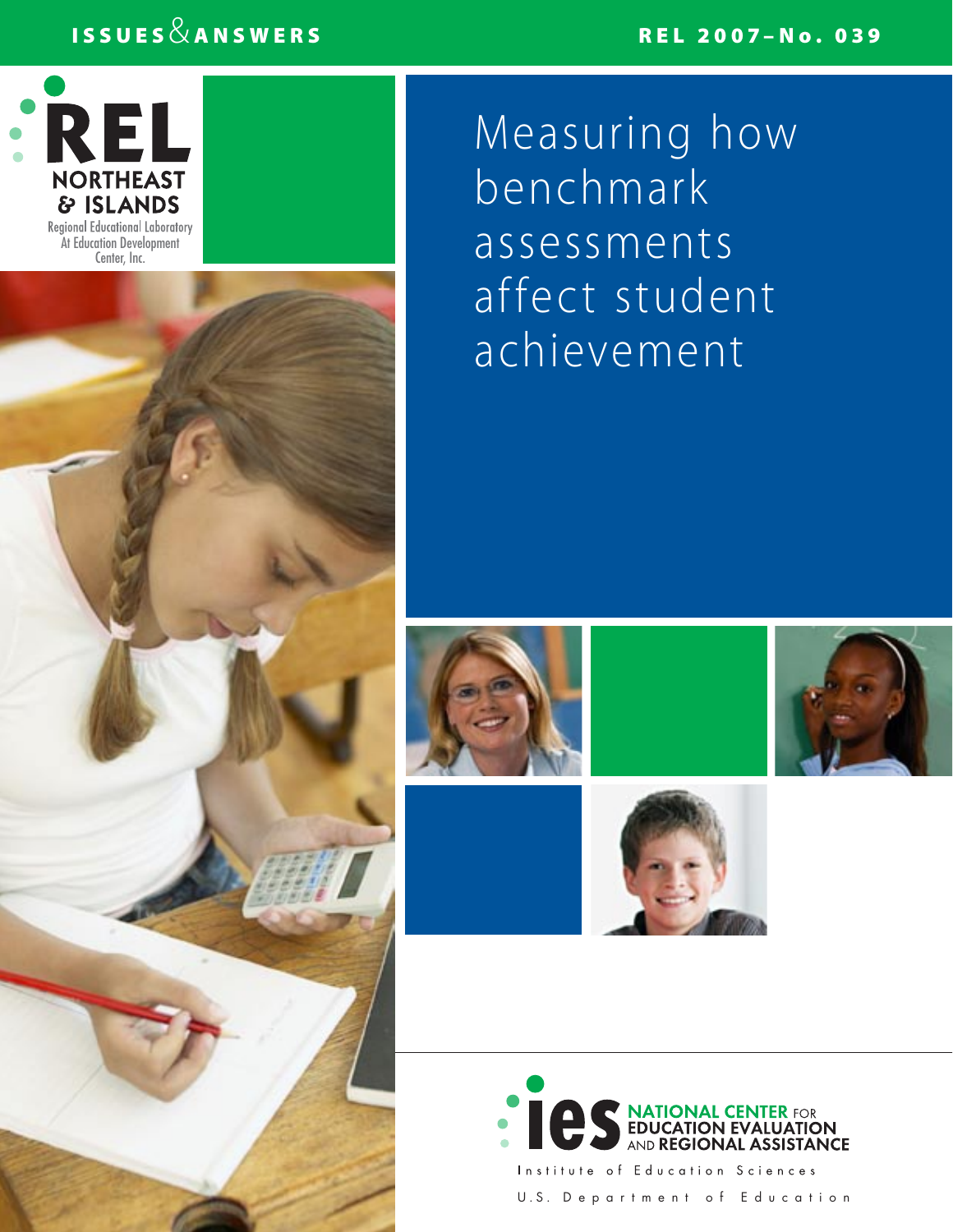



# Measuring how benchmark assessments affect student achievement

**December 2007**

**Prepared by Susan Henderson WestEd**

**Anthony Petrosino WestEd**

**Sarah Guckenburg WestEd**

**Stephen Hamilton WestEd**



Institute of Education Sciences

U.S. Department of Education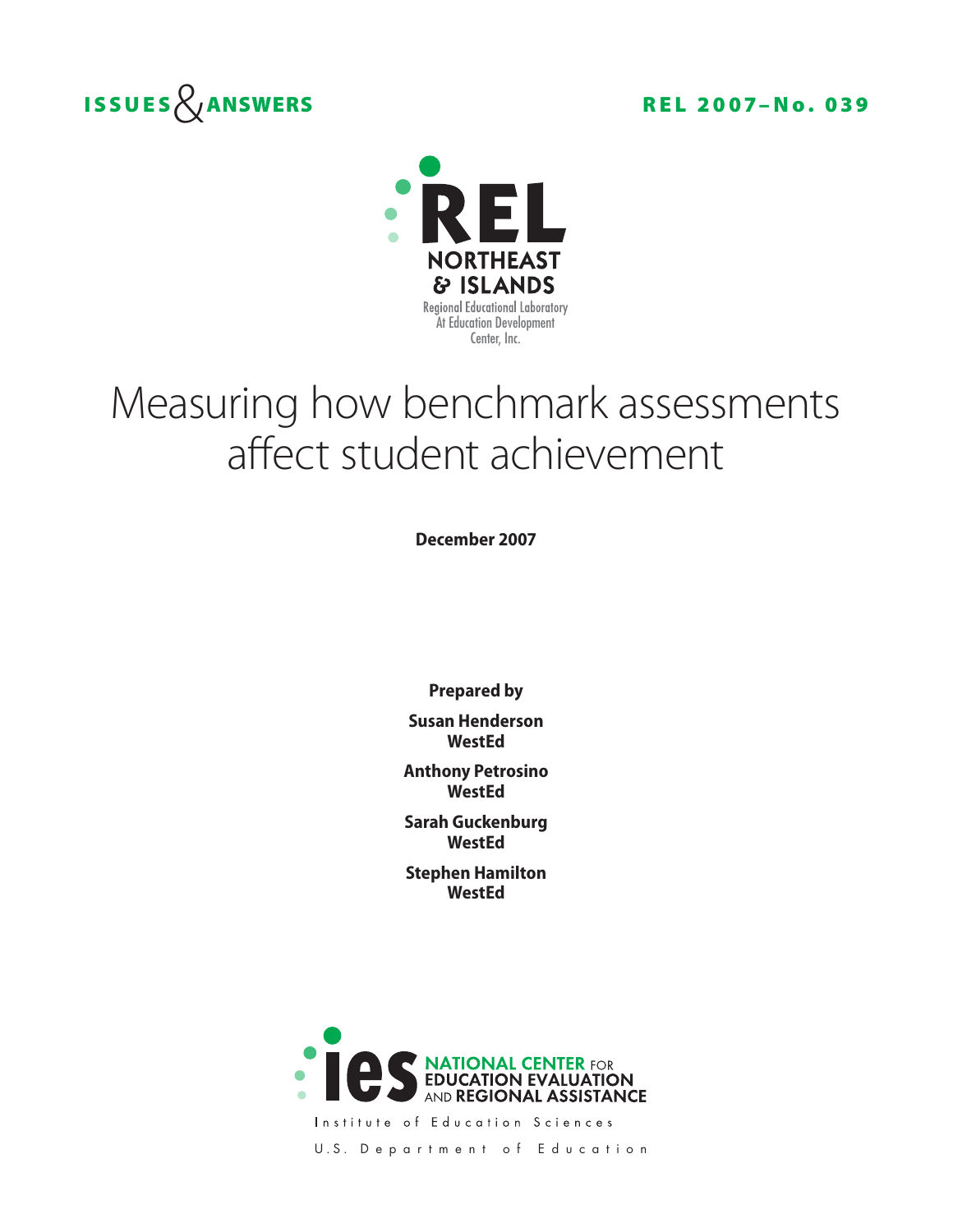

**Issues & Answers** is an ongoing series of reports from short-term Fast Response Projects conducted by the regional educational laboratories on current education issues of importance at local, state, and regional levels. Fast Response Project topics change to reflect new issues, as identified through lab outreach and requests for assistance from policymakers and educators at state and local levels and from communities, businesses, parents, families, and youth. All Issues & Answers reports meet Institute of Education Sciences standards for scientifically valid research.

## December 2007

This report was prepared for the Institute of Education Sciences (IES) under Contract ED-06-CO-0025 by Regional Educational Laboratory Northeast and Islands administered by Education Development Center, Inc. The content of the publication does not necessarily reflect the views or policies of IES or the U.S. Department of Education nor does mention of trade names, commercial products, or organizations imply endorsement by the U.S. Government.

This report is in the public domain. While permission to reprint this publication is not necessary, it should be cited as:

Henderson, S., Petrosino, A., Guckenburg, S., & Hamilton, S. (2007). *Measuring how benchmark assessments affect student achievement* (Issues & Answers Report, REL 2007–No. 039). Washington, DC: U.S. Department of Education, Institute of Education Sciences, National Center for Education Evaluation and Regional Assistance, Regional Educational Laboratory Northeast and Islands. Retrieved from http://ies.ed.gov/ncee/edlabs

This report is available on the regional educational laboratory web site at http://ies.ed.gov/ncee/edlabs.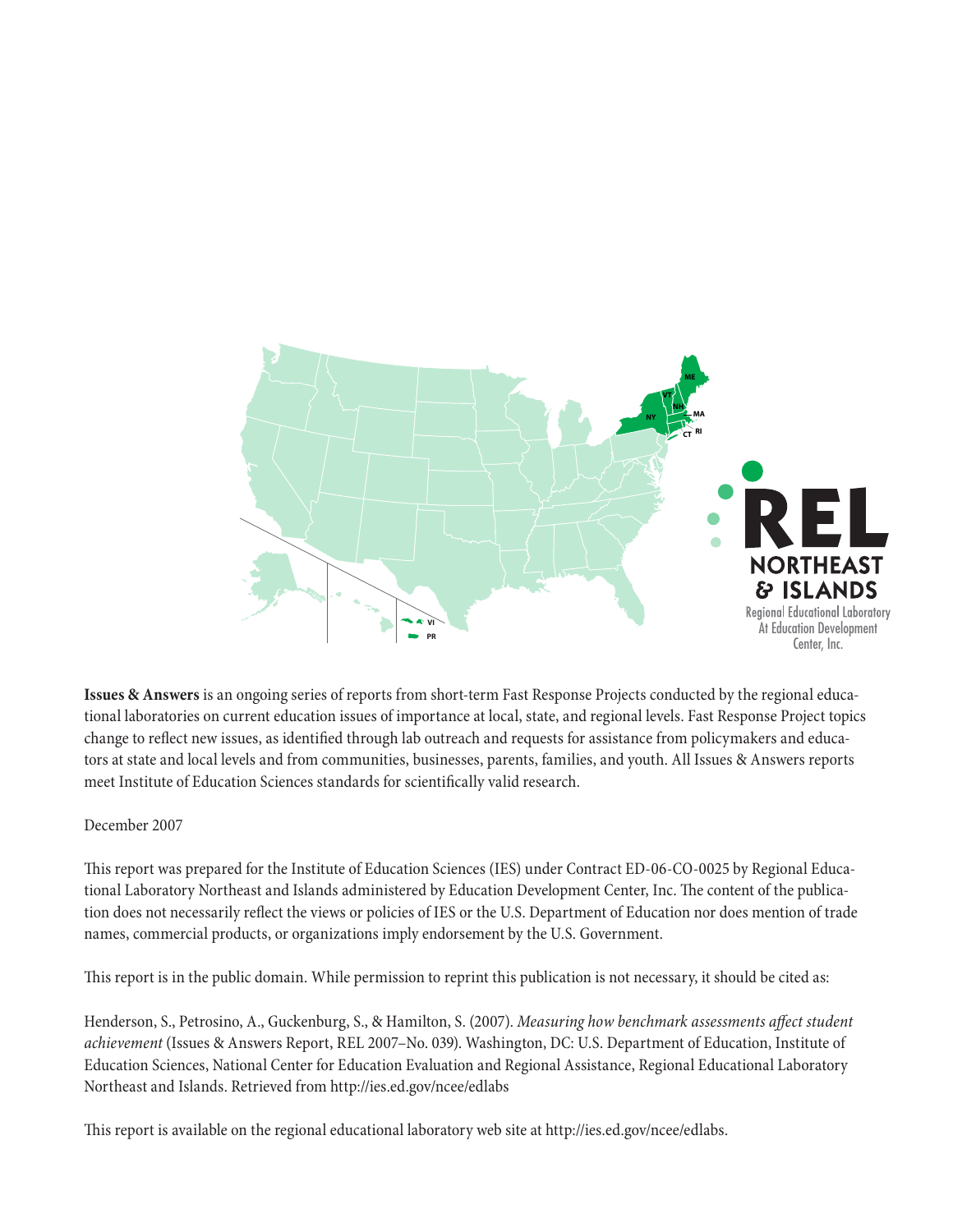## *Summary*

## **Measuring how benchmark assessments affect student achievement**

**This report examines a Massachusetts pilot program for quarterly benchmark exams in middle-school mathematics, finding that program schools do not show greater gains in student achievement after a year. But that finding might reflect limited data rather than ineffective benchmark assessments.**

Benchmark assessments are used in many districts throughout the nation to raise student, school, and district achievement and to meet the requirements of the No Child Left Behind Act of 2001. This report details a study using a quasi-experimental design to examine whether schools using quarterly benchmark exams in middle-school mathematics under a Massachusetts pilot program show greater gains in student achievement than schools not in the program.

To measure the effects of benchmark assessments, the study matched 44 comparison schools to the 22 schools in the Massachusetts pilot program on pre-implementation test scores and other variables. It examined descriptive statistics on the data and performed interrupted time series analysis to test causal inferences.

The study found no immediate statistically significant or substantively important difference

between the program and comparison schools. That finding might, however, reflect limitations in the data rather than the ineffectiveness of benchmark assessments.

First, data are lacking on what benchmark assessment practices comparison schools may be using, because the study examined the impact of a particular structured benchmarking program. More than 70 percent of districts are doing some type of formative assessment, so it is possible that at least some of the comparison schools implemented their own version of benchmarking. Second, the study was "underpowered." That means that a small but important treatment effect for benchmarking could have gone undetected because there were only 22 program schools and 44 comparison schools. Third, with only one year of post-implementation data, it may be too early to observe any impact from the intervention in the program schools.

Although the study did not find any immediate difference between schools employing benchmark assessments and those not doing so, it provides initial empirical data to inform state and local education agencies.

The report urges that researchers and policymakers continue to track achievement data in the program and comparison schools, to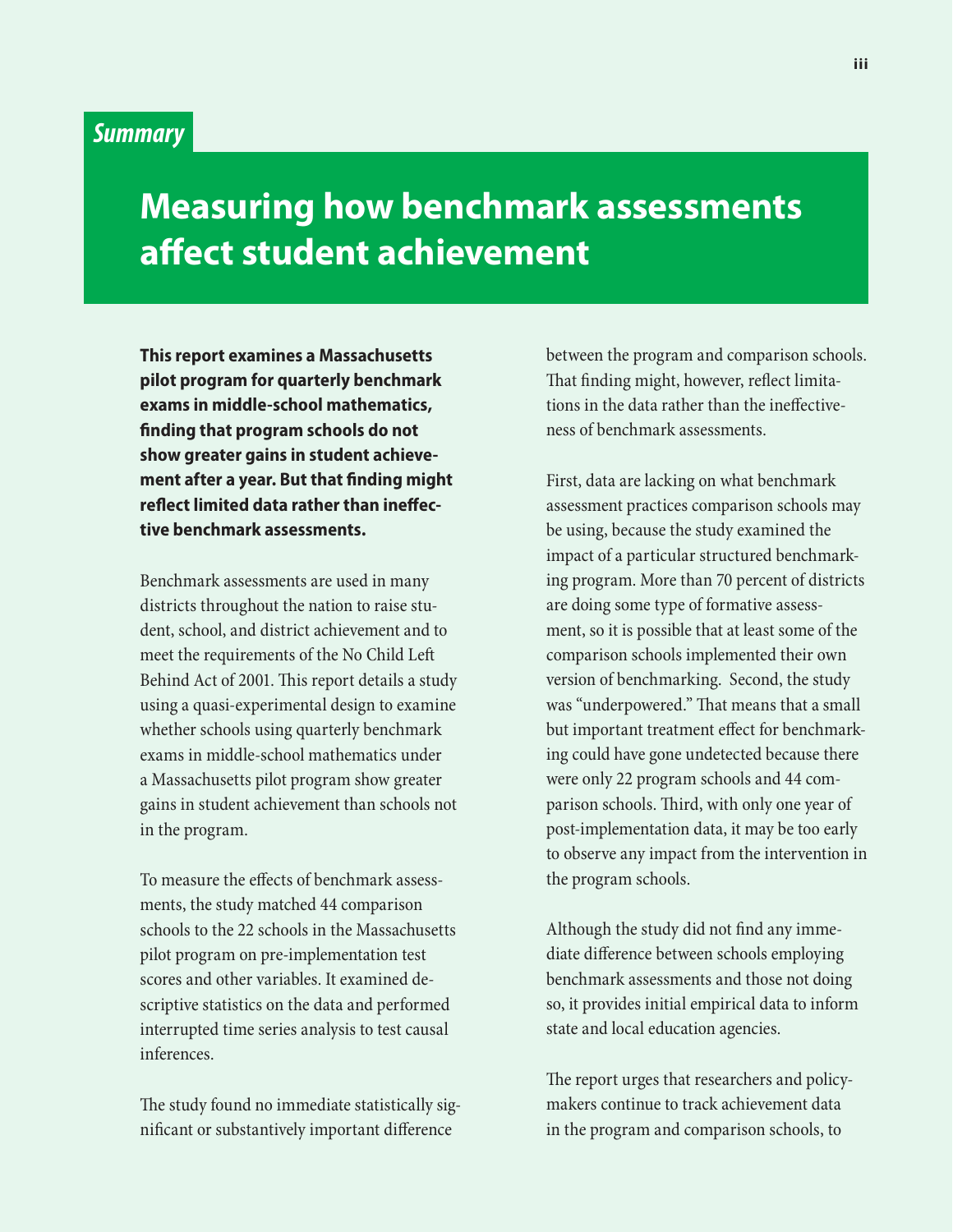reassess the initial findings in future years, and to provide additional data to local and state decisionmakers about the impact of this benchmark assessment practice.

Using student-level data rather than schoollevel data might help researchers examine the impact of benchmark assessments on important No Child Left Behind subgroups (such as minority students or students with disabilities). Some nontrivial effects for subgroups might be masked by comparing school mean scores. (At the onset of the study, only schoollevel data were available to researchers.)

Another useful follow-up would be disaggregating the school achievement data by mathematics content strand to see if there are any effects in particular standards. Because the quarterly assessments are broken out by mathematics content strand, doing so would connect logically with the benchmark assessment strategy. This refined data analysis might be more sensitive to the intervention and might also be linked to information provided to the Massachusetts Department of Education about which content strands schools focused on in their benchmark assessments.

Conversations with education decisionmakers support what seems to be common sense. Higher mathematics scores will come not because benchmarks exist but because of how a school's teachers and leaders use the assessment data. This kind of follow-up research, though difficult, is imperative to better understand the impact of benchmark assessments. A possible approach is to examine initial district progress reports for insight into school buy-in to the initiative, quality of leadership, challenges to implementation, particular standards that participating districts focus on, and how schools use the benchmark assessment data.

#### **December 2007**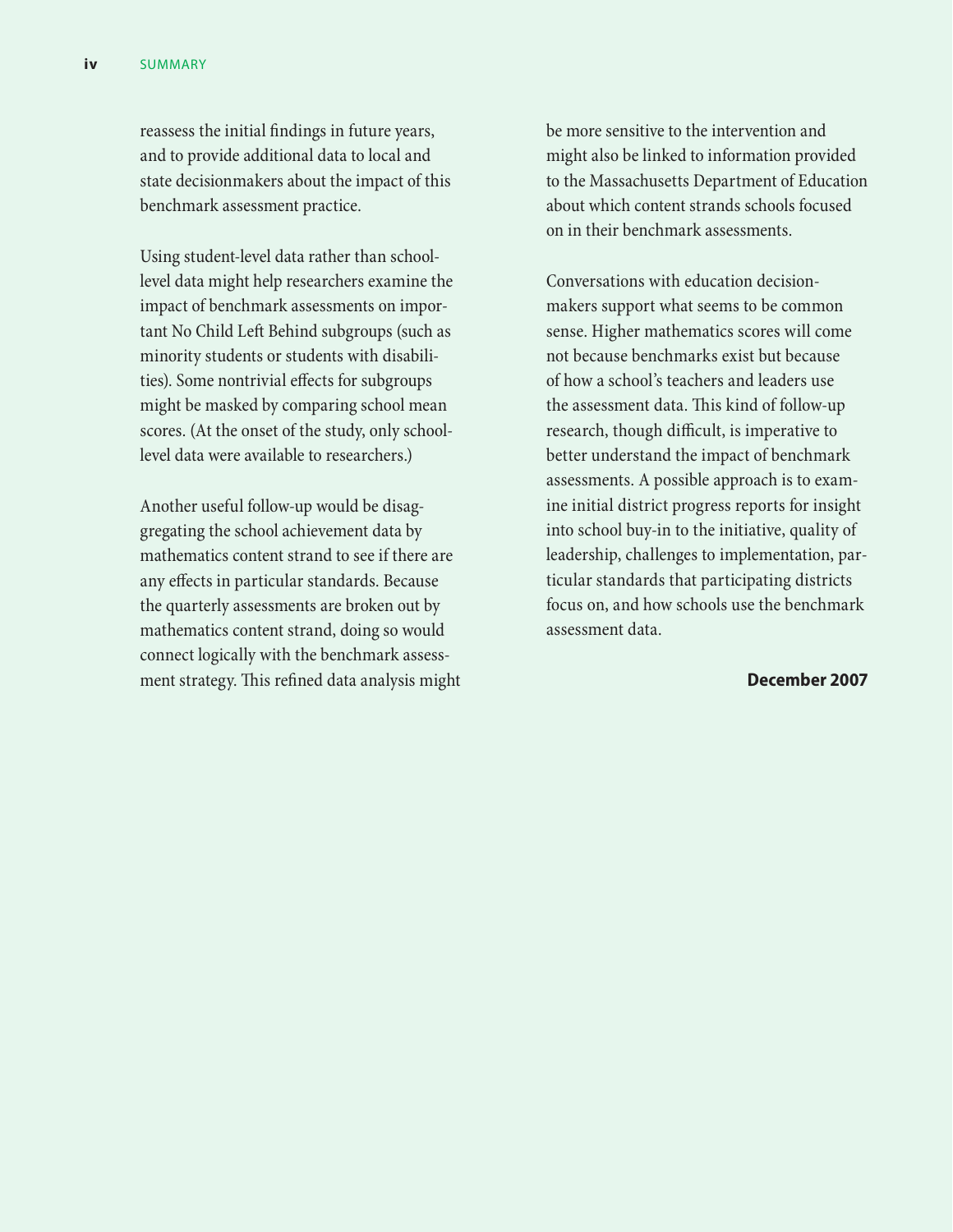#### **v**

## **Table of contents**

| Overview<br>-1                                                                                                                                                            |    |
|---------------------------------------------------------------------------------------------------------------------------------------------------------------------------|----|
| Data on the effectiveness of benchmark assessments are limited<br>-1                                                                                                      |    |
| Few effects from benchmark assessments are evident after one program year<br>3<br>using descriptive statistics<br>5<br>or interrupted time series analysis<br>6           |    |
| Why weren't effects evident after the first program year?<br>7                                                                                                            |    |
| How to better understand the effects of benchmark assessments<br>7                                                                                                        |    |
| Appendix A Methodology<br>9                                                                                                                                               |    |
| Construction of the study database<br>Appendix B<br>13                                                                                                                    |    |
| Identification of comparison schools<br>Appendix C<br>15                                                                                                                  |    |
| Interrupted time series analysis<br>Appendix D<br>22                                                                                                                      |    |
| Massachusetts Curriculum Frameworks for grade 8 mathematics (May 2004)<br>26<br>Appendix E                                                                                |    |
| <b>Notes</b><br>36                                                                                                                                                        |    |
| References<br>40                                                                                                                                                          |    |
| <b>Boxes</b>                                                                                                                                                              |    |
| Key terms used in the report<br>$\mathbf{1}$<br>$\overline{2}$                                                                                                            |    |
| Methodology<br>$\overline{2}$<br>4                                                                                                                                        |    |
| <b>Figures</b>                                                                                                                                                            |    |
| Scaled eighth-grade mathematics scores for program and comparison schools in the Massachusetts<br>$\mathbf{1}$<br>Comprehensive Assessment System, 2001-06<br>6           |    |
| Raw eighth-grade mathematics scores for program and comparison schools in the Massachusetts<br>$\overline{2}$<br>Comprehensive Assessment System, 2001–06 6               |    |
| <b>Tables</b>                                                                                                                                                             |    |
| Scaled eighth-grade mathematics scores for program and comparison schools in the Massachusetts<br>$\mathbf{1}$<br>Comprehensive Assessment System, 2001-06<br>5           |    |
| Percentage of low-income students and Socio-Demographic Composite Index for five selected schools<br>C1                                                                   | 16 |
| C <sub>2</sub><br>2005 Composite Performance Index mathematics score, Socio-Demographic Composite Index, and<br>"adjusted" academic score for five selected schools<br>16 |    |
| Socio-Demographic Composite Index, "adjusted" academic score, and Mahalanobis Distance score for five<br>C <sub>3</sub><br>selected schools<br>17                         |    |
|                                                                                                                                                                           |    |

**[C4](#page-24-0)** [Comparison of means and medians of initial program and comparison schools 18](#page-24-0)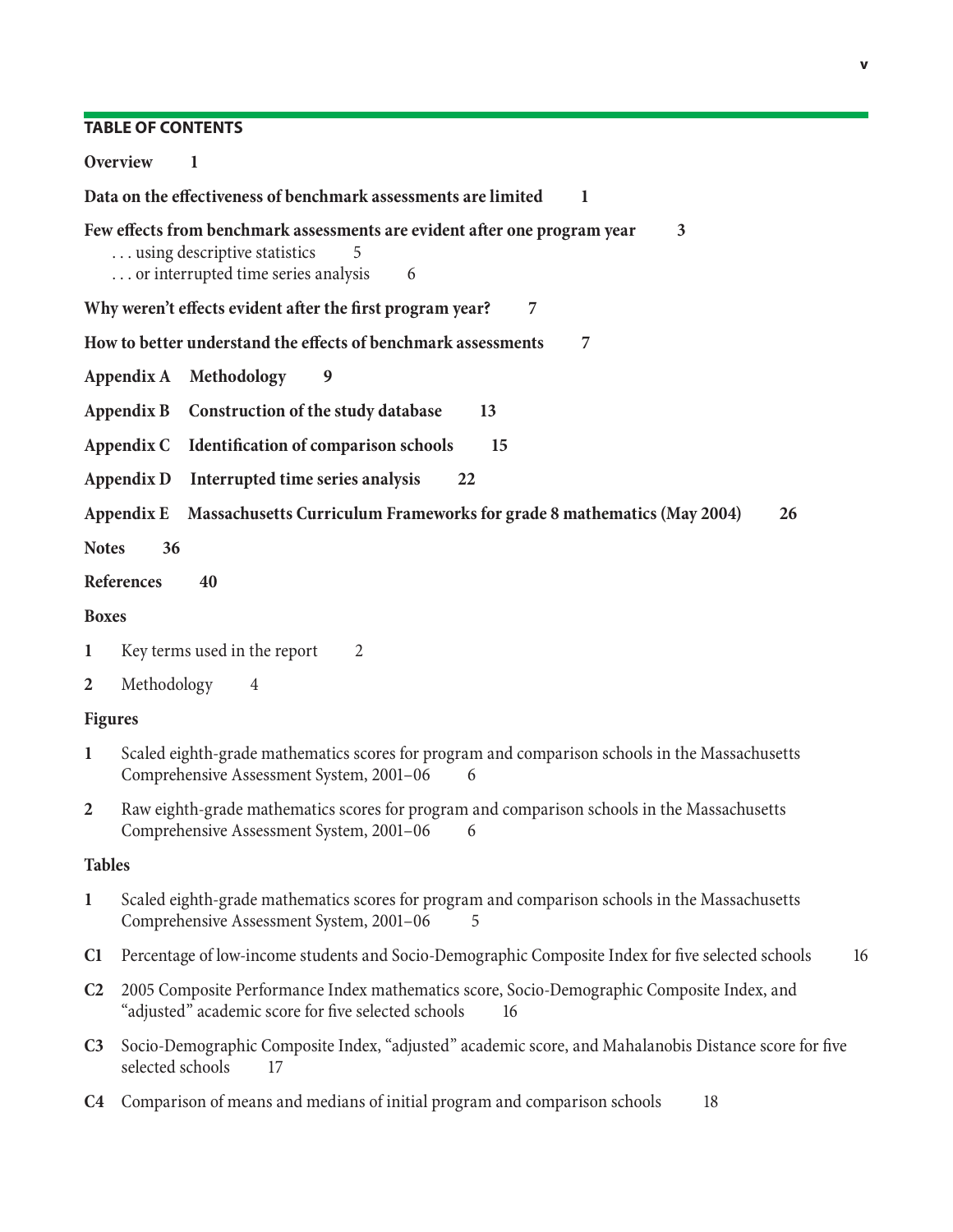- **[C5](#page-25-0)** [T-test for differences in pretest mathematics scores between initial program and comparison](#page-25-0)  schools, [2001–05 19](#page-25-0)
- **[C6](#page-26-0)** [T-test for differences in pretest scaled mathematics scores, 2001–05 \(Mahapick sample\) 20](#page-26-0)
- **[C7](#page-27-0)** [Comparison of means and medians of final program and comparison schools 21](#page-27-0)
- **[D1](#page-29-0)** [Variables used in the analysis 23](#page-29-0)
- **[D2](#page-29-0)** [Baseline mean model, program schools only \(N=22 schools, 115 observations\) 23](#page-29-0)
- **[D3](#page-29-0)** [Baseline mean model, comparison schools only \(N=44 schools, 230 observations\) 23](#page-29-0)
- **[D4](#page-30-0)** [Baseline mean model, difference-in-difference estimate \(N=66 schools, 345 observations\) 24](#page-30-0)
- **[D5](#page-30-0)** [Baseline mean model, difference-in-difference estimate, with covariates \(N=66 schools, 345 observations\) 24](#page-30-0)
- **[D6](#page-30-0)** [Linear trend model, program schools only \(N=22 schools, 115 observations\) 24](#page-30-0)
- **[D7](#page-30-0)** [Linear trend model, comparison schools only \(N=44 schools, 230 observations\) 24](#page-30-0)
- **[D8](#page-31-0)** [Linear trend model, difference-in-difference estimate \(N=66 schools, 345 observations\) 25](#page-31-0)
- **[D9](#page-31-0)** [Linear trend model, difference-in-difference estimate, with covariates \(N=66 schools, 345 observations\) 25](#page-31-0)
- **[E1](#page-41-0)** [Scaled score ranges of the Massachusetts Comprehensive Assessment System by performance level](#page-41-0)  and [year 35](#page-41-0)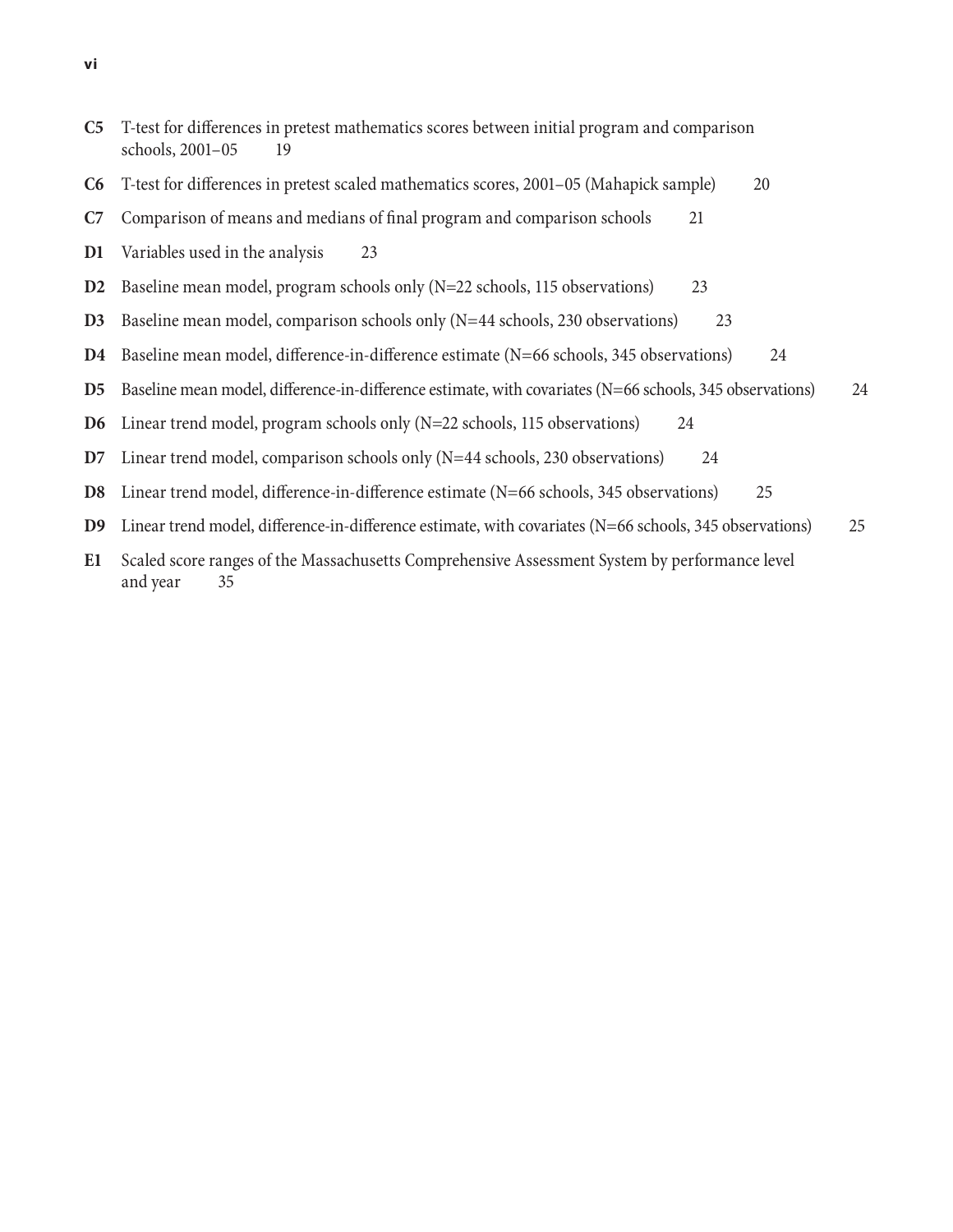<span id="page-7-0"></span>**This report examines a Massachusetts pilot program for quarterly benchmark exams in middle-school mathematics, finding that program schools do not show greater gains in student achievement after a year. But that finding might reflect limited data rather than ineffective benchmark assessments.**

## **Overview**

Benchmark assessments are used in many districts throughout the United States to raise student, school, and district achievement and to meet the requirements of the No Child Left Behind Act of 2001 (see box 1 on key terms). This report details a study using a quasi-experimental design to examine whether schools using quarterly benchmark exams in middle-school mathematics under a Massachusetts pilot program show greater gains in student achievement than schools not in the program.

To measure the effects of benchmark assessments, the study matched 44 comparison schools to the 22 program schools in the Massachusetts pilot program on pre-implementation test scores and other variables. It examined descriptive statistics on the data and performed interrupted time series analysis to test causal inferences.

The study found no immediate statistically significant or substantively important difference between the program and comparison schools a year after the pilot began. That finding might, however, reflect limitations in the data rather than the ineffectiveness of benchmark assessments.

## **Data on the effectiveness of benchmark assessments are limited**

Benchmark assessments align with state standards, are generally administered three or four times a year, and provide educators and administrators with immediate student-level data connected to individual standards and content strands (Herman & Baker, 2005; Olson, 2005). Benchmark assessments are generally regarded as a promising practice. A U.S. Department of Education report (2007) notes that "regardless of their specific mathematics programs, No Child Left Behind Blue Ribbon Schools . . . [all] emphasize alignment of the school's mathematics curriculum with state standards and conduct frequent benchmark assessments to determine student mastery of the standards."

By providing timely information to educators about student growth on standards, such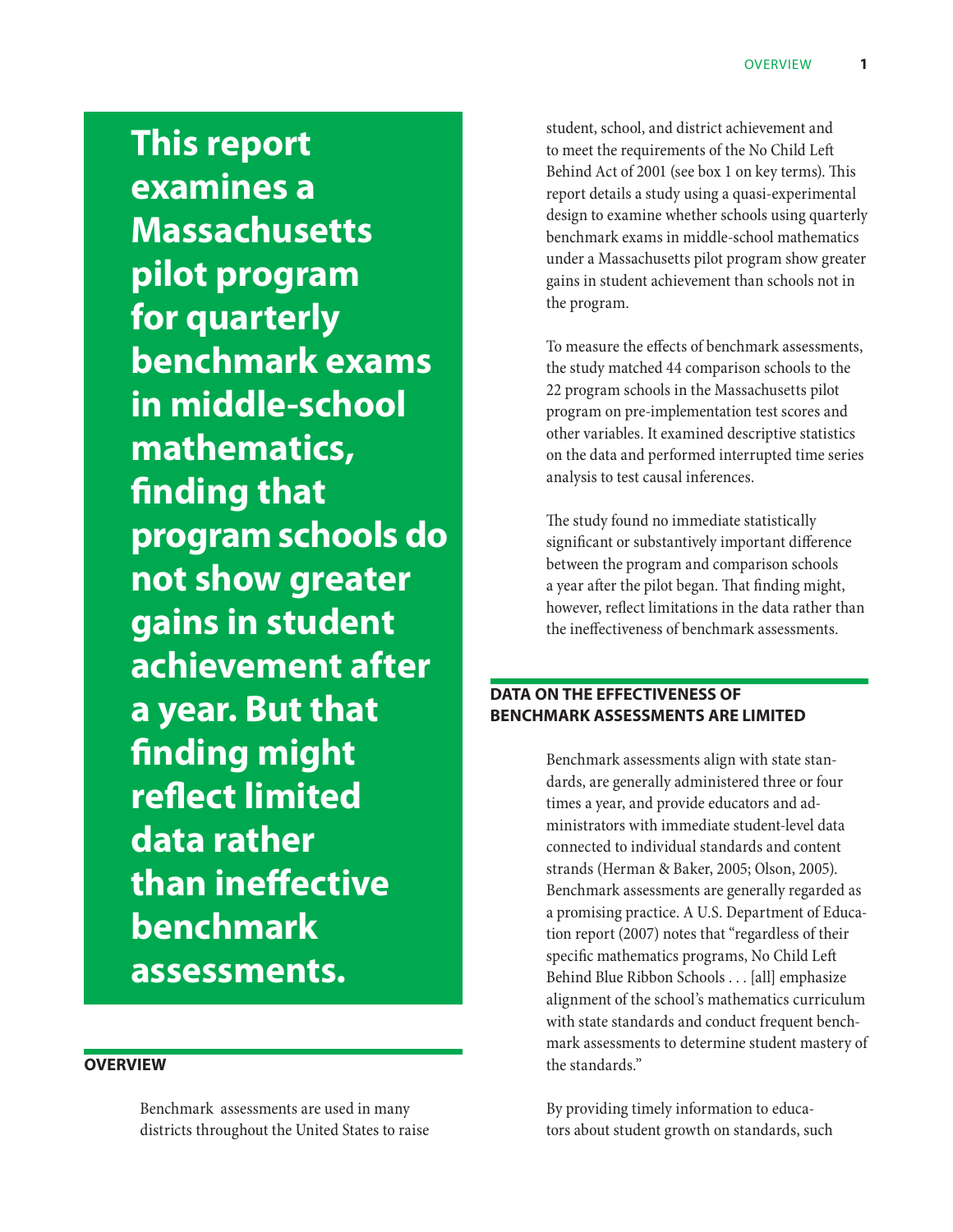#### <span id="page-8-0"></span>Box 1

#### **Key terms used in the report**

*Benchmark assessment.* A benchmark assessment is an interim assessment created by districts that can be used both formatively and summatively. It provides local accountability data on identified learning standards for district review after a defined instructional period and provides teachers with student outcome data to inform instructional practice and intervention before annual state summative assessments. In addition, a benchmark assessment allows educators to monitor the progress of students against the state standards and to predict performance on state exams.

*Content strand.* The Massachusetts Curriculum Frameworks contain five content strands that are assessed through the Massachusetts Comprehensive Assessment System: number sense and operation; patterns, relations, and algebra; geometry; measurement; and data analysis, statistics, and probability.

*Effect size.* An effect size of 0.40 means that the experimental group is performing, on average, about 0.40 of a standard deviation better than the comparison group (Valentine and Cooper, 2003). An effect size of

0.40 represents a roughly 20 percent improvement over the comparison group.

*Formative assessment.* In this study a formative assessment is an assessment whose data are used to inform instructional practice within a cycle of learning for the students assessed. In September 2007 the Formative Assessment for Students and Teachers study group of the Council of Chief State School Officers' Assessment for Learning further refined the definition of formative assessment as "a process used by teachers and students during instruction that provides feedback to adjust ongoing teaching and learning to improve students' achievement of intended instructional outcomes" (see http://www.ccsso.org/projects/scass/ Projects/Formative\_Assessment\_for\_ Students\_and\_Teachers/).

*Interrupted time series analysis.* An interrupted time series analysis is a series of observations made on one or more variables over time before and after the implementation of a program or treatment (Shadish, Cook, & Campbell, 2002).

*Quasi-experimental design.* A quasiexperimental design is an experimental design where units of study are not assigned to conditions randomly (Shadish, Cook, & Campbell, 2002).

*Scaled scores.* Scaled scores are constructed by converting students' raw scores (say, the number of questions correct) on a test to yield comparable results across students, test versions, or time.

*Statistical power.* Statistical power refers to the ability of the statistical test to detect a true treatment effect, if one exists. Although there are other design features that can influence the statistical power of a test, researchers are generally most concerned with sample size, because it is the component they have the most control over and can normally plan for.

*Summative assessment.* A summative assessment is designed to show the extent to which students understand the skills, objectives, and content of a program of study. The assessments are administered after the opportunity to learn subject matter has ended, such as at the end of a course, semester, or grade.

*Underpowered study.* A study is considered underpowered if, all else being equal, it lacks a sufficient sample size to "detect" a small but nontrivial treatment effect. An underpowered study would lead researchers to report that such a small but nontrivial difference was not statistically significant.

assessments allow instructional practices to be modified to better meet student needs. Benchmark assessments fill a gap left by annual state tests, which often provide data only months after they are administered and whose purpose is largely summative (Herman & Baker, 2005; Olson, 2005). A 2005 *Education Week* survey of superintendents found that approximately 70 percent reported

using benchmark assessments in their districts (Olson). But there is little empirical evidence to determine whether and to what extent these aligned benchmark assessments affect student outcomes. This report provides evidence on the impact of a Massachusetts Department of Education benchmark assessment initiative targeting high-poverty middle schools.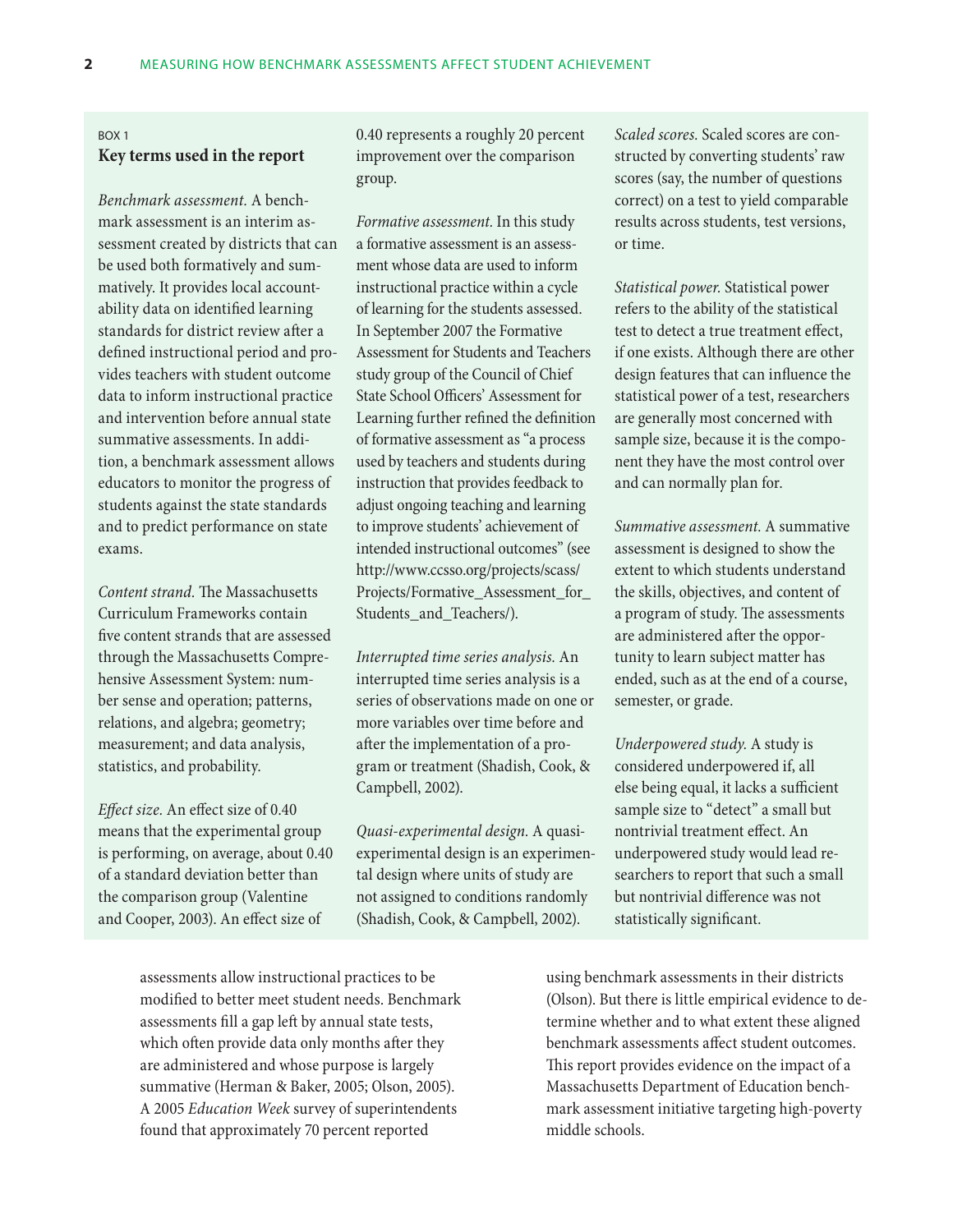<span id="page-9-0"></span>Studies of benchmark assessments' effects on student outcomes are few. But the substantial literature on the effects of formative assessments more generally points consistently to the positive effects of formative assessment on student learning (Black & Wiliam, 1998a, 1998b; Bloom, 1984). Reviewing 250 studies of classroom formative assessments, Black and Wiliam (1998a, 1998b) find that formative assessments, broadly defined, are positively correlated with student learning, boosting performance 20–40 percent over that of comparison groups (with effect sizes from 0.40 to 0.70).<sup>1</sup> Black and Wiliam note that these positive effects are even larger for low-achieving students than for the general student population. Other studies indicate that formative assessments can support students and teachers in identifying learning goals and the instructional strategies to achieve them (Boston, 2002). Whether these trends hold for benchmark assessments, however, has yet to be shown.

Making this report particularly timely are the widespread interest in the Northeast and Islands Region in formative assessment and systems to support it and the piloting of a benchmark assessment approach to mathematics in Massachusetts middle schools. State education agencies in New York, Vermont, and Connecticut are also working with federal assessment and accountability centers and regional comprehensive centers to pilot formative and benchmark assessment practices in select districts. And the large financial investment required for the data management systems to support this comprehensive approach underscores the need for independent data to inform state and district investment decisions.

The 2005 Massachusetts Comprehensive School Reform and the Technology Enhancement Competitive grant programs include priorities for participating schools and districts to develop and use benchmark assessments. As a result, eight Massachusetts school districts use a data management system supported by Assessment Technologies Incorporated to develop their own

grade-level benchmark assessments in mathematics for about 10,000 middle-school students in 25 schools. The decision of the Massachusetts Department of Education to support the development of mathematics benchmark assessments in a limited number of middle schools provided an opportunity to study the effects on student achievement.

**There are few studies of benchmark assessments' effects on student outcomes, but the substantial literature on the effects of formative assessments more generally points consistently to the positive effects on student learning**

This report details a study on whether schools using quarterly benchmark exams in middleschool mathematics under the Massachusetts pilot program show greater gains in student achievement after one year than schools not in the program. The study looked at 44 comparison schools and 22 program schools using quarterly benchmark assessments aligned with Massachusetts Curriculum Frameworks Standards for mathematics in grade 8, with student achievement measured by the Massachusetts Comprehensive Assessment System (MCAS).

## **Few effects from benchmark assessments are evident after one program year**

The study was designed to determine whether there was any immediate, discernible effect on eighth-grade mathematics achievement from using benchmark assessments in middle schools receiving the Comprehensive School Reform grants. An advantage of the study's achievement data was that they went beyond a single pretest year and included scores from five prior annual administrations of the MCAS, yielding five preimplementation years for eighth-grade mathematics scores. A disadvantage of the data was that they contain only one post-test year.<sup>2</sup> Even so, the data could show whether there was any perceptible, immediate increase or decrease in scores due to the implementation of benchmark assessments.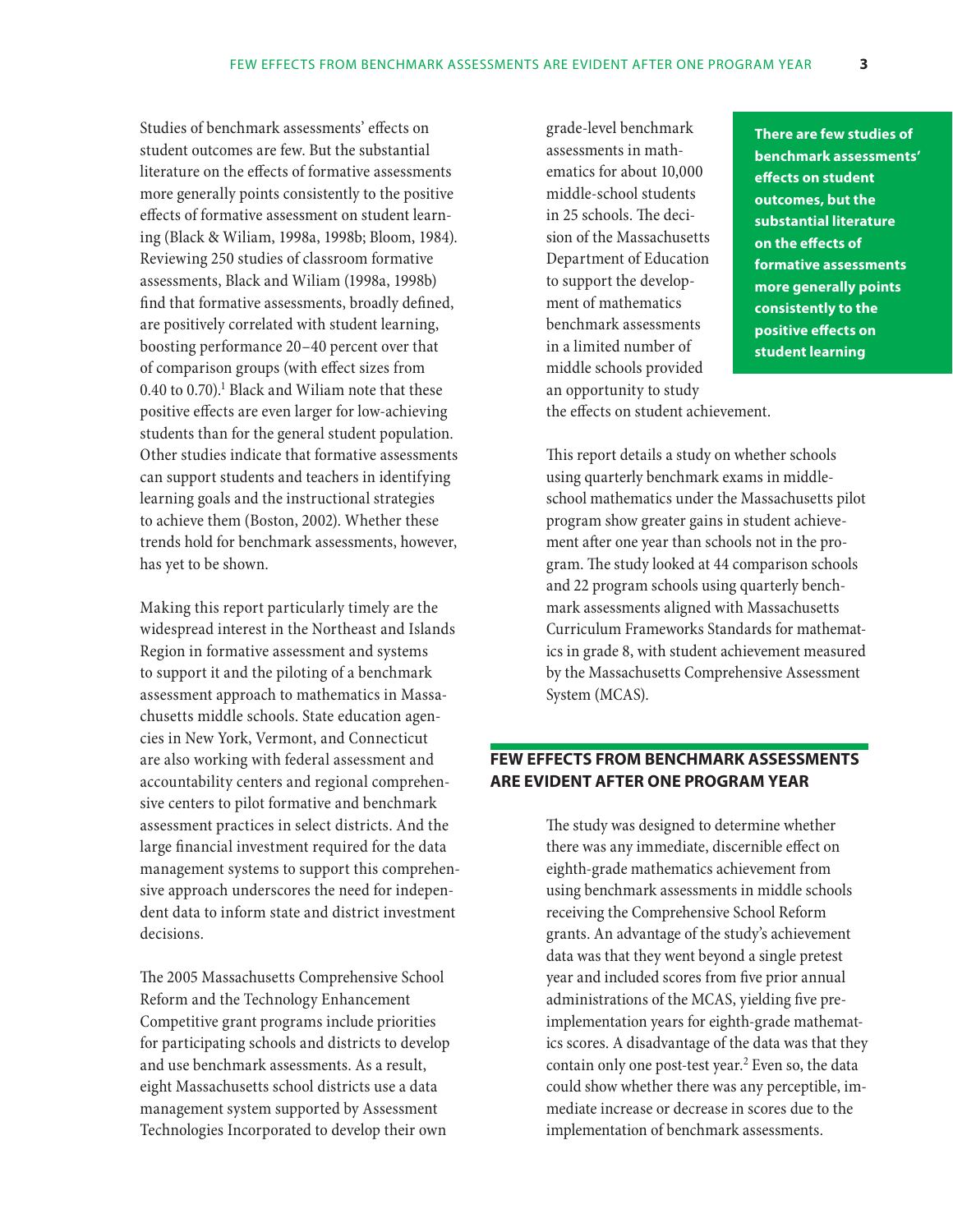## Box 2 **Methodology**

A quasi-experimental design, with program and matched comparison schools, was used to examine whether schools using quarterly benchmark exams in middle-school mathematics under the Massachusetts pilot program showed greater gains in student achievement in mathematics performance after one year than schools not in the program. Analyses were based on (mostly) publicly available,<sup>1</sup> school achievement and demographic data maintained by the Massachusetts Department of Education. The primary outcome measure was eighth-grade mathematics achievement, as assessed by the Massachusetts Comprehensive Assessment System (MCAS).

#### **Defining the program**

The study defined benchmark assessments as assessments that align with the Massachusetts Curriculum Frameworks Standards, are administered quarterly at the school level, and yield student-level data—immediately available to school educators and administrators—aligned with individual standards and content strands. For the benchmark assessment initiative examined in the report, the Massachusetts Department of Education selected high-poverty middle schools under pressure to significantly improve their students' mathematics achievement, choosing 25 schools in eight districts to participate in the pilot initiative.

**Constructing the study database and describing the variables** Data were collected from student- or school-level achievement and demographic data maintained by the

Massachusetts Department of Education.2 The outcome variable was scaled eighth-grade MCAS mathematics scores over 2001–06. The MCAS, which fulfills the requirements of the No Child Left Behind Act of 2001 requiring annual assessments in reading and mathematics for students in grades 3–8 and in high school, tests all public school students in Massachusetts.

Other variables gathered for the study included the school name, location, grade structure, and enrollment; the race and ethnicity of students; and the proportion of limited English proficiency and low-income students.

#### **Creating a comparison group**

Only a well implemented randomization procedure controls for both known and unknown factors that could influence or bias the findings. But because the grants to implement the benchmark assessments were already distributed and the program was already administered to schools, random assignment was not possible. So, it was necessary to use other procedures to create a counterfactual—a set of schools that did not receive the program.

The study used covariate matching to create a set of comparison schools that was as similar as possible to the program schools (in the aggregate) on the chosen factors, meaning that any findings, whether positive or negative, would be unlikely to have been influenced by those factors. These variables included enrollment, percentage of students classified as low income, percentage of students classified as English language learners, and percentage of students categorized in

different ethnic groups. Also included were each school's eighth-grade baseline (or pretest) mathematics score (based on an average of its 2004/05 eighth-grade mathematics scores) and the type of location it served.

Prior research guided the selection of the variables used as covariates in the matching. Bloom (2003) suggests that pretest scores are perhaps the most important variable to use in a matching procedure. There is also substantial research that identifies large gaps in academic achievement for racial minorities (Jencks & Phillips, 1998), low-income students (Hannaway, 2005), and English language learners (Abedi & Gandara, 2006). Although the research on the relationship between school size and academic achievement is somewhat conflicting (Cotton, 1996), the variability in school size resulted in total enrollment in the middle school being included in the matching procedure.

The eligibility pool for the comparison matches included the 389 Massachusetts middle schools that did not receive the Comprehensive School Reform grants. Statistical procedures were used to identify the two best matches for each program school from the eligibility pool. The covariate matching resulted in a final sample of 22 program schools and 44 comparison schools that were nearly identical on pretest academic scores. The project design achieved balance on nearly all school-level social and demographic characteristics, except that there were larger shares of African American and Pacific Islander students in program schools. These differences were controlled for statistically in the outcome

<span id="page-10-0"></span>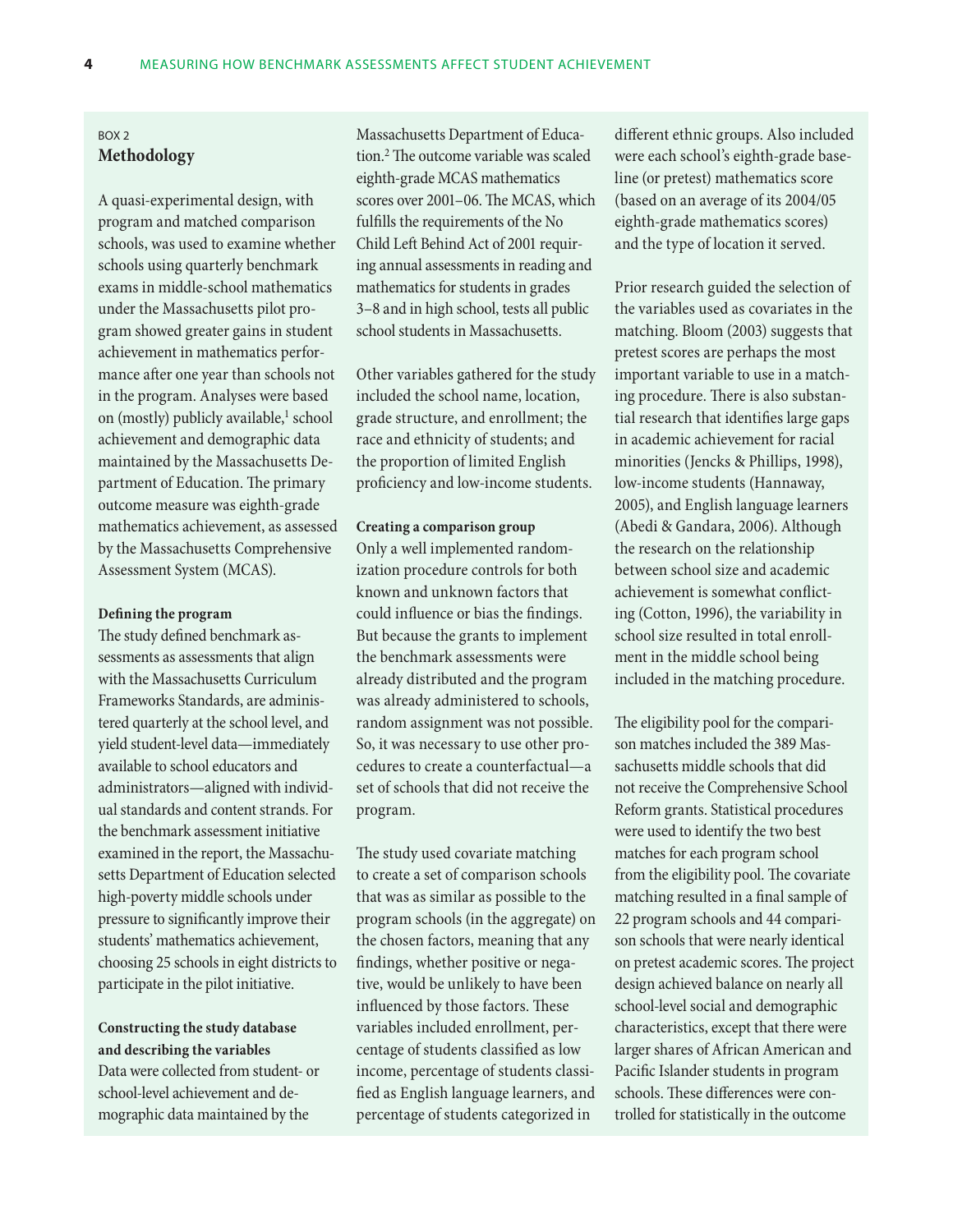<span id="page-11-0"></span>analysis, with no change in the results (see appendix D).

#### **Analyzing the data**

After matching, descriptive statistics were used to examine the mean scores for all five pre-implementation years and one post-implementation year for the program and comparison schools. A comparative interrupted time series analysis was also used

to more rigorously assess whether there was a statistically significant difference between the program and comparison schools in changes in mathematics performance (see Bloom, 2003; Cook & Campbell, 1979). The interrupted time series design was meant to determine whether there was any change in the trend because of the "interruption" (program implementation).

To attribute changes to benchmark assessments, more information than pretest and post-test scores from program schools was needed. Did similar schools, not implementing the benchmarking practice, fare better or worse than the 22 program schools? It could be that the program schools improved slightly, but that similar schools not implementing the benchmark assessment practice did much better or much worse. So achievement data were also examined from comparison schools—a set of similar Massachusetts schools that did not implement the program (for details on methodology, see box 2 and appendixes A and B; for details on selecting comparison schools, see box 2 and appendix C).

Researchers developed a set of 44 comparison middle schools in Massachusetts that were very similar to the program schools (in the aggregate) on a number of variables. Most important, the comparison schools were nearly identical to the program schools on the pre-implementation scores. The 44 comparison schools thus provided an opportunity to track the movement of eighthgrade mathematics scores over the period in the absence of the program.

#### . . . using descriptive statistics

Scaled scores for program and comparison schools from 2001 to 2006 did not show a large change in eighth-grade MCAS scores for either program or comparison schools (table 1).<sup>3</sup> Note that scaled scores for both groups were distributed in the

#### **Notes**

- 1. The 2001–03 achievement data were not publicly available and had to be requested from the Massachusetts Department of Education.
- 2. Student level data for 2001–03 had to be aggregated at the school level. The 2001–03 achievement data were provided by the Massachusetts Department of Education at the student level, but were not linked to the student level demographic data for the same years.

#### TABLE 1

#### **Scaled eighth-grade mathematics scores for program and comparison schools in the Massachusetts Comprehensive Assessment System, 2001–06**

| Year | Program schools | <b>Comparison schools</b> |
|------|-----------------|---------------------------|
| 2001 | 224.80          | 226.31                    |
| 2002 | 223.21          | 223.28                    |
| 2003 | 224.81          | 224.09                    |
| 2004 | 226.10          | 225.32                    |
| 2005 | 225.62          | 225.23                    |
| 2006 | 226.98          | 226.18                    |

*Note:* Scaled scores are constructed by converting students' raw scores (say, the number of questions answered corrrectly) on a test to yield comparable results across students, test versions, or time. Scores for both groups are distributed in the Massachusetts Comprehensive Assessment System "needs improvement" category for all years.

*Source:* Authors' analysis based on data described in text.

MCAS "needs improvement" category for all years—further evidence to support the validity of the matching procedure.<sup>4</sup>

There appeared to be a very slight uptick in eighthgrade mathematics outcomes after the intervention in 2006. There was, however, a similar increase in 2004, before the intervention. And trends were similar for the program and comparison groups. In both, there was a very slight increase on the outcome measure, but similar increases occurred before the 2006 intervention (figure 1). So, the descriptive statistics showed no perceptible difference between the 22 program schools and the 44 comparison schools on their 2006 eighth-grade mathematics outcomes.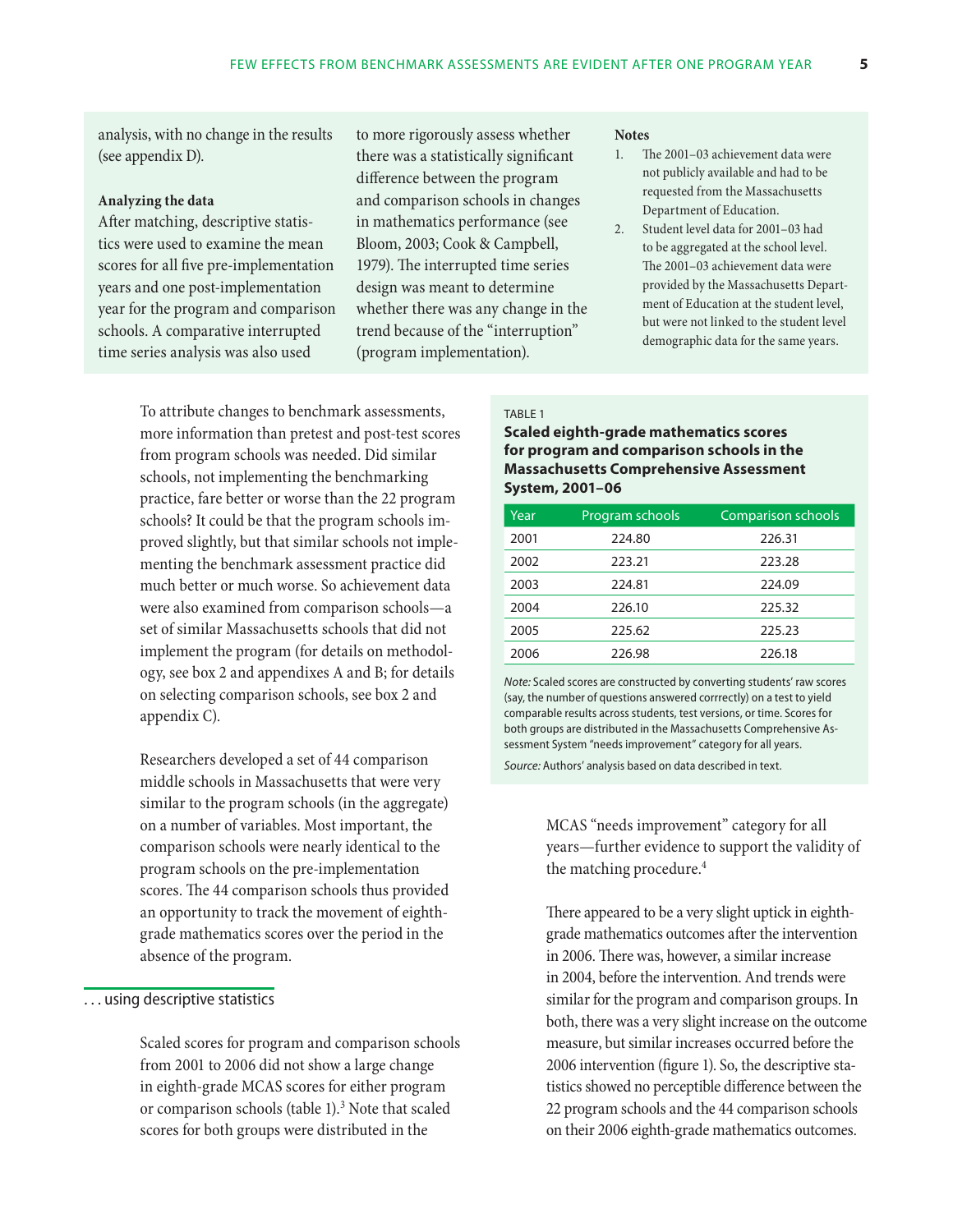#### <span id="page-12-0"></span>**FIGURE 1**

#### **Scaled eighth-grade mathematics scores for program and comparison schools in the Massachusetts Comprehensive Assessment System, 2001–06**



*Note:* Scaled scores are constructed by converting students' raw scores (say, the number of questions correct) on a test in order to yield comparable results across students, test versions, or time.

*Source:* Authors' analysis based on data described in text.

The study also examined raw scores because it is possible that scaling test scores could mask effects over time. The range in raw scores was larger, and scores trended sharply higher in 2006. But again both program and comparison schools showed a similar trend, more sharply upward than that of the scaled scores (figure 2).

#### . . . or interrupted time series analysis

Relying on such strategies alone was not adequate to rigorously assess the impact of benchmark assessment. To assess the differences between program and comparison schools in changes in mathematics performance, the study used interrupted time series analysis, which established the pre-intervention trend in student performance and analyzed the post-intervention data to determine whether there was a departure from that trend (Bloom, 2003; see appendix D for details). Five years of annual pre-implementation data and a year of post-implementation data formed the time series. The program schools' implementation of

#### Figure 2

#### **Raw eighth-grade mathematics scores for program and comparison schools in the Massachusetts Comprehensive Assessment System, 2001–06**



*Source:* Authors' analysis based on data described in text.

the benchmark assessment practice in 2006 was the intervention, or "interruption."

There was a small but statistically significant increase in the program schools in 2006. The program schools had slightly higher mean eighthgrade mathematics scores than what would have been expected without the program. But this small, statistically significant increase also occurred in the comparison schools, where mean mathematics scores were slightly above the predicted trend.

Difference-in-difference analysis underscored the similarity between the groups. The program effect was about 0.38 of a mathematics test point (see appendix D, table D4), but it was not statistically significant. The most likely interpretation is that the achievement of both groups was slightly increasing and that the difference between them could have been due to chance rather than to any program effect. So, though both groups of schools saw similar, (slightly) higher than expected increases in their eighth-grade mathematics scaled scores in 2006, the small increase for the program schools cannot be attributed to the benchmark assessments.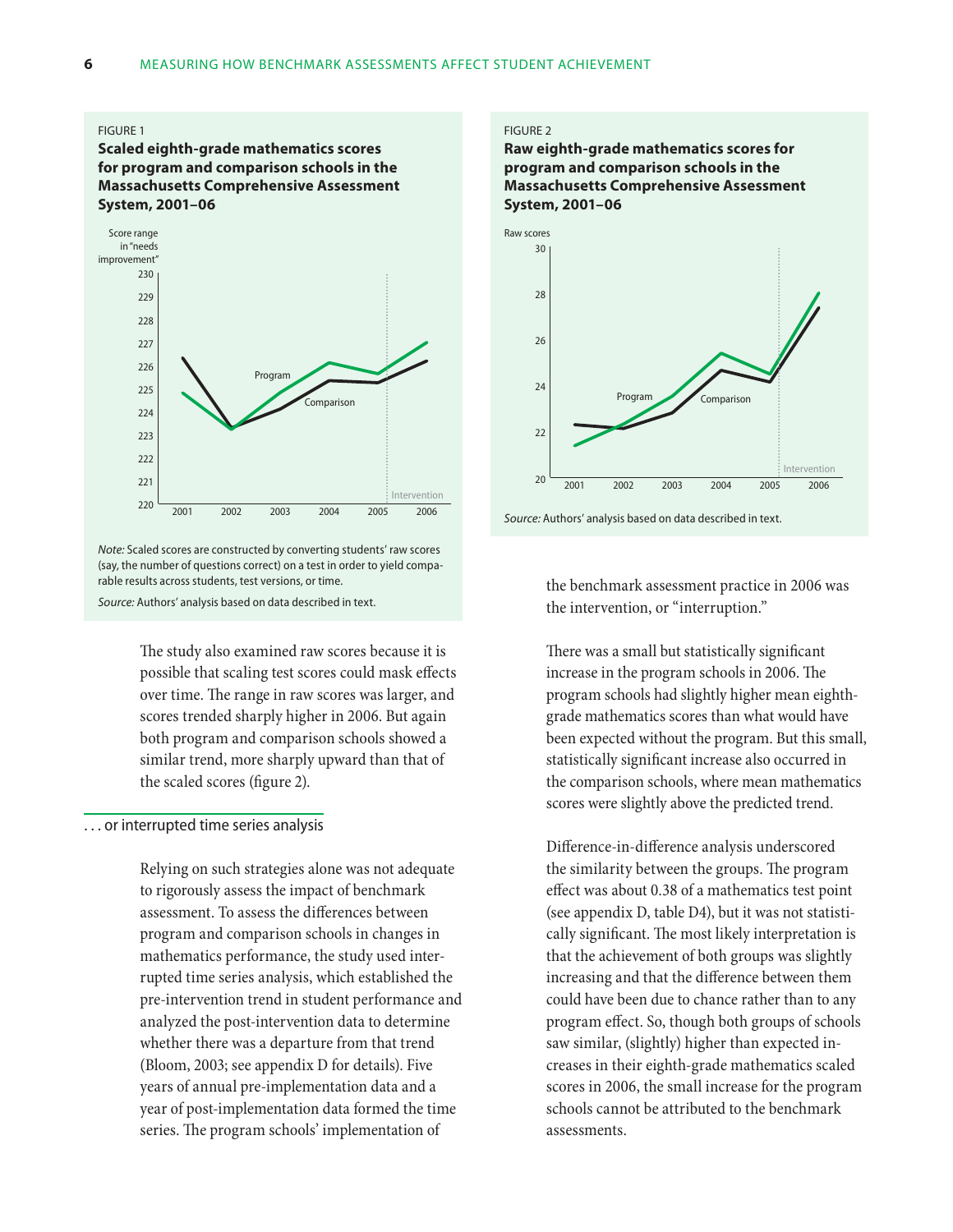## <span id="page-13-0"></span>**Why weren't effects evident after the first program year?**

The study found no statistically significant or substantively important difference between schools in their first year implementing quarterly benchmark exams in middle-school mathematics and those not employing the practice. Why? The finding might be because of limitations in the data rather than the ineffectiveness of benchmark assessments.

First, data are lacking on what benchmark assessment practices comparison schools may be using, because the study examined the impact of a particular structured benchmarking program. More than 70 percent of districts are doing some type of formative assessment (Olson, 2005), so it is possible that at least some of the comparison schools implemented their own version of benchmarking. Given the prevalence of formative assessments under the No Child Left Behind Act, it is highly unlikely that a project with strictly controlled conditions could be implemented (that is, with schools using no formative assessment at all as the comparison group).

Second, the study was underpowered. That means that a small but important treatment effect for benchmarking could have gone undetected because there were only 22 program schools and 44 comparison schools.<sup>5</sup> Unfortunately, the sample size for program schools could not be increased because only 25 schools in the eight districts initially received the state grants (three schools were later dropped). Increasing the comparison school sample alone (from 44 to 66, for example) would have brought little additional power.

Third, with only one year of post-implementation data, it may be too early to observe any impact from intervention in the program schools.

## **How to better understand the effects of benchmark assessments**

Although the study did not find any immediate difference between schools employing benchmark assessments and those not doing so, the report provides initial empirical data to inform state and local education agencies.

To understand the longer-term effects of benchmark assessments, it would be useful to continue to track achievement data in the program and comparison schools to reassess the initial findings beyond a single post-intervention year and to provide additional data to local and state decisionmakers about the impact of this benchmark assessment practice.

Using student-level data rather than school-level data might also help researchers examine the impact of benchmark assessment on important No Child Left Behind subgroups (such as minority students or students with disabilities). By comparing school mean scores, as in this study, some nontrivial ef-

**To understand the longer-term effects of benchmark assessments, it would be useful to continue to track achievement data in the program and comparison schools to reassess the initial findings beyond a single post-intervention year**

fects for subgroups may be masked. At the onset of the study, only school-level data were available to researchers, but since then working relationships have been arranged with state education agencies for specific regional educational laboratory projects to use student-level data.

Another useful follow-up would be disaggregating the school achievement data by mathematics content strand to see if there are any effects on particular standards. As the quarterly assessments are broken out by mathematics content strand, doing so would connect logically with the benchmark assessment strategy. Such an approach could determine whether the intervention has affected particular subscales of mathematics in the Massachusetts Curriculum Frameworks. This more refined outcome data may be more sensitive to the intervention and might also provide information to the Massachusetts Department of Education about which content strands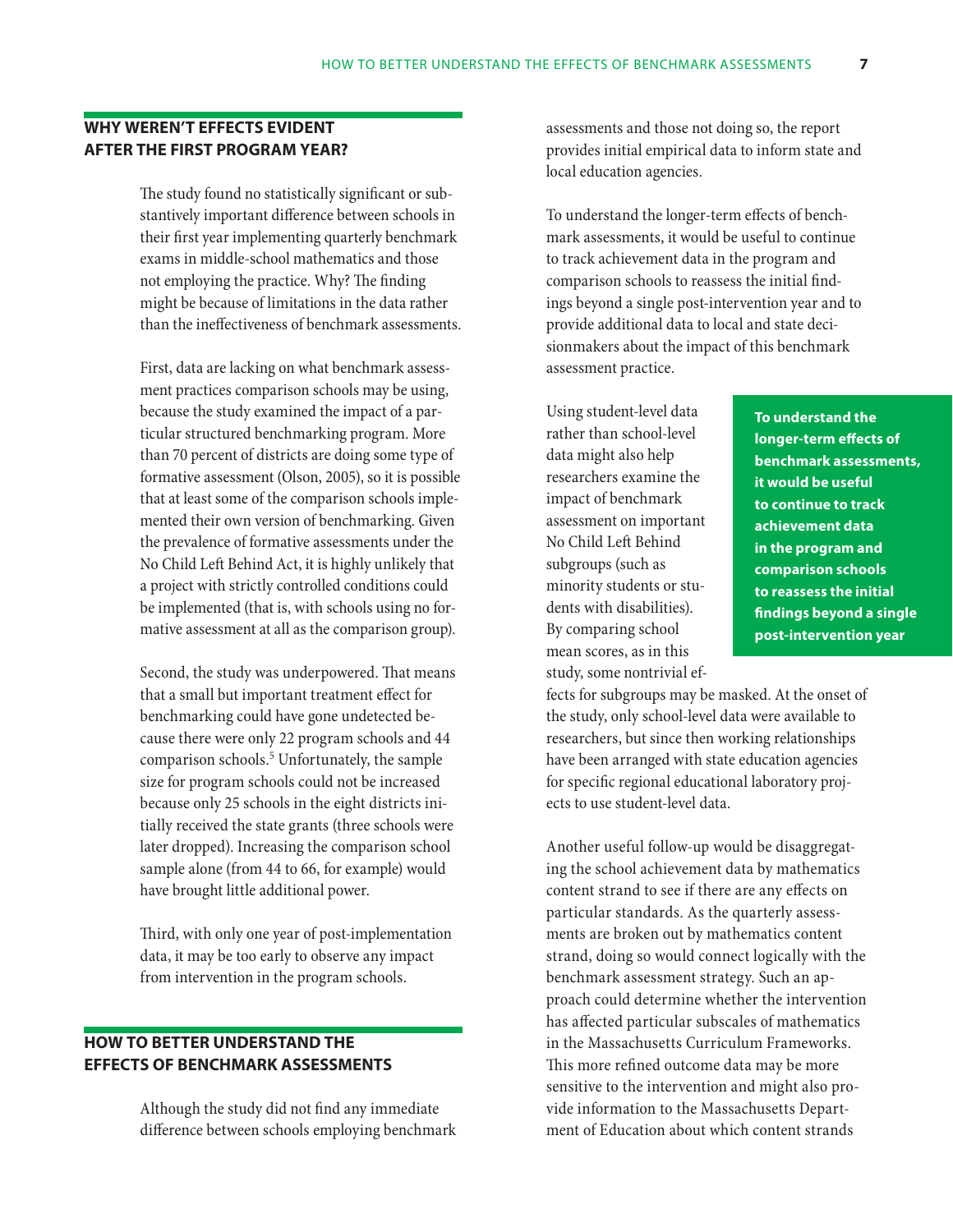**Higher mathematics scores will come not because benchmarks exist but because of how the benchmark assessment data are used by a school's teachers and leaders**

schools focused on in their benchmark assessments.

Conversations with education decisionmakers support what seems to be common sense. Higher mathematics scores will come not because benchmarks exist but because of how the benchmark assessment data are used by a

school's teachers and leaders. This kind of followup research is imperative to better understand the impact of benchmark assessment.

But the data sources to identify successful implementation in a fast-response project can be elusive. A possible solution is to examine initial district progress reports to the Massachusetts grant program. These data may provide insight into school buy-in to the initiative, quality of leadership, challenges to implementation, particular standards that participating districts focus on, and how schools use the benchmark assessment data. Researchers may ask whether and how the teachers and administrators used the benchmark data in instruction and whether and how intervention strategies were implemented for students not performing well on the benchmark exams. Based on the availability and quality of the data, the methodology for determining the impact of the intervention could be further refined.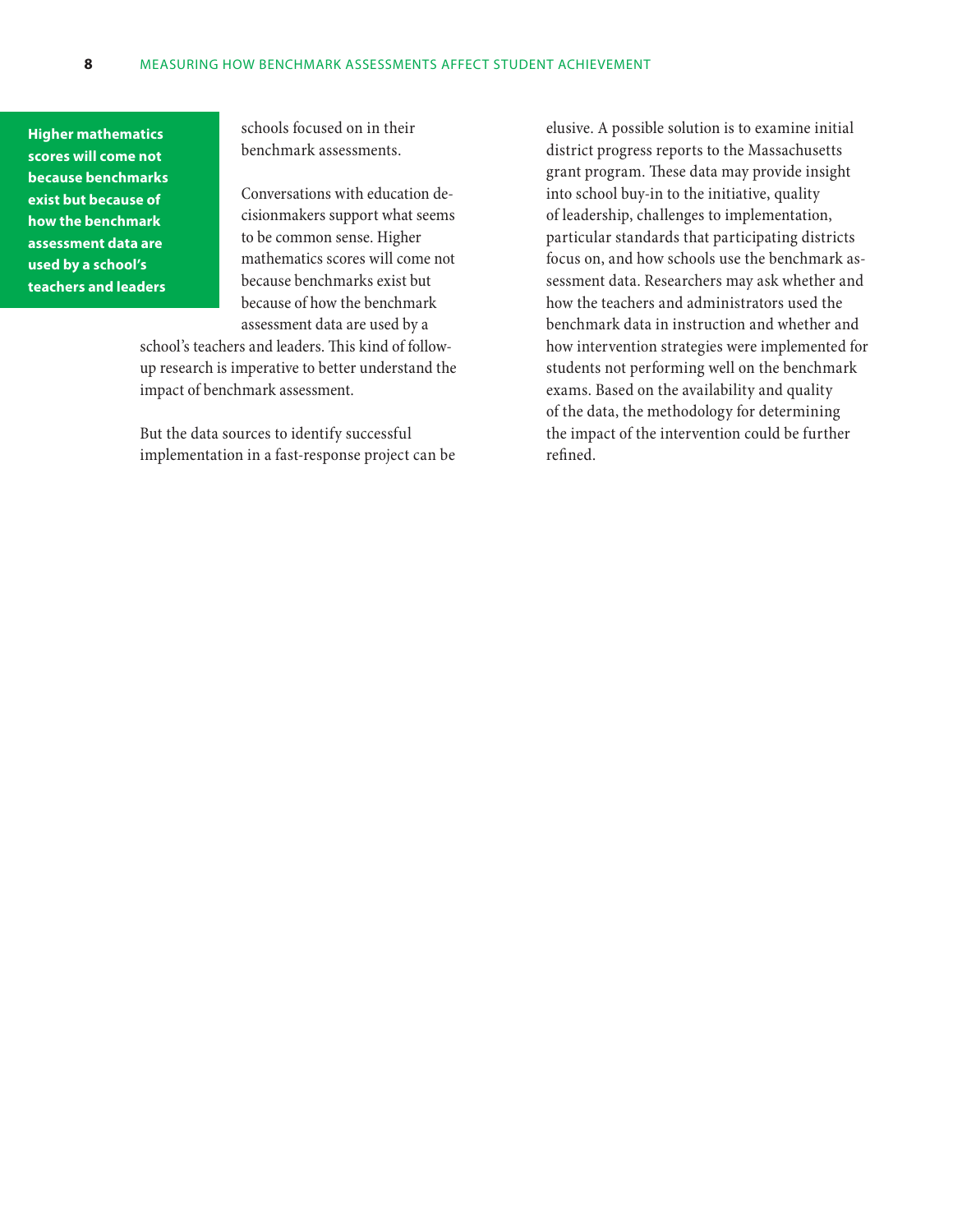## <span id="page-15-0"></span>**Appendix A Methodology**

This appendix includes definitions of benchmark assessments and of the Massachusetts pilot program, an overview of the construction of the study database, the methodology for creating comparison groups, and a description of the data analysis strategy. Because implementation of benchmark testing was at the school level, the unit of analysis was the school. Choosing that unit also boosted the statistical power of the study because there were 25 program schools in the original design rather than eight program districts.<sup>6</sup>

A quasi-experimental design, with program and matched comparison schools, was used to examine whether schools using quarterly benchmark exams in middle-school mathematics under the Massachusetts pilot program showed greater gains in student achievement after a year than schools not in the program. The comparisons were between program schools and comparison schools on post-intervention changes in mathematics performance. All the analyses were based on (mostly) publicly available,<sup>7</sup> school-level achievement and demographic data maintained by the Massachusetts Department of Education. The primary outcome measure was eighth-grade mathematics achievement, as assessed by the Massachusetts Comprehensive Assessment System (MCAS).

#### Defining the program

The study defined benchmark assessments as assessments that align with the Massachusetts Curriculum Frameworks Standards, are administered quarterly at the school level, and yield studentlevel data—quickly available to school-level educators and administrators—connected to individual standards and content strands.

The study examined a Massachusetts Department of Education program targeting middle schools. Because what constitutes a middle school differs from town to town, the study defined middle schools as those that include seventh and eighth grades. Other

configurations (say, grades K–8, 5–9, 6–8, 6–9, 7–8, 7–9, or 7–12) were acceptable, provided that seventh and eighth grades were included.8

For its benchmark assessment initiative, the Massachusetts Department of Education selected high-poverty middle schools under pressure to significantly improve their students' mathematics achievement. To select schools, the Massachusetts Department of Education issued a request for proposals. The department prioritized funding for districts (or consortia of districts) with four or more schools in need of improvement, corrective action, or restructuring under the current adequate yearly progress status model. The "four or more schools" criterion was sometimes relaxed during selection. Applications were given priority based on the state's No Child Left Behind performance rating system:

- Category 1 schools were rated "critically low" in mathematics.
- Category 2 schools were rated "very low" in mathematics and did not meet improvement expectations for students in the aggregate.
- Category 3 schools were rated "very low" in mathematics and did not meet improvement expectations for student subgroups.
- Category 4 schools were rated "very low" in mathematics and did meet improvement expectations for all students.
- Category 5 schools were rated "low" in mathematics and did not meet improvement expectations for students in the aggregate.

The Massachusetts Department of Education selected 25 schools representing eight districts to participate in the pilot initiative. The selection of program schools targeted high-poverty schools having the most difficulty in meeting goals for student mathematics performance, introducing a selection bias into the project. Unless important variables were controlled for by design and analysis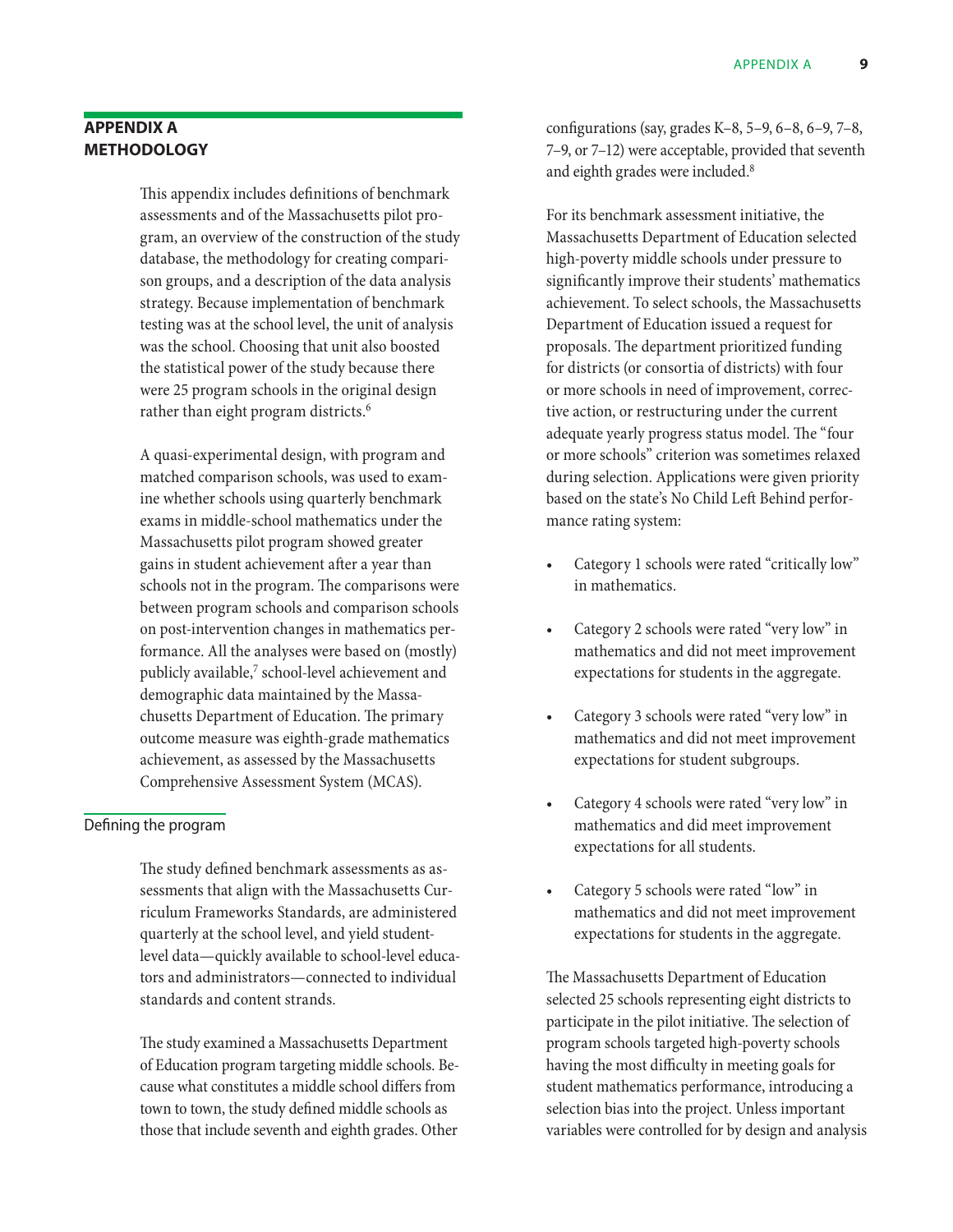(for example, poverty and pretest or baseline mathematics scores), any results would be confounded by pre-existing differences between schools. In the study, balance was achieved between the program and comparison schools on poverty, pretest mathematics scores, and other school-level social and demographic variables. But because the study was based on a quasi-experimental design (without random assignment to conditions), it could not assess whether the participant and comparison groups were balanced on unobserved factors.

#### Constructing the study database

A master database was developed in SPSS to house all the necessary data. Data were collected from student- or school-level achievement and demographic data maintained by the Massachusetts Department of Education.<sup>9</sup> The outcome variable was scaled eighth-grade MCAS mathematics scores for 2001–06.

The MCAS was implemented in response to the Massachusetts Education Reform Act of 1993 and fulfills the requirements of the federal No Child Left Behind Act of 2001, which requires annual assessments in reading and mathematics for students in grades 3–8 and in high school. The MCAS tests all public school students in Massachusetts, including students with disabilities and those with limited English proficiency. The MCAS is administered annually and measures student performance on the learning strands in the Massachusetts Curriculum Frameworks (see appendix E). In mathematics these strands include number sense and operations; patterns, relations, and algebra; geometry; measurement; and data analysis, statistics, and probability.

According to the Massachusetts Department of Education (2007), the purpose of the MCAS is to help educators, students, and parents to:

- Follow student progress.
- Identify strengths, weaknesses, and gaps in curriculum and instruction.
- Fine-tune curriculum alignment with statewide standards.
- Gather diagnostic information that can be used to improve student performance.
- Identify students who may need additional support services or remediation.

The MCAS mathematics assessment contains multiple choice, short-answer, and open response questions. Results are reported for individual students and districts by four performance levels: advanced, proficient needs improvement, and warning. Each category corresponds to a scaled score range (see appendix E, table E1). Although the scaled score was the primary outcome variable of interest, the corresponding raw score was also collected to determine if scaled scores might have masked program effects.

The MCAS mathematics portion, comprising two 60-minute sections, is administered in May in grades 3–8. Students completing eighth grade take the MCAS in the spring of the eighth-grade year. Preliminary results from the spring administration become available to districts the next August. Eighth graders who enter in the 2007/08 school year, for example, take MCAS mathematics in May 2008, and their preliminary results become available in August 2008.

Other variables gathered for the study included the school name, grade structure, and enrollment, the race and ethnicity of students, and the proportion of limited English proficiency and low-income students. Demographic data were transformed from total numbers to the percentage of students in a category enrolled at the school (for example, those defined as low income). Supplementary geographic location data were added from the National Center for Educational Statistics, Common Core of Data to identify school location (urban, rural, and so on). A variable was also created to designate each school as a program or comparison school based on the results of the matching procedure. See appendix B for the specific steps in constructing the database.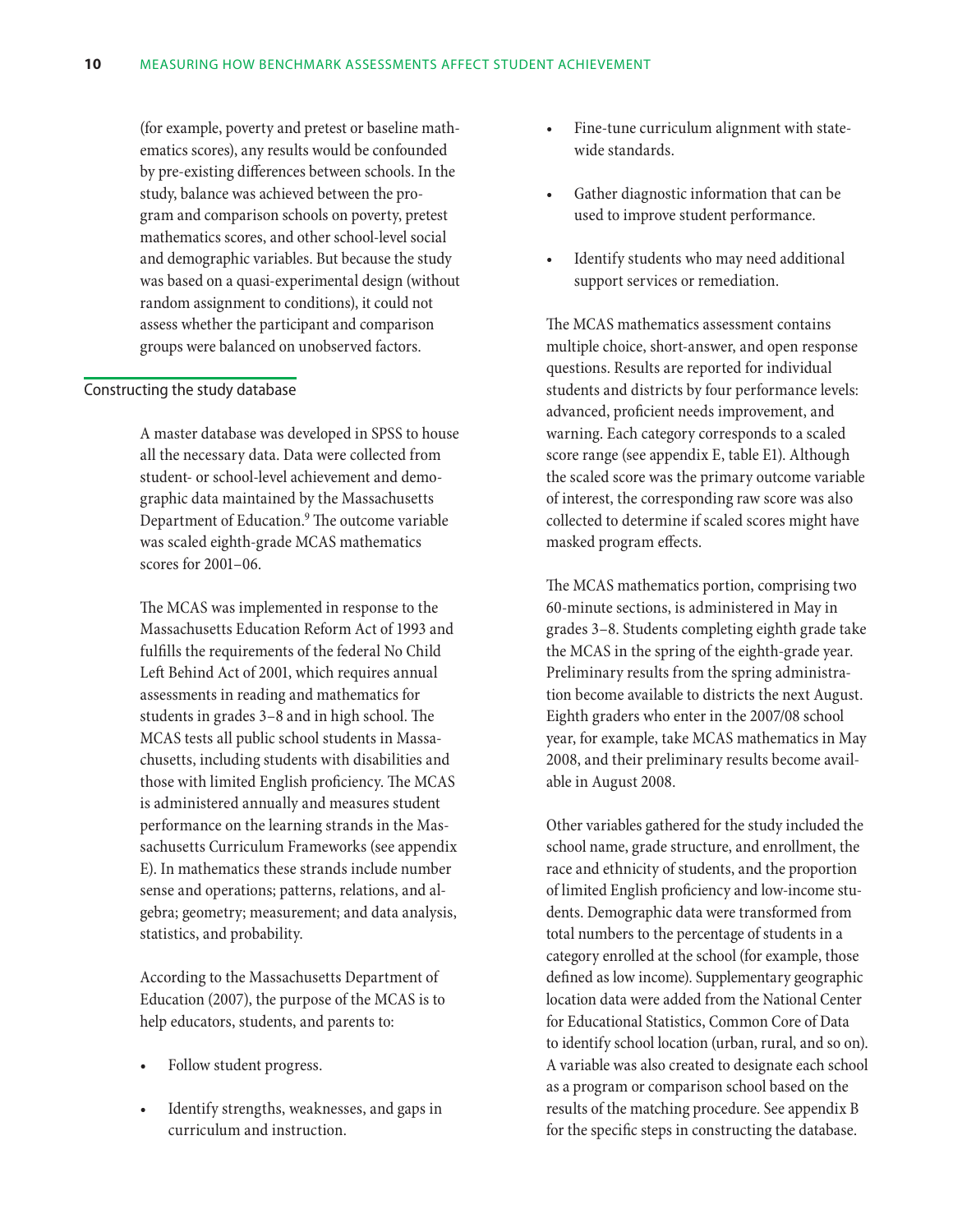#### Creating a comparison group

Only a well implemented randomization procedure controls for both known and unknown factors that could influence or bias findings. But because the grants to implement benchmark assessments were already distributed and the program was already assigned to schools, random assignment to conditions was not possible. So, it was necessary to use other procedures to create a counterfactual—a set of schools that did not receive the program.

The study used covariate matching to create a set of comparison schools (appendix C details the matching procedure). Using covariates in the matching process is a way to control for the influence of specific factors on the results. In other words, the comparison schools would be as similar as possible to the program schools (in the aggregate) on these factors, meaning that any findings, whether positive or negative, would be unlikely to have been influenced by these factors. The variables used in the matching procedure included a composite index of school-level social and demographic variables: enrollment, percentage of students classified as low income, percentage of students classified as English language learners, and percentage of students categorized in different ethnic groups. Also included in the matching procedure were each school's eighth-grade baseline (or pretest) mathematics score (based on an average of its 2004/05 eighth-grade mathematics scores) and the type of geographic location the school served (classified according to the National Center for Education Statistics' Common Core of Data survey).

Prior research guided the selection of the variables used as covariates in the matching. Bloom (2003) suggests that pretest scores are perhaps the most important variable to use in a matching procedure. Pretest–post-test correlations on tests like the MCAS can be very high, and it is important that the comparison group and program group are as similar as possible on pretest scores. By taking into account the 2004/05 average eighth-grade

mathematics scores (also known as the Composite Performance Index), the report tried to ensure that the comparison schools are comparable on baseline mathematics scores.

There is substantial research that identifies large gaps in academic achievement for racial minorities (Jencks & Phillips, 1998), low-income students (Hannaway, 2005), and English language learners (Abedi & Gandara, 2006). Unless these influences were controlled for, any observed differences might have been due to the program or comparison schools having a higher share of students in these categories rather than to benchmarking. Although the research on the relationship between school size and academic achievement is somewhat conflicting (Cotton, 1996), the variability in school size led the report to introduce into the matching procedure the total enrollment in the middle school.

The eligibility pool for the comparison matches included the 389 Massachusetts middle schools that did not receive the Comprehensive School Reform grants. Statistical procedures were used to identify the two best matches for each program school from the eligibility pool. The covariate matching resulted in a final sample of 22 program schools and 44 comparison schools that were nearly identical on pretest academic scores.<sup>10</sup> In addition, the project design achieved balance on nearly all school-level social and demographic characteristics, except that there were larger shares of African American and Pacific Islander students in program schools. These differences were controlled for statistically in the outcome analysis, with no change in the results (see appendix D).

#### Analyzing the data

After matching, descriptive statistics were used to examine the mean scores for all five pre-implementation years and one post-implementation year for the program and comparison schools. A comparative interrupted time series analysis was also used to more rigorously assess whether there was a statistically significant difference between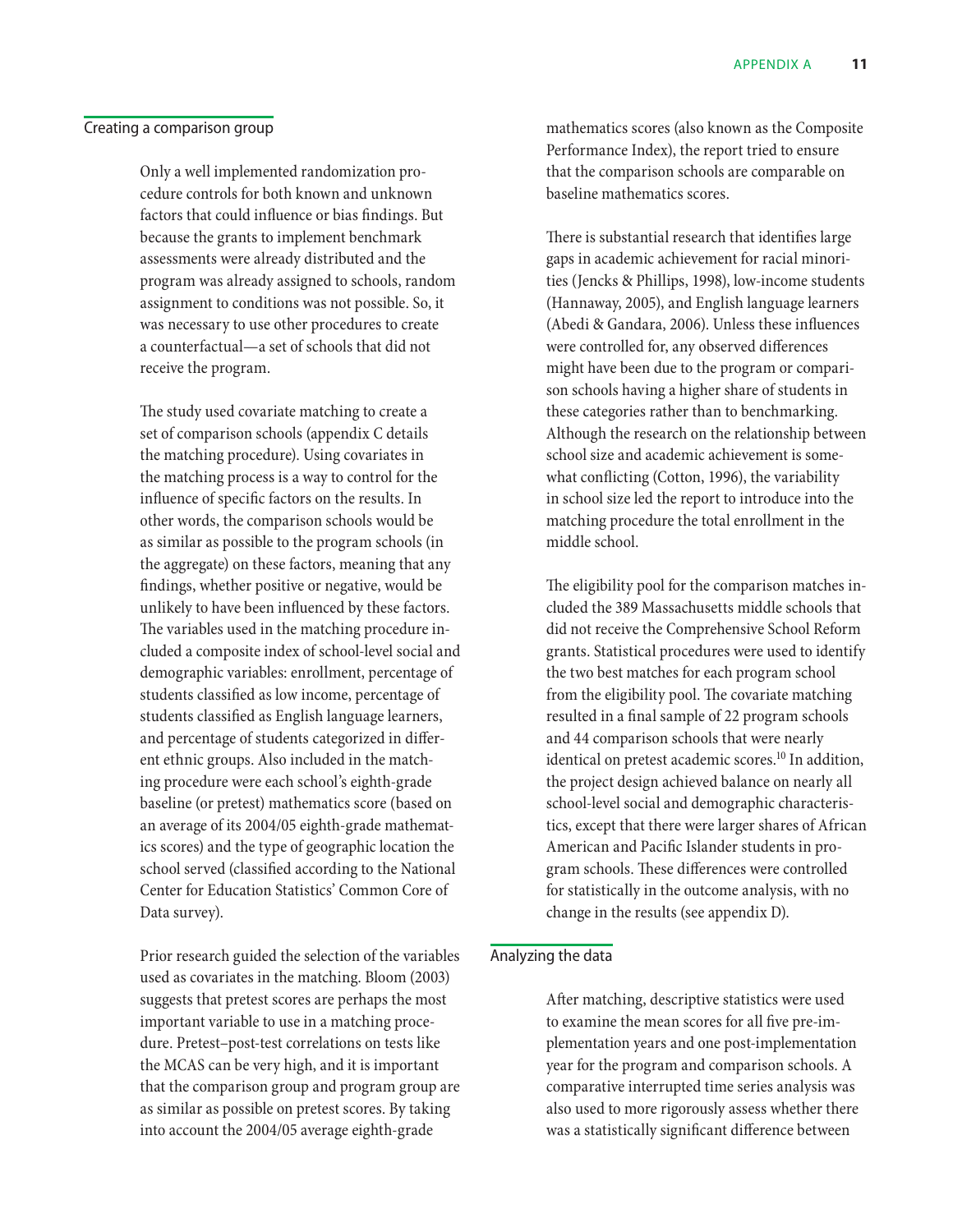the program and comparison schools in changes in mathematics performance (see Bloom, 2003; Cook & Campbell, 1979). The interrupted time series design was meant to determine whether there was any change in the trend because of the "interruption" (program implementation).

The method for short interrupted time series in Bloom (2003) was the analysis strategy. Bloom argues that the approach can "measure the impact of a reform as the subsequent deviation from the past pattern of student performance for a specific grade" (p. 5). The method establishes the trend in student performance over time and analyzes the post-intervention data to determine whether there was a departure from that trend. This is a tricky business, and trend departures can often be statistically significant. It is important to rule out

other alternative explanations for any departure from the trend, such as change in principals, other school reform efforts, and so on. Although Bloom outlines the method for use in evaluating effects on a set of program schools alone, having a well matched group of comparison schools strengthens causal inferences.

To project post-implementation mathematics achievement for each school, both linear baseline trend models and baseline mean models (see Bloom, 2003) were estimated using scaled and raw test score data collected over five years before the intervention. Estimates of implementation effects then come from differences-in-differences in observed and predicted post-implementation test scores between program and comparison schools.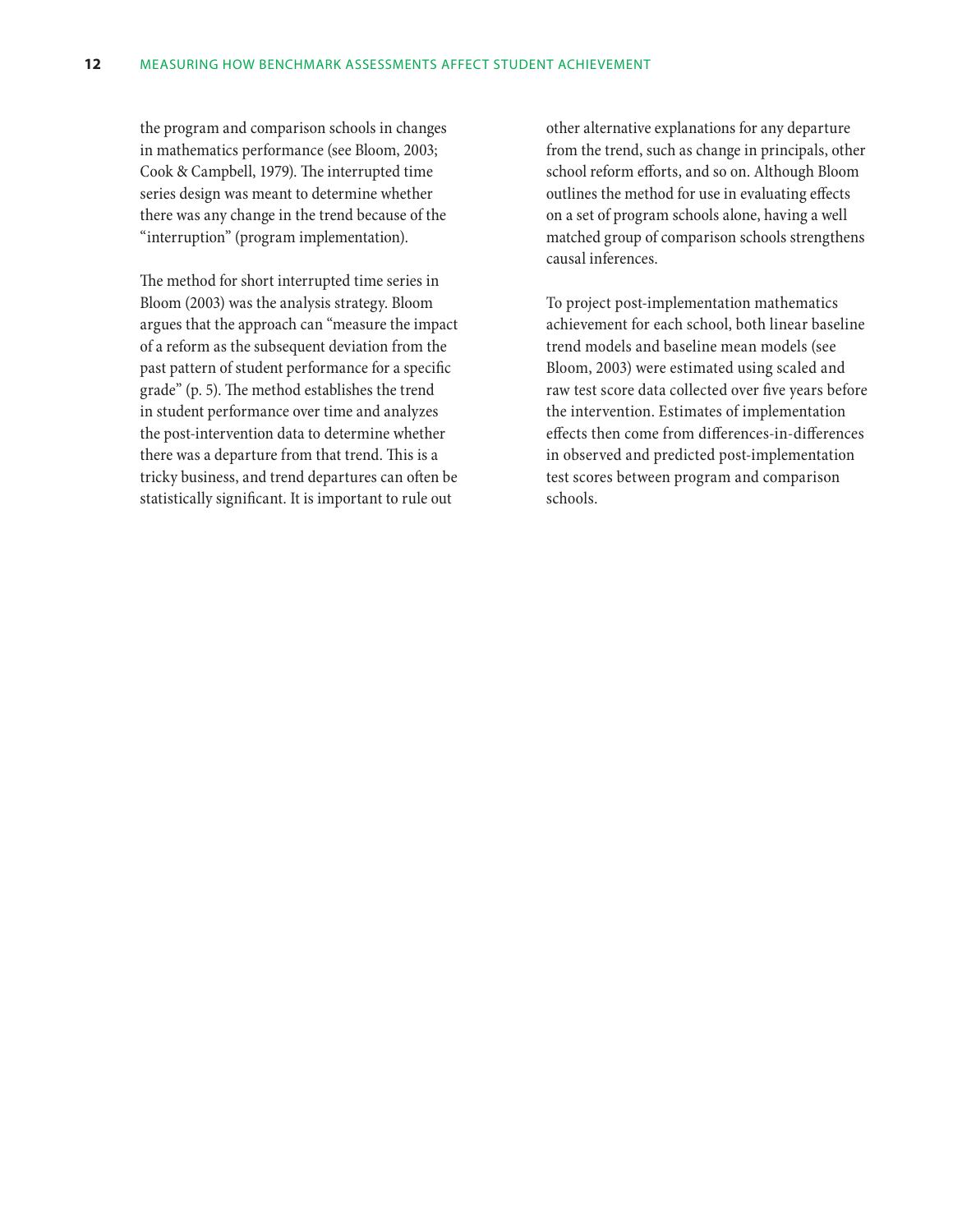## <span id="page-19-0"></span>**Appendix B Construction of the study database**

The following outlines the specific steps taken to construct the study database:

- 1. Identify all the middle schools in Massachusetts.
- 2. Identify the 25 program schools using benchmark assessments in mathematics.
- 3. Collect the following variables from the Massachusetts Department of Education web site on each of the schools—to proceed to the covariate matching exercise that will identify two matched comparison schools for each program school:
	- a. School name.
		- i. Source: http://profiles.doe.mass.edu/ enrollmentbygrade.aspx.
	- b. CSR implementation.
	- c. School locale (urban, rural, and so on).
		- i. Source: http://nces.ed.gov/ccd/ districtsearch/.
	- d. Does the school have a 6th grade?
		- i. Source: http://nces.ed.gov/ccd/ districtsearch/.
	- e. Does the school have an eighth grade?
		- i. Source: http://nces.ed.gov/ccd/ districtsearch/.
	- f. Total enrollment.
		- i. Source: http://profiles.doe.mass.edu/ enrollmentbygrade.aspx.
- g. Race/ethnicity of student population.
	- i. Source: http://profiles.doe.mass.edu/ enrollmentbyracegender.aspx?mode =school&orderBy=&year=2006.
- h. Limited English proficiency.
	- i. Number of students.
		- 1. Source: http://profiles.doe.mass. edu/selectedpopulations.aspx ?mode=school&orderBy=& year=2006.
	- ii. Percentage of limited English proficiency students
		- 1. Number of limited English proficiency students / total enrollment
- i. Low income
	- i. Number of low-income students.
		- 1. Source: http://profiles.doe.mass. edu/selectedpopulations.aspx ?mode=school&orderBy=& year=2006.
	- ii. Percentage of low-income students.
		- 1. Number of low-income students /total enrollment.
- j. Mathematics baseline proficiency index.
	- i. Source: http://www.doe.mass.edu/ sda/ayp/cycleII.

Seven program schools had missing data for the mathematics baseline proficiency index, which was serving as the measure for academic performance for each school in the matching equation. Therefore, it was substituted with the 2005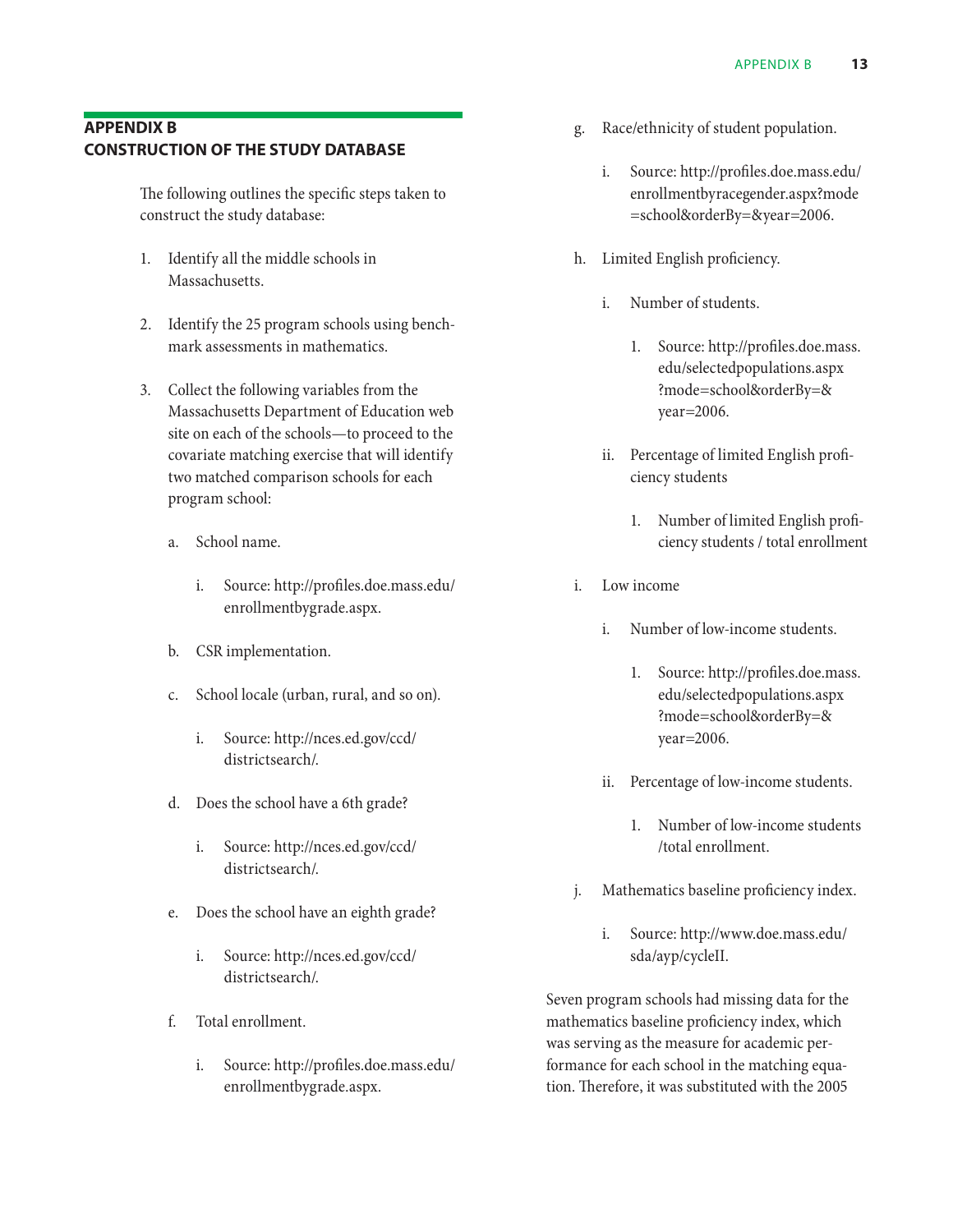#### **14** Measuring how benchmark assessments affect student achievement

mathematics Composite Proficiency Index (CPI) score to get an accurate academic measure for each school. The 2005 mathematics CPI score was taken from "1999–2006 AYP History Data for Schools," which can be found at http://www.doe.mass.edu/ sda/ayp/cycleIV/.

- 4. Charter and alternative schools were deleted from the master file because they would not have been eligible for the initial program and because their populations differ significantly in many cases from those of regular schools.
- 5. After the covariate matching was performed on this database, a new variable, STUDY GROUP, was created to determine if a school is defined as a program school, a comparison school, or an "other" school.
- 6. The following additional variables on achievement scores were collected for the schools that

were either program or comparison schools (English scaled and raw scores were also collected and added to the database):

- a. 2001 mathematics achievement mean scaled score and mean raw score.
- b. 2002 mathematics achievement mean scaled score and mean raw score.
- c. 2003 mathematics achievement mean scaled score and mean raw score.
- d. 2004 mathematics achievement mean scaled score and mean raw score.
- e. 2005 mathematics achievement mean scaled score and mean raw score.
- f. 2006 mathematics achievement mean scaled score and mean raw score.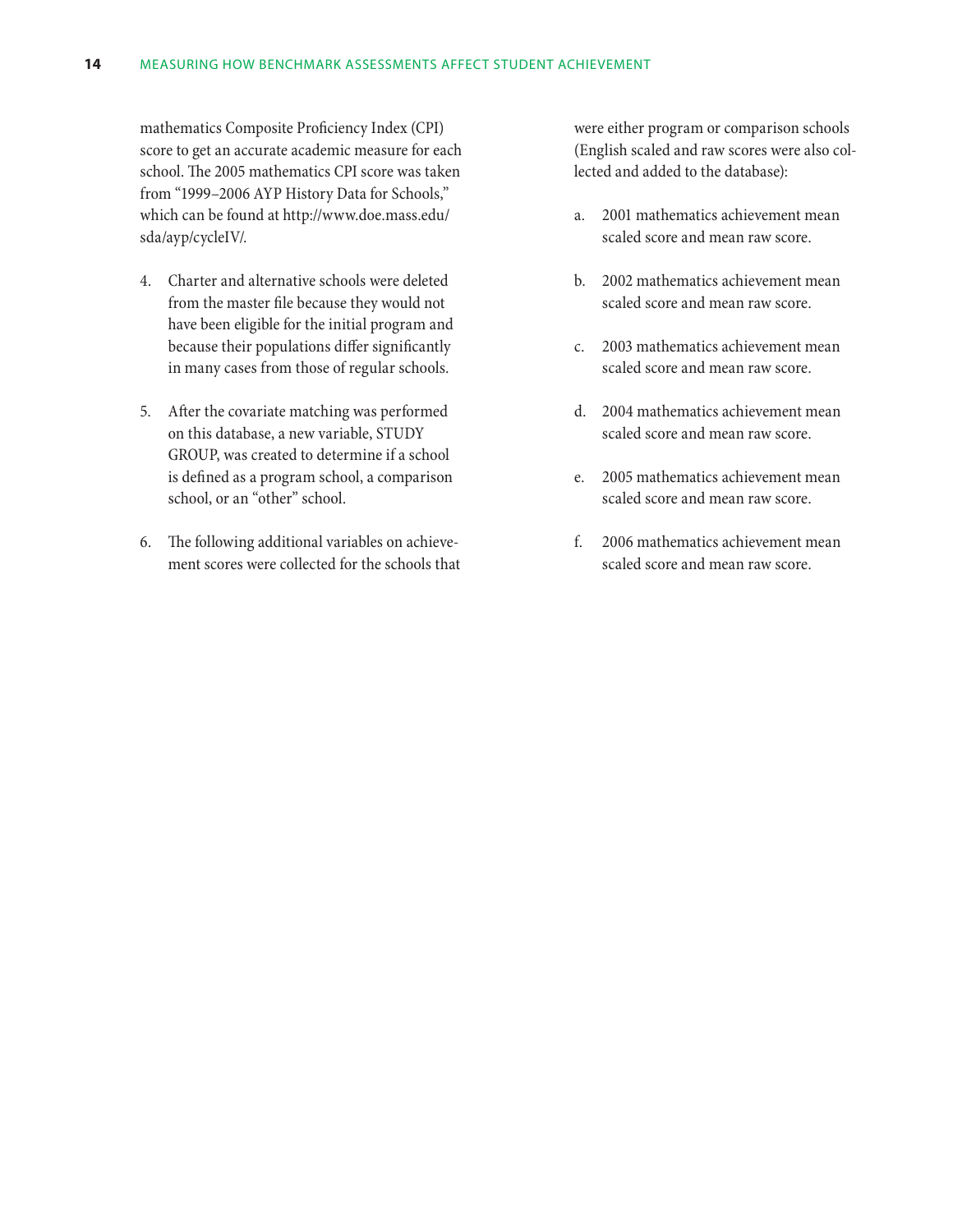## <span id="page-21-0"></span>**Appendix C Identification of comparison schools**

Random assignment to study the impact of benchmark assessment was not possible because selected districts and schools had already been awarded the Comprehensive School Reform grants. When members of the group have already been assigned, the research team must design procedures for developing a satisfactory comparison group. Fortunately, researchers have been developing such methods for matching or equating individuals, groups, schools, or other units for comparison in an evaluation study for many years. And as one might imagine, there are many such statistical approaches to creating comparison groups. All such approaches, however, have one limitation that a well implemented randomized study does not: the failure to control for the influence of "unobserved" (unmeasured or unknown) variables.

Of the many statistical equating techniques, one of the more reliable and frequently used is covariate matching. How does "covariate matching" work?

Let's say we have unit "1" already assigned to the program and wish to match another unit from a pool of observations to "1" to begin creating a comparison group that did not receive the program. When using covariate matching, the research team would first identify the known and measured factors that would be influential on the outcome (in this instance, academic performance) regardless of the program. Influential in this case means that less or more of that characteristic has been found—independent of the program—to influence scores on the outcome measure. These are known as *covariates.* To reduce or remove their influence on the outcome measure, one would select the unit that is closest to "1" on those covariate scores or characteristics. Let's say that "X" is the closest in the eligibility pool to "1." By matching "X" to "1," there would be two units that

are very similar on the covariates. If this is done for each program unit, theoretically the influence of the covariates will be removed (or considerably reduced), the differences between the groups on important known factors will be ameliorated, and a potential explanation for observed results besides program effectiveness or ineffectiveness (that the groups were different before the program on important covariates) will be seriously countered (Rubin, 1980).

For the current project, covariate matching is used to create a set of comparison schools for the study.11 The original proposal was to match comparison schools using three factors: the Socio-Demographic Composite Index (SCI); the school's adjusted baseline academic performance, holding constant the school's SCI; and the type of geographic location the school sits in (urban, suburban, rural, and so on). Using two comparison schools for each program school was eventually chosen to counter the possibility of idiosyncratic matching.

The first order of business was to create the SCI. The SCI is simply the "predicted" mathematics score (using the school's 2005 average baseline mathematics score), using a multivariate regression analysis, for each school based on a series of social and demographic covariates. In other words, it is a prediction of students' 2005 mathematics score using important covariates such as school enrollment, percentage of low-income students, percentage of English language learners, and percentage of minority/ethnic groups.12 In short, multivariate regression was used to predict what the average mathematics score for the school is, given knowledge about the school's characteristics (how many kids are enrolled, the percentage of low-income students, the percentage of English language learners, and the percentage of minority students).<sup>13</sup>

One of the advantages in using multivariate regression is that the factors comprising the SCI are weighted proportionately to how much of the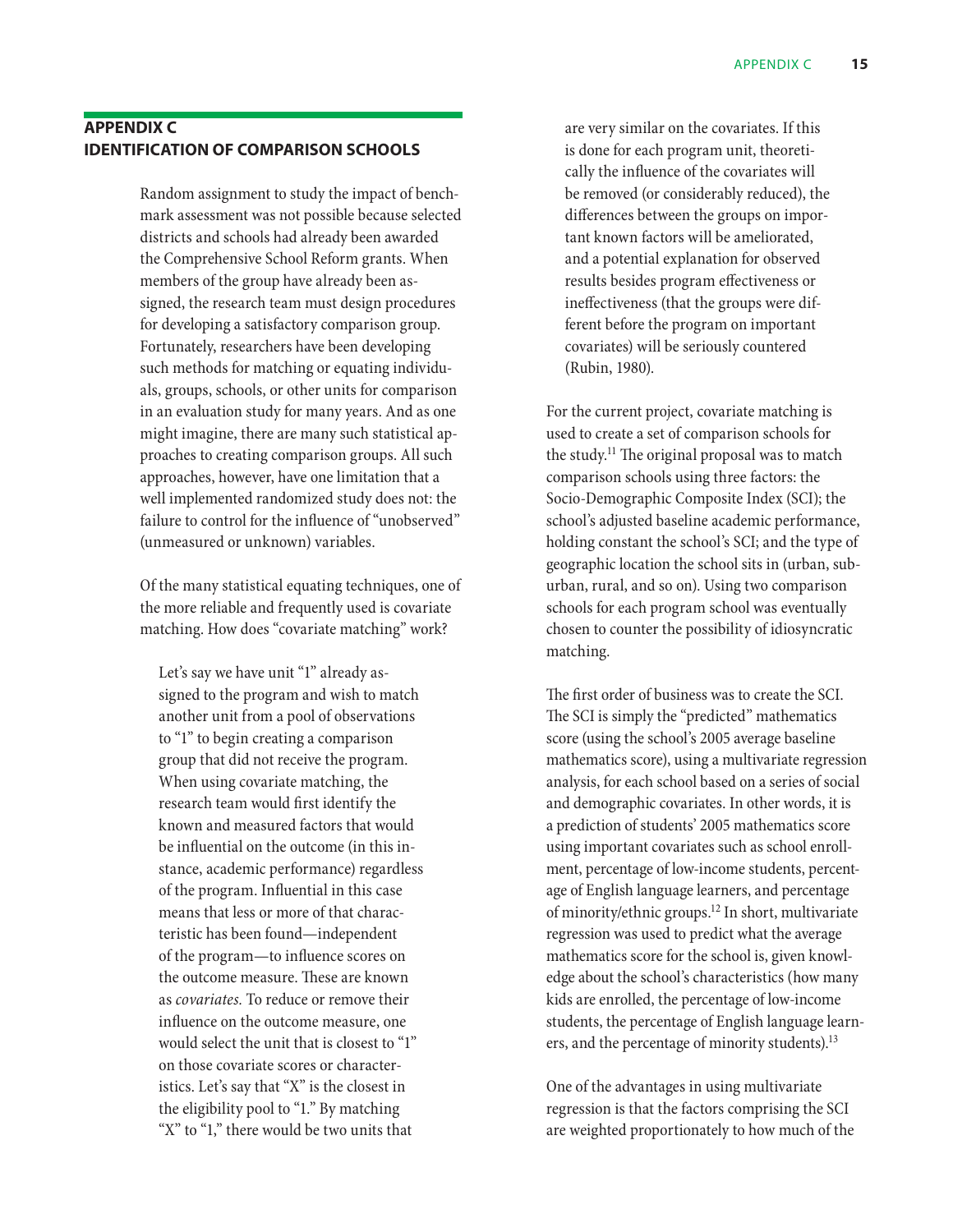#### <span id="page-22-0"></span>TABI F C1

#### **Percentage of low-income students and Socio-Demographic Composite Index for five selected schools**

| School   | Percentage of<br>low-income<br>students | Socio-Demographic<br>Composite Index |
|----------|-----------------------------------------|--------------------------------------|
| School 1 | 0                                       | 86                                   |
| School 2 | 10                                      | 77                                   |
| School 3 | 25                                      | 68                                   |
| School 4 | 75                                      | 54                                   |
| School 5 | 95                                      |                                      |

*Source:* Authors' analysis based on data described in text.

2005 mathematics score they predict. For example, if poverty is a more substantial factor in school success than enrollment, the regression will give more weight to the percentage of low-income students that a school has than the school's total enrollment. This is exactly what happened with the results. Table C1 provides the SCI for five middle schools with varying percentages of lowincome students. As the percentage of low-income students increases, SCI decreases.

The other covariate used in the matching procedure is the school's adjusted academic score. This is simply the actual score minus the predicted score. In other words, if the SCI is subtracted from the 2005 CPI mathematics score, the result is the adjusted value that was used as the other major covariate in the matching procedure. Table C2 shows this relationship (numbers do not add up perfectly because of rounding).

The multivariate regression was conducted in both Stata and SPSS and, as might be expected, there was perfect agreement on the results.

## What next? Finding similar schools using Mahalanobis Distance measures

Variables like SCI and the adjusted mathematics score form a "multidimensional space" in which each school can now be plotted.14 The middle of this multidimensional space is known as a

#### Table C2

#### **2005 Composite Performance Index mathematics score, Socio-Demographic Composite Index, and "adjusted" academic score for five selected schools**

| School   | 2005<br>Composite<br>Performance<br><b>Index</b> | Socio-<br>Demographic<br>mathematics Composite Index | "Adjusted"<br>score |
|----------|--------------------------------------------------|------------------------------------------------------|---------------------|
| School 1 | 90                                               | 86                                                   | 4                   |
| School 2 | 80                                               | 77                                                   | 3                   |
| School 3 | 59                                               | 68                                                   | $-10$               |
| School 4 | 51                                               | 54                                                   | $-3$                |
| School 5 | 50                                               | 47                                                   | $\mathcal{P}$       |

*Source:* Authors' analysis based on data described in text.

"centroid."15 The Mahalanobis Distance can be computed as the distance of a case or observation (such as a school) from the centroid in this multidimensional space. Schools with similar Mahalanobis Distance measures are considered to be "close" in this multidimensional space, and therefore more similar. One way to think about how Mahalanobis Distance measures are computed is shown in the figure at http://www.jennessent.com/ images/graph\_illustration\_small\_4.gift.

Using a specialized software program (Stata), Mahalanobis Distance measures were computed for each of the 410 eligible middle schools in the state.16 Table C3 provides the SCI, the adjusted mathematics achievement score, and the Mahalanobis Distance measure for five schools. If school 1 was a program school and the remaining 4 schools formed the pool for comparison schools, the best match according to the analysis would be school 2, because the Mahalanobis Distance measure for school 2 is more similar to school 1 than any of the other potential schools.

Note that the study plan required that two schools had to be matched to each program school. The 23 schools remaining in the program group required 46 comparison schools. To complete the matching process, a list was printed of the 23 program schools with the Mahalanobis Distance measure and its population geographic area code (that is, the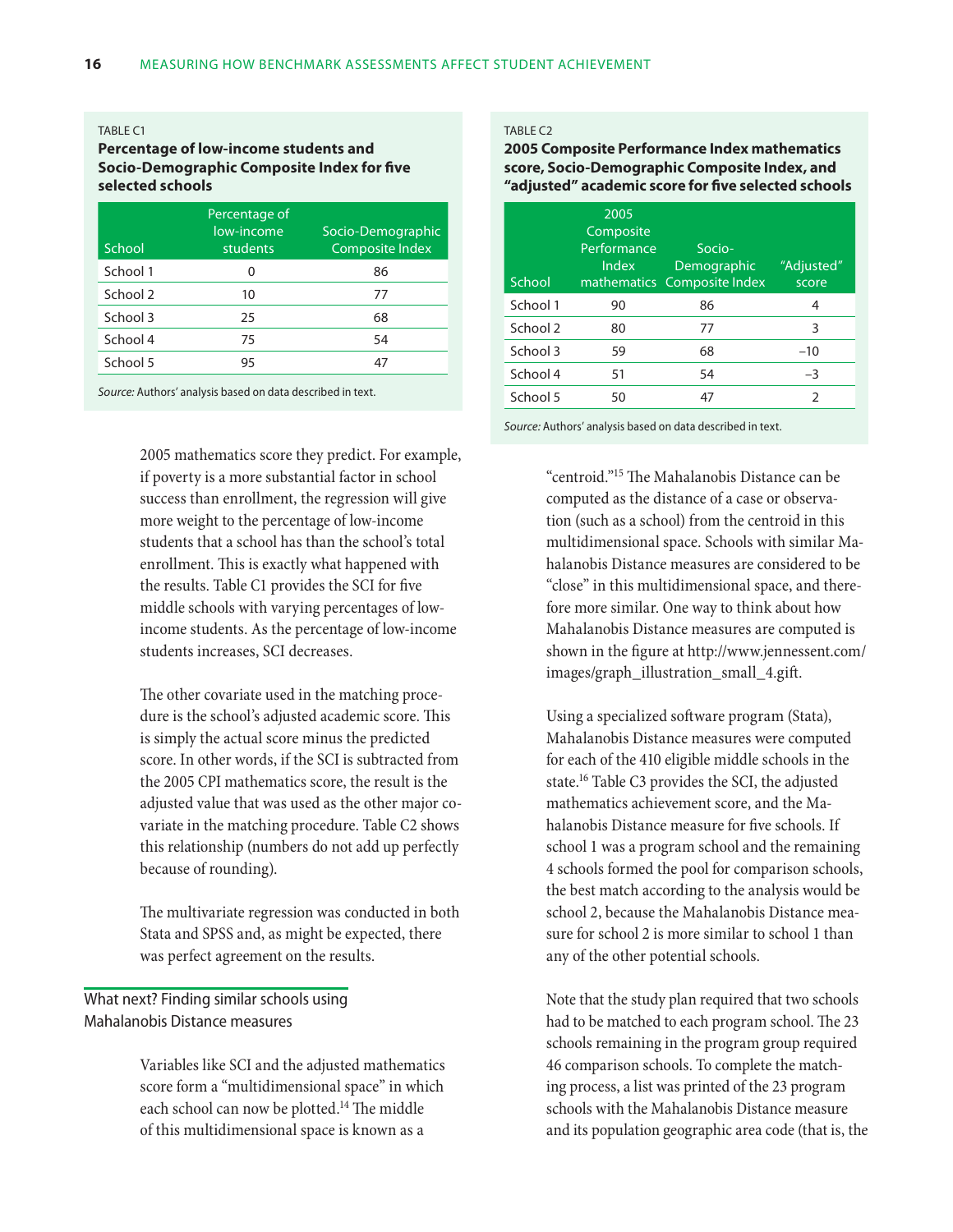#### <span id="page-23-0"></span>Table C3

#### **Socio-Demographic Composite Index, "adjusted" academic score, and Mahalanobis Distance score for five selected schools**

| School   | Socio-<br>Demographic<br><b>Composite Index</b> | "Adjusted"<br>score | Mahalanobis<br><b>Distance</b><br>score |
|----------|-------------------------------------------------|---------------------|-----------------------------------------|
| School 1 | 86                                              | 4                   | 49.18                                   |
| School 2 | 77                                              | 3                   | 38.54                                   |
| School 3 | 68                                              | $-10$               | 32.30                                   |
| School 4 | 54                                              | $-3$                | 19.15                                   |
| School 5 | 47                                              | っ                   | 14.87                                   |

*Source:* Authors' analysis based on data described in text.

type of geographic location the school serves, such as small urban or suburban), as schools were classified according to the National Center for Education Statistics Common Core of Data. A similar list was printed of the 387 remaining middle schools that comprised the potential schools for comparison matching. The matching was conducted by simply selecting the two schools with the closest Mahalanobis Distance measures and with the exact or very similar population geographic area code. This is also known as "nearest neighbor matching." The initial matching resulted in 46 comparison schools matched to 23 program schools. The findings are presented in table C4.

Because there are a variety of matching methods, and some variations on using Mahalanobis Distance measures for matching, replication of the findings was initiated.17

David Kantor developed a different procedure for using Mahalanobis Distances to form a comparison group in Stata called Mahapick.<sup>18</sup> Rather than compute Mahalanobis Distance measures from the centroid of a multidimensional space, as in the earlier procedure, Mahapick creates a measure based on the distance from a treated observation to every other observation. It then chooses the best matches for that treated observation and makes a record of these matches. It then drops the measure and goes on to repeat the process on the next treated observation.

Because Mahapick uses a different method and produces a different Mahalanobis Distance score, the goal was not to confirm whether the scores were identical. The goal was to see if a similar set of schools was constructed using a different matching method.<sup>19</sup>

One problem with using Mahapick is that the computation does not produce exclusive matches. The procedure selected 12 duplicate matches. Nine schools, however, were the results of exact matches in both procedures. Nearly half of the schools were selected by both (22 of 46), and this number might have been higher had Mahapick selected exclusive matches, that is, if it had not matched one comparison school to more than one program school.

Both methods produced a large number of midsized urban schools with Mahalanobis Distance scores that clustered very closely together. This is not surprising, as the Mahalanobis Distance measure scores (using the initial Stata procedure) for the program schools clustered between 12.25 and 31.56. This meant that the comparison group schools would likely be drawn from schools in the eligible pool whose distance measure scores also fell into this range. Of the 387 schools in the eligibility pool, 166 had Mahalanobis Distance measure scores of 12.25–31.56 (43 percent).

Because the two procedures did not produce the exact 46 comparison schools, a combination of the results from the initial Stata procedure and Mahapick was used to select the next iteration. Putting the nine exact matches produced by both procedures aside, 37 comparison schools were left to identify. The selected matches for each program school provided by the initial Stata procedure and Mahapick were examined. Once two comparison schools for a program school were selected, they were removed from consideration. In those cases in which there were more than two schools identified by the two matching procedures, the one with the higher adjusted 2005 mathematics score was selected. This decision is a conservative one and initially presents a bias favoring the comparison group. The results of using both procedures to perform the matching are provided in table C6.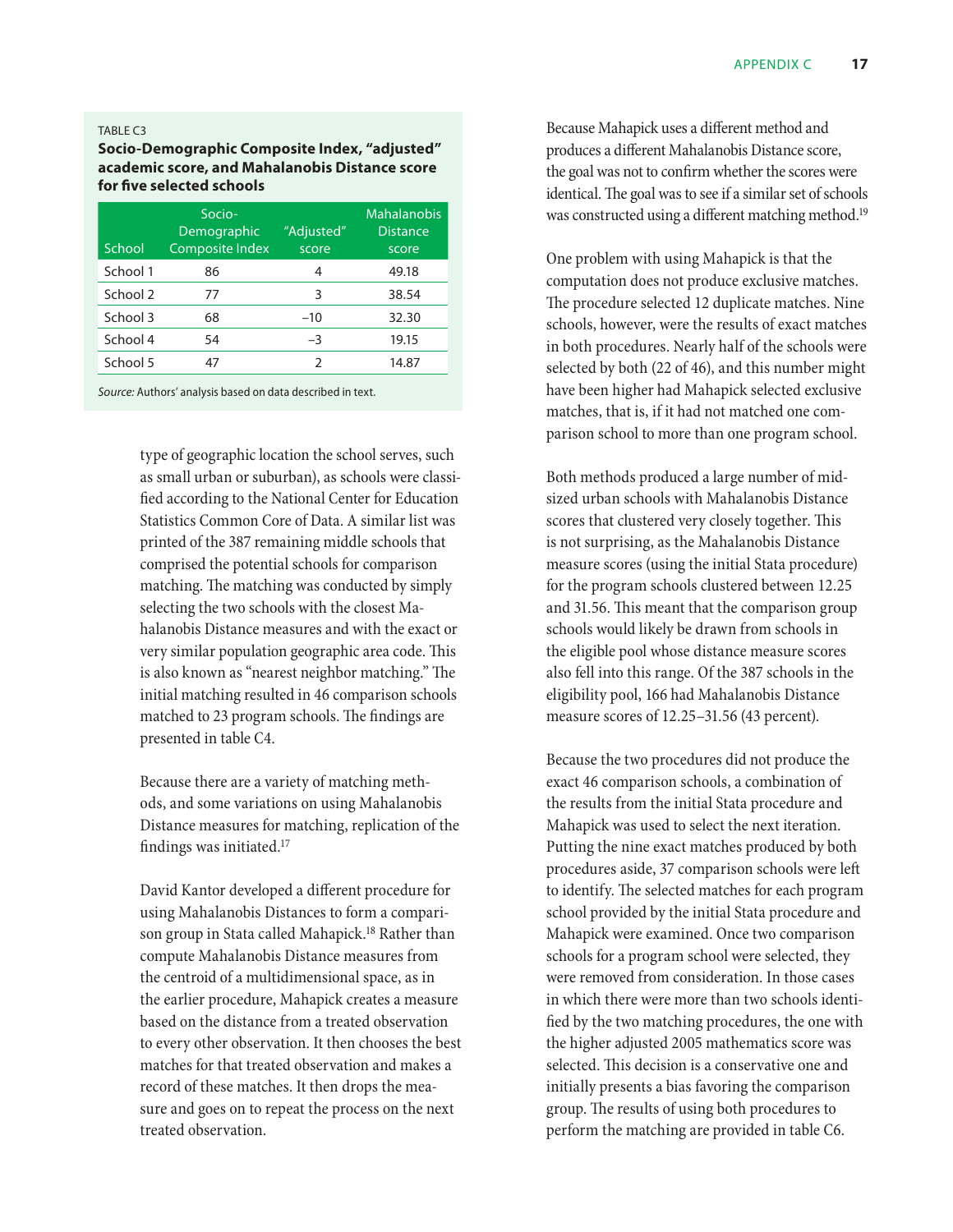<span id="page-24-0"></span>Following this matching procedure, the pretest achievement data files from 2001–05 were added. During this process, it became known that 1 of the original 25 schools, because it is a reconfigured school, did not have pretest data for eighth graders. This school was dropped from the program sample (along with the corresponding two comparison schools). In addition, another school from the original matching set was dropped because it too did not have eighth-grade pretest data. It was replaced with another comparable school.

#### How well did the matching procedure work?

To test the effectiveness of the matching procedure, the 22 program schools and 44 comparison schools were compared across the variables in the school-level dataset. Table C4 presents the results

from that comparison. In summary, the equating or matching process resulted in certain variables favoring the comparison schools (for example, higher baseline mathematics and English/language arts scores). Some of this might be due to the matching procedure as comparison schools with a higher 2005 adjusted mathematics score were selected when there was more than one possible school to pick from for a match. Two of the variables were statistically significant (2005 baseline mathematics scores and percentage of African American students).

Both of these differences were troubling, especially given that they were included in the covariate matching process. To further investigate whether there were systemic differences between the program and comparison schools on the pretest

TABLE<sub>C4</sub>

| Comparison of means and medians of initial program and comparison schools |  |  |  |  |
|---------------------------------------------------------------------------|--|--|--|--|
|                                                                           |  |  |  |  |
|                                                                           |  |  |  |  |
|                                                                           |  |  |  |  |

|                                                        | Program schools<br>$(N=22)$ |         | <b>Comparison schools</b><br>$(N=44)$ |               |
|--------------------------------------------------------|-----------------------------|---------|---------------------------------------|---------------|
| Characteristic                                         | Mean                        | Median  | Mean                                  | <b>Median</b> |
| 2005 Mathematics Composite Performance Index           | $53.10*$                    | 53.80*  | $60.56*$                              | 59.85*        |
| 2005 English language arts Composite Performance Index | 69.51                       | 69.50   | 74.17                                 | 76.90         |
| Enrollment                                             | 620.23                      | 635.00  | 562.95                                | 578.50        |
| Low-income students (percent)                          | 61.32                       | 64.60   | 54.71                                 | 51.70         |
| English language learners (percent)                    | 16.74                       | 13.90   | 11.23                                 | 7.80          |
| African American (percent)                             | $7.45*$                     | $6.10*$ | 14.99*                                | $10.05*$      |
| Hispanic (percent)                                     | 29.81                       | 23.00   | 26.40                                 | 14.10         |
| Asian (percent)                                        | 9.60                        | 4.00    | 6.60                                  | 5.20          |
| White (percent)                                        | 51.80                       | 55.20   | 49.80                                 | 47.60         |
| Native American (percent)                              | 0.26                        | 0.20    | 0.41                                  | 0.25          |
| Hawaiian/Pacific Islander (percent)                    | 0.11                        | 0.00    | 0.08                                  | 0.00          |
| Multi-race non-Hispanic (percent)                      | 1.00                        | 0.70    | 1.73                                  | 1.30          |
| Race-ethnicity composite (percent)                     | 48.20                       | 44.90   | 50.20                                 | 52.40         |
| Highly qualified teachers (percent)                    | 90.10                       | 91.90   | 89.40                                 | 94.70         |
| <b>School location</b>                                 | <b>Number</b>               | Percent | <b>Number</b>                         | Percent       |
| Mid-size city                                          | 17                          | 77.30   | 34                                    | 77.30         |
| Urban fringe of large city                             | 3                           | 13.60   | 6                                     | 13.60         |
| Urban fringe of mid-size city                          | $\overline{2}$              | 9.10    | 4                                     | 9.10          |

\* Statistically significant at the 0.05 level using a t-test (two-tailed).

*Note:* Race-ethnicity composite is the sum African American, Hispanic, Asian, Native American, Hawaiian, Pacific Islander, and multirace non-Hispanic. *Source:* Authors' analysis based on data described in text.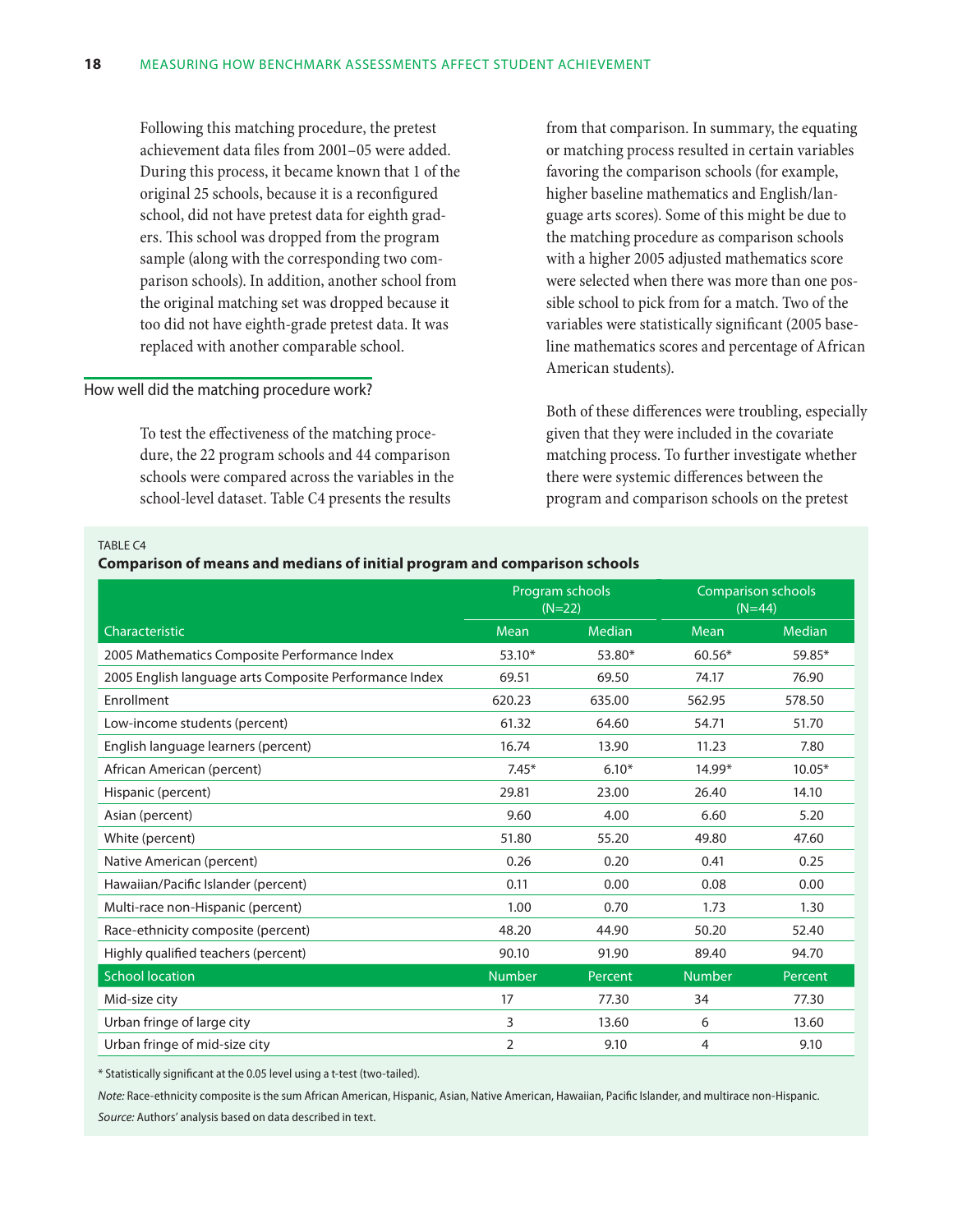<span id="page-25-0"></span>achievement years, analyses of scaled eighth-grade mathematics scores for each year of pretest data available were examined. The differences between the two groups for each year of pretest data were statistically significant and favored the comparison schools. Table C5 presents the results of the t-tests. Rerunning the t-tests using raw scores did not change the results.

#### Resolving matching problems

*Revisiting the "conservative tie-breaker."* Note that when there were multiple schools eligible for the matching, the school that had higher achievement scores (using the 2005 CPI baseline measure) was selected. This might have explained the lack of equivalence on the pretest baseline mathematics scores, with the procedure inflating these pretest scores. Because achievement scores are highly correlated and the 2005 CPI

actually represents an average of the 2004 and 2005 MCAS mathematics scores, it was reasonable to assume that this conservative decision was responsible for the lack of equivalence across all years.

Surprisingly, however, when the data were closely examined, the equivalence problem did not exist for only schools with the "conservative tie-breaker" decision. The higher pretest scores for the comparison schools were consistent across most of the program schools, including those where such choices were not made. This led to further investigations.

*Revisiting Mahapick.* Mahapick does not permit exclusive matches, so running the procedure results in the same schools getting selected as comparisons for more than one program school. This happened with eleven schools. One attempt

#### Table C5

**T-test for differences in pretest mathematics scores between initial program and comparison schools, 2001–05**

|                                       |             |                   | Significance | Mean       | <b>Standard</b><br>error | 95 percent confidence      |            |
|---------------------------------------|-------------|-------------------|--------------|------------|--------------------------|----------------------------|------------|
| <b>T-statistic</b>                    | t-statistic | <b>Difference</b> | (two-tailed) | difference | difference               | interval of the difference |            |
| Mathematics 2001 grade 8 scaled score |             |                   |              |            |                          |                            |            |
| Equal variances assumed               | $-2.161$    | 50.000            | 0.036        | $-3.72213$ | 1.72237                  | $-7.18162$                 | $-0.26265$ |
| Equal variances not assumed           | $-2.480$    | 44.996            | 0.017        | $-3.72213$ | 1.50087                  | $-6.74506$                 | $-0.69921$ |
| Mathematics 2002 grade 8 scaled score |             |                   |              |            |                          |                            |            |
| Equal variances assumed               | $-2.431$    | 51.000            | 0.019        | $-4.33164$ | 1.78158                  | $-7.90832$                 | $-0.75496$ |
| Equal variances not assumed           | $-2.918$    | 48.594            | 0.005        | $-4.33164$ | 1.48465                  | $-7.31579$                 | $-1.34749$ |
| Mathematics 2003 grade 8 scaled score |             |                   |              |            |                          |                            |            |
| Equal variances assumed               | $-2.043$    | 55.000            | 0.046        | $-3.11489$ | 1.52486                  | $-6.17077$                 | $-0.05900$ |
| Equal variances not assumed           | $-2.362$    | 47.665            | 0.022        | $-3.11489$ | 1.31898                  | $-5.76736$                 | $-0.46241$ |
| Mathematics 2004 grade 8 scaled score |             |                   |              |            |                          |                            |            |
| Equal variances assumed               | $-2.070$    | 59.000            | 0.043        | $-3.04558$ | 1.47100                  | $-5.98904$                 | $-0.10212$ |
| Equal variances not assumed           | $-2.369$    | 48.800            | 0.022        | $-3.04558$ | 1.28561                  | $-5.62938$                 | $-0.46179$ |
| Mathematics 2005 grade 8 scaled score |             |                   |              |            |                          |                            |            |
| Equal variances assumed               | $-2.342$    | 64.000            | 0.022        | $-3.24972$ | 1.38767                  | $-6.02191$                 | $-0.47753$ |
| Equal variances not assumed           | $-2.723$    | 60.799            | 0.008        | $-3.24972$ | 1.19360                  | $-5.63664$                 | $-0.86281$ |
| Mathematics 2006 grade 8 scaled score |             |                   |              |            |                          |                            |            |
| Equal variances assumed               | $-1.945$    | 64.000            | 0.056        | $-2.91159$ | 1.49668                  | $-5.90155$                 | 0.07837    |
| Equal variances not assumed           | $-2.103$    | 51.800            | 0.040        | $-2.91159$ | 1.38451                  | $-5.69006$                 | $-0.13312$ |

*Source:* Authors' analysis based on data described in text.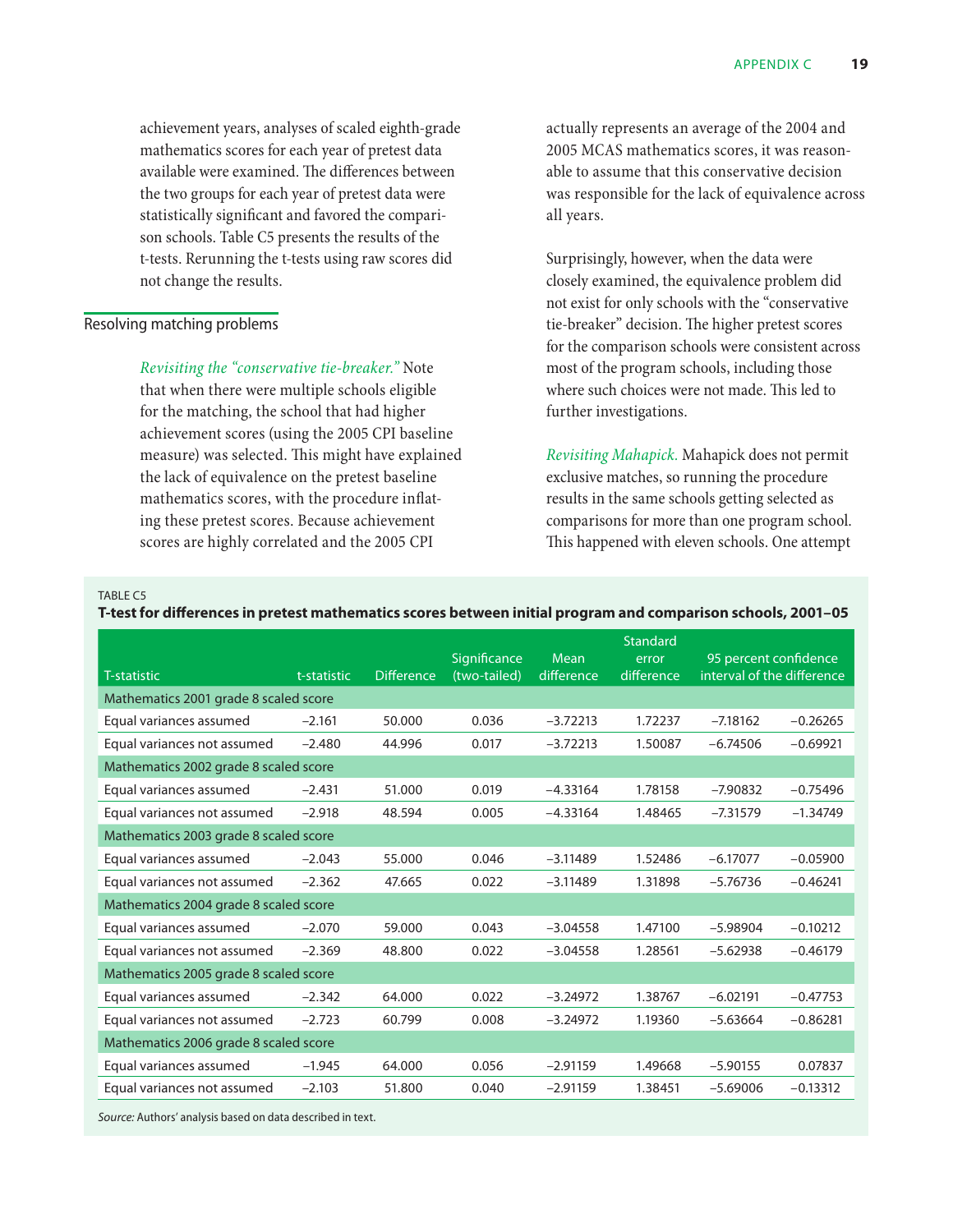<span id="page-26-0"></span>to remedy this problem: Mahapick creates the best match for each program observation (in this case, the program school), beginning with the very first case. By removing the two comparison schools after each match is made, the problem of nonexclusive selections is eliminated.

Mahapick was therefore used in this way, running 22 separate analyses, or one separate analysis for each program school. As the two comparison matches were made, they were eliminated from the next run, and so on, until the Mahapick procedure selected the 44 unique comparison schools that were needed. Although the results of this procedure produced a set of schools that were closer on the pretest achievement measures (differences were not significant), the measures were still higher for comparison schools than program schools during 2001 and 2002 and close to significant (table C6).

## *Adding the 2005 CPI mathematics baseline score as an additional "sort" variable.* Finally, it was determined that the best way to create equivalence on the pretest achievement measures was to redo the sort and match again. This time, instead of sorting solely on the Mahalanobis Distance measure score and geographic location, the 2005 CPI baseline mathematics score was included. Printouts of both program and potentially eligible comparison schools sorted on these three variables were prepared. The priority was to ensure that schools were as close as possible on the 2005 CPI baseline mathematics score and distance measure within each geographic location category. The use of the 2005 CPI baseline mathematics score together with the distance measure resulted in a new set of 44 comparison schools. Note that one new comparison school did not have any pretest achievement data and was replaced with a similar school. Although there was considerable overlap

#### TABLE C6

**T-test for differences in pretest scaled mathematics scores, 2001–05 (Mahapick sample)**

|                                       |             |                   |                              |                    | Standard            |                                                     |         |
|---------------------------------------|-------------|-------------------|------------------------------|--------------------|---------------------|-----------------------------------------------------|---------|
| <b>T-statistic</b>                    | t-statistic | <b>Difference</b> | Significance<br>(two-tailed) | Mean<br>difference | error<br>difference | 95 percent confidence<br>interval of the difference |         |
| Mathematics 2001 grade 8 scaled score |             |                   |                              |                    |                     |                                                     |         |
| Equal variances assumed               | $-1.428$    | 46.000            | 0.160                        | $-2.55277$         | 1.78826             | $-6.15235$                                          | 1.04681 |
| Equal variances not assumed           | $-1.616$    | 44.688            | 0.113                        | $-2.55277$         | 1.57942             | $-5.73450$                                          | 0.62895 |
| Mathematics 2002 grade 8 scaled score |             |                   |                              |                    |                     |                                                     |         |
| Equal variances assumed               | $-1.514$    | 47.000            | 0.137                        | $-2.41042$         | 1.59251             | $-5.61413$                                          | 0.79329 |
| Equal variances not assumed           | $-1.704$    | 44.217            | 0.095                        | $-2.41042$         | 1.41459             | $-5.26095$                                          | 0.44011 |
| Mathematics 2003 grade 8 scaled score |             |                   |                              |                    |                     |                                                     |         |
| Equal variances assumed               | $-0.803$    | 50.000            | 0.426                        | $-1.15321$         | 1.43681             | $-4.03912$                                          | 1.73270 |
| Equal variances not assumed           | $-0.884$    | 44.829            | 0.382                        | $-1.15321$         | 1.30506             | $-3.78200$                                          | 1.47559 |
| Mathematics 2004 grade 8 scaled score |             |                   |                              |                    |                     |                                                     |         |
| Equal variances assumed               | $-0.167$    | 58.000            | 0.868                        | $-0.23275$         | 1.39500             | $-3.02515$                                          | 2.55966 |
| Equal variances not assumed           | $-0.186$    | 46.255            | 0.853                        | $-.23275$          | 1.25220             | $-2.75292$                                          | 2.28743 |
| Mathematics 2005 grade 8 scaled score |             |                   |                              |                    |                     |                                                     |         |
| Equal variances assumed               | $-0.303$    | 63.000            | 0.763                        | $-0.34596$         | 1.14138             | $-2.62682$                                          | 1.93491 |
| Equal variances not assumed           | $-0.326$    | 51.785            | 0.745                        | $-0.34596$         | 1.05996             | $-2.47313$                                          | 1.78122 |
| Mathematics 2006 grade 8 scaled score |             |                   |                              |                    |                     |                                                     |         |
| Equal variances assumed               | $-0.261$    | 64.000            | 0.795                        | $-0.36091$         | 1.38324             | $-3.12426$                                          | 2.40244 |
| Equal variances not assumed           | $-0.272$    | 47.280            | 0.786                        | $-0.36091$         | 1.32468             | $-3.02541$                                          | 2.30359 |

*Source:* Authors' analysis based on data described in text.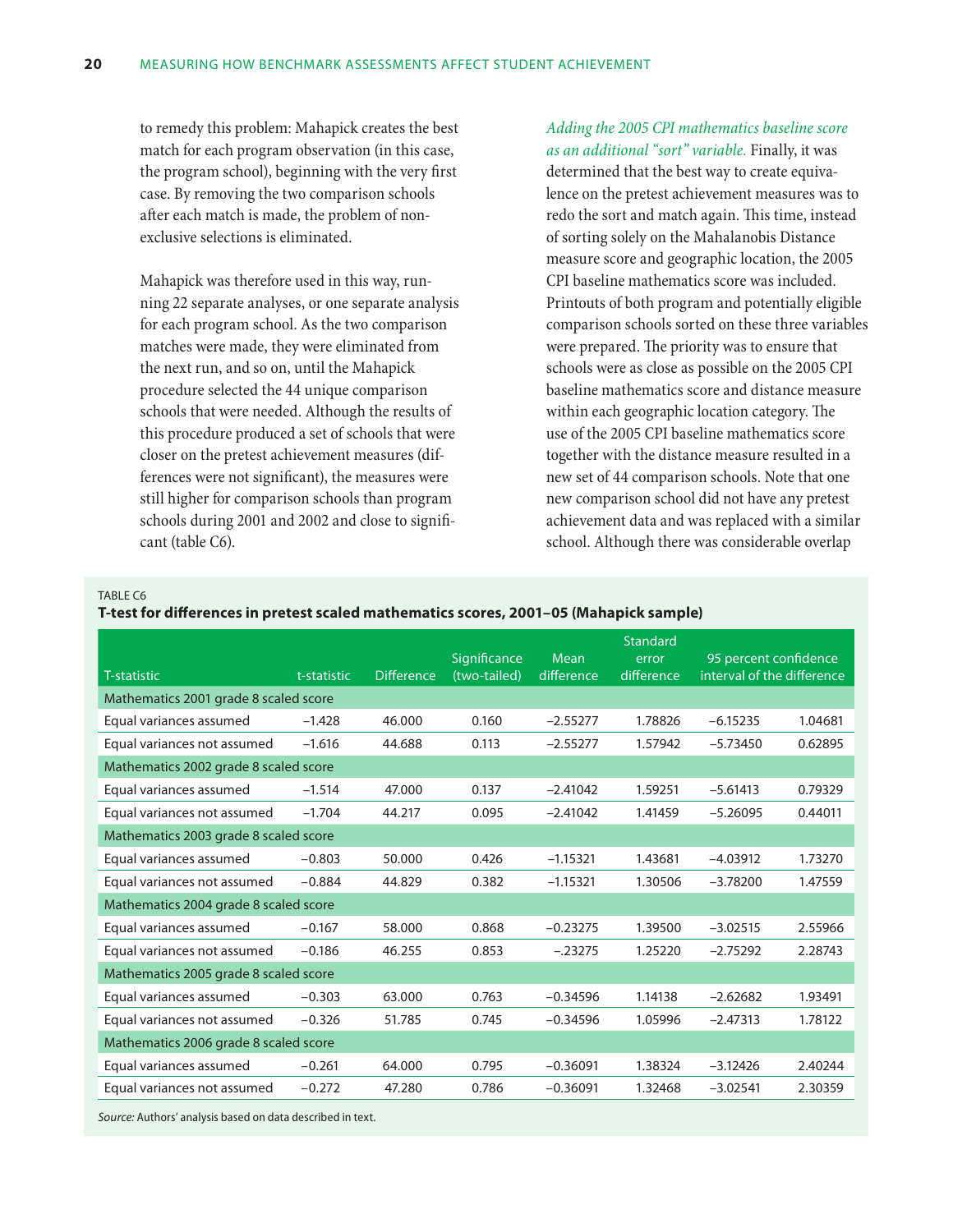<span id="page-27-0"></span>with the earlier listings of schools, the t-tests of equivalence showed a near perfect balance on the pretest achievement measures (table C7).

The one variable that remained statistically significant was the difference on the percentage of African American students enrolled in the school. One possible reason for this imbalance is that the state grants were provided to a rather constricted range of middle schools in Massachusetts. These were mostly small city urban schools with diverse populations, and the average 2005 CPI mathematics score was clustered to the lower or middle part of the distribution. With all these factors in play,

there was a limited pool of comparison schools for achieving perfect balance on all pre-existing variables. Taylor (1983) notes that matching on some variables may result in mismatching on others.

The final set of matches represents the most rigorous set of comparison schools that could have been selected given the limited eligibility pool. Although the imbalance on the percentage of African American students enrolled at the schools remains troubling,<sup>20</sup> the variable ("AFAM") was introduced as a covariate in the final time series analysis. It makes no difference in the results (see appendix D).

TABLE C7

#### **Comparison of means and medians of final program and comparison schools**

|                                                        | Program schools<br>$(N=22)$ |         | $(N=44)$ | <b>Comparison schools</b> |
|--------------------------------------------------------|-----------------------------|---------|----------|---------------------------|
| Characteristic                                         | Mean                        | Median  | Mean     | <b>Median</b>             |
| 2005 Mathematics Composite Performance Index           | 53.10                       | 53.80   | 52.82    | 54.25                     |
| 2005 English language arts Composite Performance Index | 77.15                       | 77.05   | 73.86    | 74.05                     |
| Enrollment                                             | 620.23                      | 635.00  | 547.73   | 577.50                    |
| Low-income students (percent)                          | 61.32                       | 64.60   | 62.92    | 65.50                     |
| English language learners (percent)                    | 16.74                       | 13.90   | 11.02    | 9.90                      |
| African American (percent)                             | $7.45*$                     | $6.10*$ | $15.36*$ | $11.30*$                  |
| Hispanic (percent)                                     | 29.81                       | 23.00   | 33.93    | 26.65                     |
| Asian (percent)                                        | 9.58                        | 4.00    | 5.24     | 2.85                      |
| White (percent)                                        | 51.77                       | 55.15   | 43.48    | 37.95                     |
| Native American (percent)                              | 0.26                        | 0.20    | 0.36     | 0.25                      |
| Hawaiian/Pacific Islander (percent)                    | $0.11*$                     | $0.00*$ | $0.02*$  | $0.00*$                   |
| Multi-race non-Hispanic (percent)                      | 1.00                        | 0.70    | 1.60     | 1.25                      |
| Race-ethnicity composite (percent)                     | 48.22                       | 44.90   | 56.52    | 62.05                     |
| Highly qualified teachers (percent)                    | 90.08                       | 91.90   | 86.42    | 88.55                     |
| <b>School location</b>                                 | <b>Number</b>               | Percent | Number   | Percent                   |
| Mid-size city                                          | 17                          | 77.3    | 34       | 77.3                      |
| Urban fringe of large city                             | 3                           | 13.6    | 6        | 13.6                      |
| Urban fringe of mid-size city                          | 2                           | 9.1     | 4        | 9.1                       |

\* Statistically significant at the 0.05 level using a t-test (two-tailed).

*Note:* Race-ethnicity composite is the sum African American, Hispanic, Asian, Native American, Hawaiian, Pacific Islander, and multirace non-Hispanic. *Source:* Authors' analysis based on data described in text.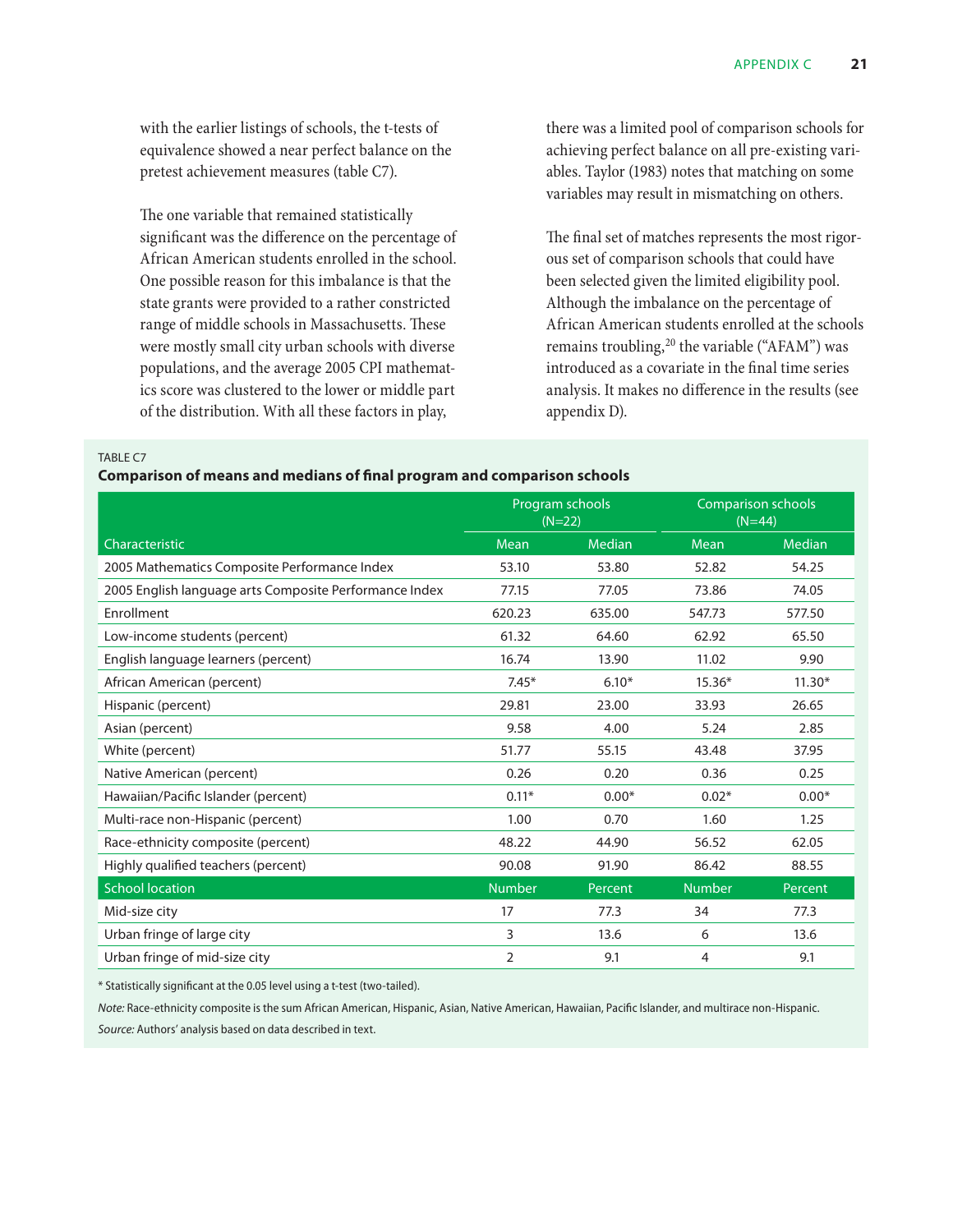## <span id="page-28-0"></span>**Appendix D Interrupted time series analysis**

Conventional interrupted time series analysis generally requires multiple data points before and after an intervention (or "interruption") and the use of administrative or other data that is regularly and uniformly collected over time. It is common, for example, in interrupted time series analyses of the effects of laws or policies on crime for researchers to use monthly or weekly crime data to create more pretest and post-test points. All things being equal, the more data points in a time series, the more stable the analysis.

In education some commonly used achievement outcomes (such as standardized mathematics test scores) are usually administered once per year. Thus, the multiple pretests and post-tests that are common to conventional time series analyses may not be available when evaluating the impact of school innovations on student achievement. In this report, only five years of annual mathematics test score data and one post-test administration were available. Clearly, with only six data points, it would not be possible to conduct conventional time series analysis.

Bloom's (2003) method for "short interrupted time series," outlined in an evaluation of Accelerated Schools by MDRC, served as the analysis strategy. In short, Bloom (2003) argues that his approach can ". . . measure the impact of a reform as the subsequent deviation from the past pattern of student performance for a specific grade" (p.5). Bloom's method establishes the trend in student performance over time and then analyzes the postprogram data to determine if there is a departure from that trend. As noted in the report, this is a tricky business, and trend departures can often be statistically significant. Although Bloom (2003) outlines his approach for use in evaluating the impact on a set of program schools alone, he recognizes the importance of having a well matched comparison group of schools to strengthen causal inferences.

Note, however, that Bloom's (2003) paper describes an evaluation that had five full years of studentlevel test score data and five full years of post-test student-level data. In this report, available at this time are only school-level means for one postintervention year. Bloom (2003) may argue that this is not a fair test, as one year does not allow the school reform to be implemented to its fullest strength. Nonetheless, this should be viewed as a valuable foundational effort in the Regional Educational Laboratory's research on the impact of benchmark assessment.

#### Reconstructing the database

The first order of business was to convert the database from one in which each row represented all the data for each school (66 rows of data) to one in which each row represented a different year of either pretest or post-test information. For example, the 44 comparison group schools represented 230 unique rows of data; the 22 program schools represented 115 distinct rows of pretest or post-test information. The database, after reconstruction, consisted of 345 total rows of data (rather than 66). Variables were also renamed and reordered in the database, to ease analysis.<sup>21</sup>

A series of models analogous to Bloom's (2003) recommendations was then run to determine, using more advanced statistical analysis, whether there was any observed program impact on eighth-grade mathematics outcomes. Bloom's paper provides three potential time series models to take into account when constructing statistical analyses, and each has different implications for how the analysis is done. Bloom argues that the type of statistical model must take into account the type of trend line for the data. The three models include the linear trend model (in which the outcome variable increases incrementally over time), the baseline mean model (in which the outcome variable appears to be a flat line over time with no discernible increase or decrease), and the nonlinear baseline trend model (in which the outcome scores may be moving in a curvilinear or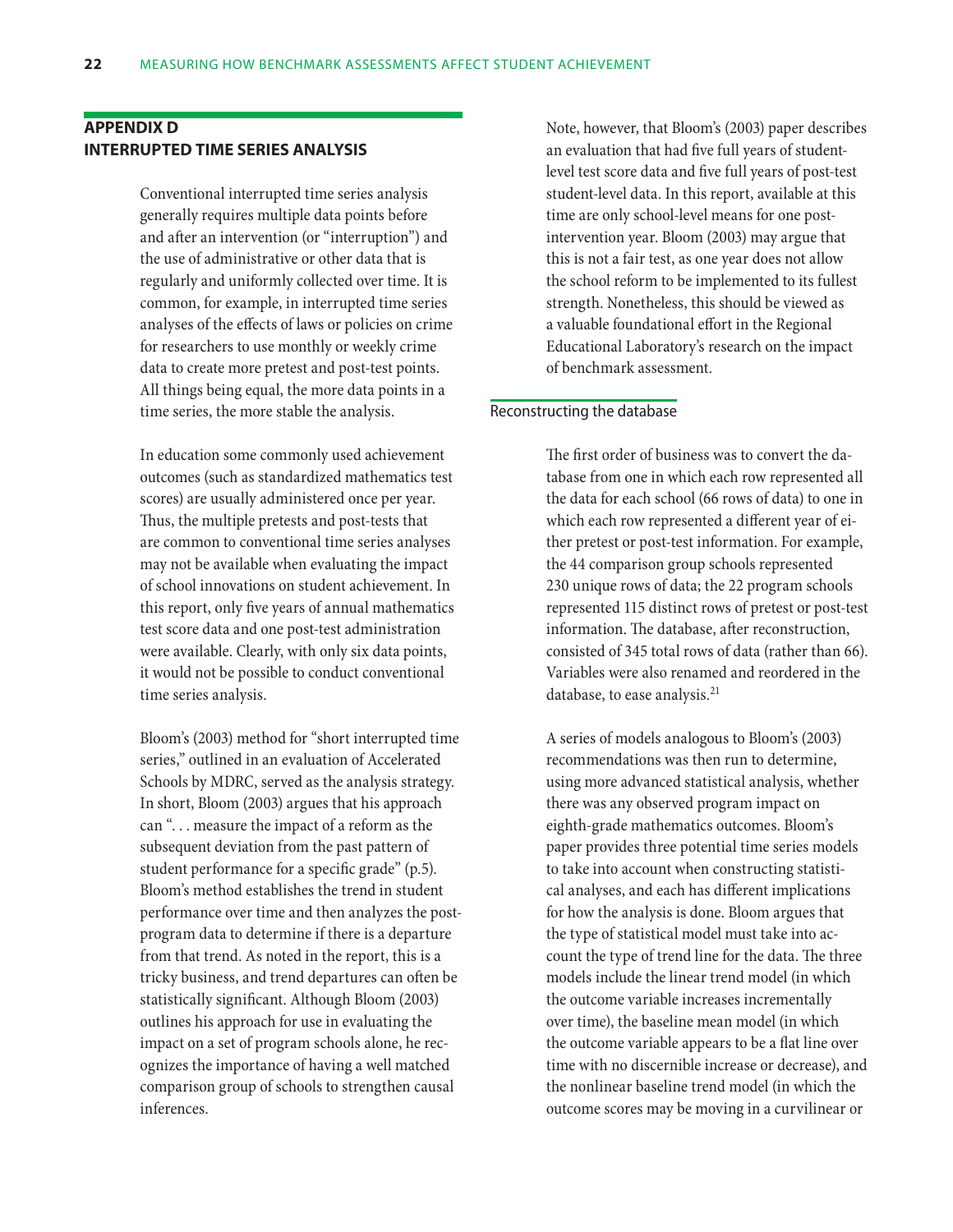<span id="page-29-0"></span>other pattern). The outcome data from the pretests clearly showed that the most applicable model was likely the baseline mean model, but given that there was a slight increase over time (from 2001 to 2006), the linear trend model could not be ruled out. So the analyses were run using both models.

For each of the two models, analyses were run to determine if there was an effect in 2006 for program and comparison schools separately—a difference-in-difference effect (or effect between program and comparison schools)—and then covariates were introduced to determine if any of the estimates changed for time or for program impact when variables such as percentage of African American students enrolled at the schools were introduced.<sup>22</sup> Variables used in the analysis are described in table D1.

First, using a "baseline mean model" as described by Bloom (2003), the researchers investigated if

#### TARI F D1 **Variables used in the analysis**

| Variable   | <b>Description</b>                                                                 |
|------------|------------------------------------------------------------------------------------|
| Afam       | Percent of students enrolled in the school<br>who are African American.            |
| Asian      | Percent of students enrolled in the school<br>who are Asian.                       |
| Hisp       | Percent of students enrolled in the school<br>who are Hispanic.                    |
| Hatper     | Percent of highly qualified teachers at the<br>school.                             |
| Itreat 1   | Effect from being in the program.                                                  |
| Intercept  | Mean scores.                                                                       |
| IY2006 1   | Score increase in 2006, combining treatment<br>and comparison schools.             |
| ly20xtre~1 | Interaction term between the year 2006 and<br>whether a school was in the program. |
| Lepper     | Percent of students in the school classified<br>as "limited English proficiency."  |
| Lipper     | Percent of students in the school classified<br>as "low income."                   |
| Totenrl    | Number of students enrolled at the school.                                         |
| White      | Percent of students enrolled in the school<br>who are White.                       |
| Y2006      | Score increase in 2006.                                                            |

there was a perceptible immediate change from 2001–05 to 2006. This was done for comparison schools and program schools separately. When looking at program schools alone in table D2, there appears to be a significant increase in 2006. This increase ("Y2006") represents a 1.86 test point improvement over what would have been expected in the absence of the program.

It would have been possible to conclude that benchmark assessment had a statistically significant and positive impact on the implementation year mathematics outcomes from the results in table D2. But table D3 highlights the importance of the comparison group. The results for 44 comparison schools also show a significant increase in 2006. The increase is modest (1.48 test points) but also statistically significant. Thus, both program and comparison schools experienced significant and positive upward trends in 2006 that departed from past performance.

The difference-in-difference test, which is the most critical because it provides a direct comparison between the program and comparison schools, shows no significant difference, as highlighted in table D4. There is a significant increase in 2006, as expected,

#### Table D2

#### **Baseline mean model, program schools only (N=22 schools, 115 observations)**

|           |             | Standard |             |
|-----------|-------------|----------|-------------|
| Variable  | Coefficient | error    | Probability |
| Intercept | 225.11      | 0.822    | 0.000       |
| Y2006     | 1.86        | 0.556    | 0.001       |

*Source:* Authors' analysis based on data described in text.

#### Table D3

#### **Baseline mean model, comparison schools only (N=44 schools, 230 observations)**

|                       |             | Standard |             |
|-----------------------|-------------|----------|-------------|
| Variable <sup>'</sup> | Coefficient | error    | Probability |
| Intercept             | 224.69      | 0.781    | 0.000       |
| Y2006                 | 1.48        | በ 57     | 0.009       |

*Source:* Authors' analysis based on data described in text.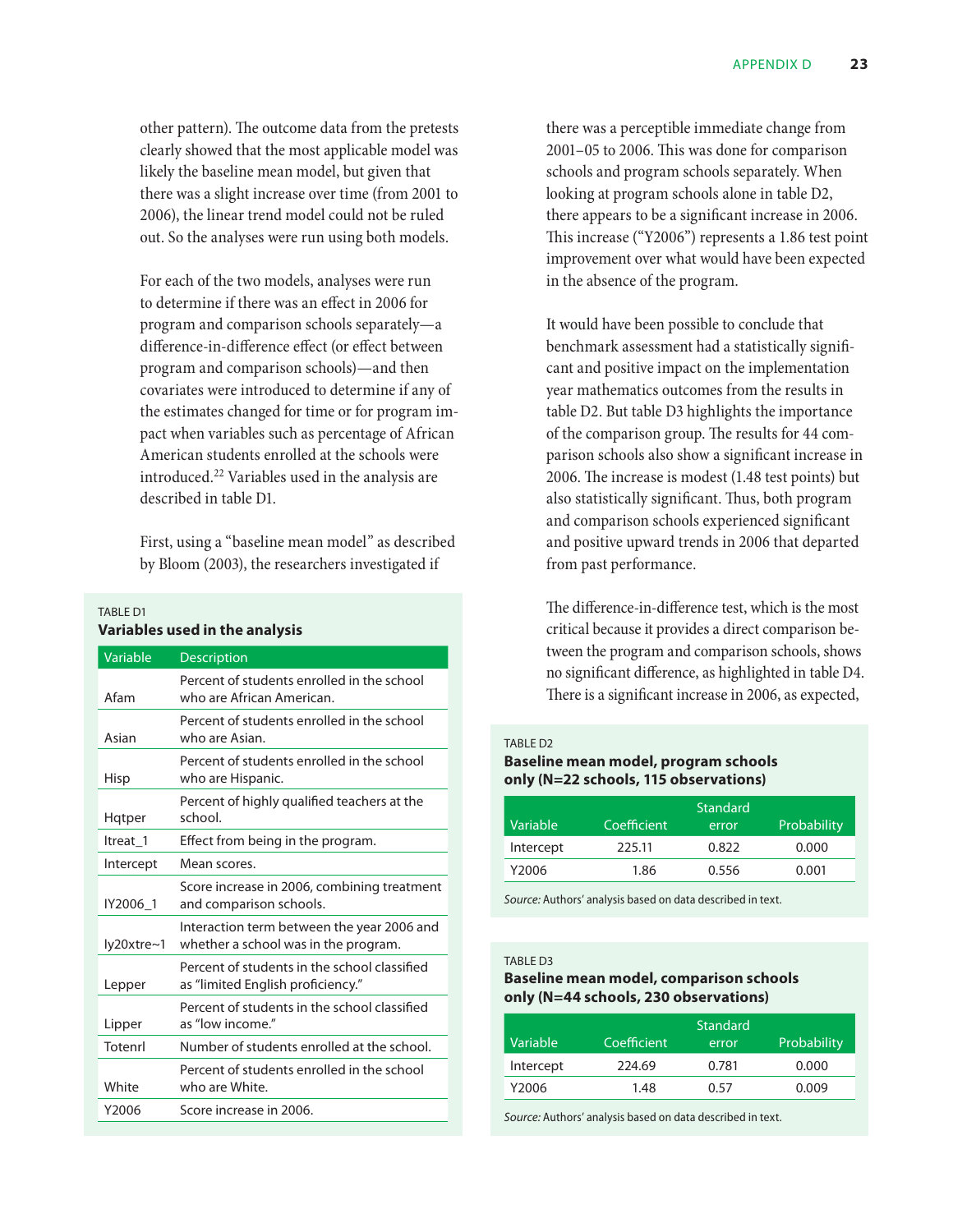#### <span id="page-30-0"></span>Table D4

#### **Baseline mean model, difference-in-difference estimate (N=66 schools, 345 observations)**

|                |             | <b>Standard</b> |             |
|----------------|-------------|-----------------|-------------|
| Variable       | Coefficient | error           | Probability |
| Intercept      | 224.690     | 0.722           | 0.000       |
| IY2006 1       | 1.480       | 0.517           | 0.004       |
| Itreat 1       | 0.421       | 1.250           | 0.340       |
| $ly20x$ tre ~1 | 0.379       | 0.899           | 0.420       |

*Source:* Authors' analysis based on data described in text.

as this analysis combines the program and comparison schools ("IY2006\_1"). Whether a school was in the program or comparison group did not appear to have any impact ("Itreat\_1"). But the key variable is the interaction between year 2006 and whether a school was in the program group, as represented by "Iy20xtre~1." The program effect is about 0.38 of a mathematics test point, but it is not significant and could have occurred by chance alone. The most accurate interpretation is that both groups are slightly increasing, but the difference between them is negligible. Therefore, any observable increase cannot be attributed to the program.

Although covariates should have been controlled by the matching procedure, analyses in appendix C showed that there were some differences on racial/ethnic variables. These and other covariates were introduced into the difference-in-difference analyses to see if the estimate for program effects would change. As the reader can see from table D5, the introduction of a number of variables into the regression did not change the estimate for program impact.

The same analyses described above were repeated, but the "linear trend model" outlined in Bloom (2003) was now assumed instead of the baseline mean model. Assuming different models simply means that different statistical formulae were used to conduct the analyses. Table D6 presents the data for program schools alone. The table shows that when time is controlled in the analysis, the statistically significant effect for Y2006 (for the program separately) disappears.

#### TABLE D5

#### **Baseline mean model, difference-indifference estimate, with covariates (N=66 schools, 345 observations)**

| Variable       | Coefficient | Standard<br>error | Probability |
|----------------|-------------|-------------------|-------------|
| Intercept      | 242.140     | 22.290            | 0.000       |
| IY2006 1       | 1.540       | 0.518             | 0.003       |
| ltreat 1       | $-0.159$    | 0.948             | 0.860       |
| $ly20$ xtre ~1 | 0.416       | 0.900             | 0.640       |
| Afam           | $-0.067$    | 0.236             | 0.770       |
| Asian          | $-0.043$    | 0.248             | 0.860       |
| Hisp           | $-0.087$    | 0.228             | 0.700       |
| White          | $-0.145$    | 0.230             | 0.520       |
| Totenrl        | 0.001       | 0.001             | 0.440       |
| Lepper         | 0.049       | 0.070             | 0.480       |
| Liper          | $-0.236$    | 0.036             | 0.000       |
| Hqtper         | 0.076       | 0.039             | 0.050       |

*Source:* Authors' analysis based on data described in text.

#### TARI F D6

#### **Linear trend model, program schools only (N=22 schools, 115 observations)**

|           |             | Standard |             |
|-----------|-------------|----------|-------------|
| Variable  | Coefficient | error    | Probability |
| Intercept | 224,370     | 0.825    | 0.000       |
| Y2006     | 0.975       | 0.741    | 0.180       |
| Time      | 0.325       | 0.174    | 0.060       |

*Source:* Authors' analysis based on data described in text.

#### TARI F D7

#### **Linear trend model, comparison schools only (N=44 schools, 230 observations)**

|           |             | <b>Standard</b> |             |
|-----------|-------------|-----------------|-------------|
| Variable  | Coefficient | error           | Probability |
| Intercept | 224,260     | 0.887           | 0.000       |
| Y2006     | 0.981       | 0.749           | 0.190       |
| Time      | 0.187       | 0.180           | 0.300       |

*Source:* Authors' analysis based on data described in text.

The analysis for comparison schools alone was repeated in table D7. Again, the statistically significant findings, assuming the baseline mean model, drop when assuming the linear trend model.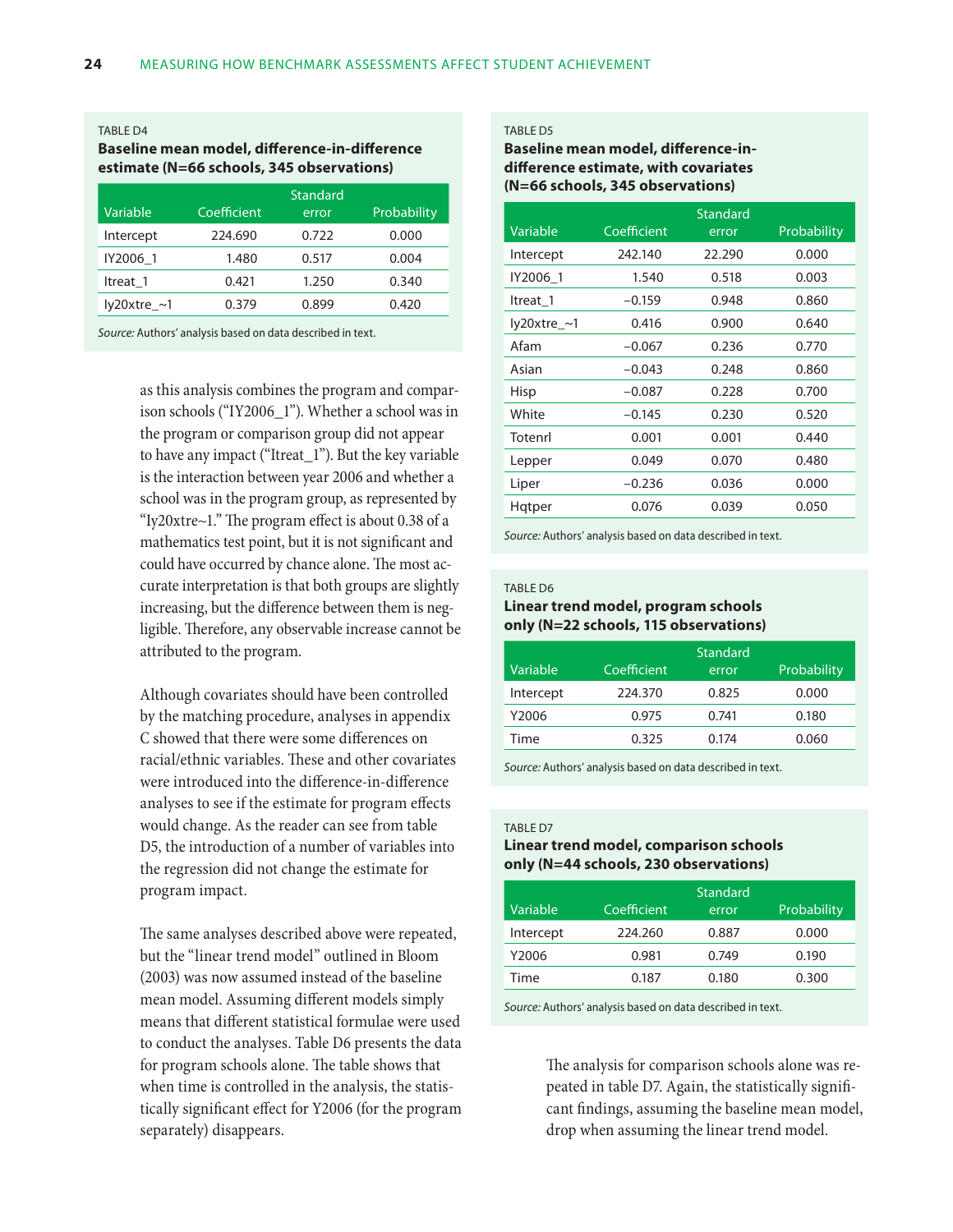#### <span id="page-31-0"></span>Table D8

#### **Linear trend model, difference-in-difference estimate (N=66 schools, 345 observations)**

|                |             | <b>Standard</b> |             |
|----------------|-------------|-----------------|-------------|
| Variable       | Coefficient | error           | Probability |
| Intercept      | 224.150     | 0.787           | 0.000       |
| Time           | 0.234       | 0.132           | 0.070       |
| IY2006 1       | 0.855       | 0.626           | 0.170       |
| Itreat 1       | 0.432       | 1.260           | 0.730       |
| $ly20x$ tre ~1 | 0.368       | 0.894           | 0.410       |

*Source:* Authors' analysis based on data described in text.

Assuming the linear trend model, the differencein-difference estimates in table D8 nearly replicated the results in the baseline mean model. Again, the program impact is 0.37 of a scaled point on the mathematics test, but this difference is again not significant and could easily have occurred by chance.

In table D9 covariates were again introduced into the difference-in-difference analysis. The results are similar to the baseline mean model except that the "time" variable is also introduced into the analysis.

Finally, given that Massachusetts Comprehensive Assessment System (MCAS) mathematics scaled

#### Table D9

#### **Linear trend model, difference-in-difference estimate, with covariates (N=66 schools, 345 observations)**

|             |             | Standard |             |
|-------------|-------------|----------|-------------|
| Variable    | Coefficient | error    | Probability |
| Intercept   | 241.430     | 21.470   | 0.000       |
| Time        | 0.274       | 0.133    | 0.040       |
| IY2006 1    | 0.804       | 0.632    | 0.200       |
| ltreat 1    | $-0.187$    | 0.915    | 0.830       |
| ly20xtre_~1 | 0.410       | 0.902    | 0.640       |
| Afam        | $-0.069$    | 0.228    | 0.760       |
| Asian       | $-0.050$    | 0.239    | 0.830       |
| Hisp        | $-0.091$    | 0.219    | 0.670       |
| White       | $-0.145$    | 0.222    | 0.510       |
| Totenrl     | 0.001       | 0.001    | 0.380       |
| Lepper      | 0.053       | 0.068    | 0.430       |
| Liper       | $-0.234$    | 0.035    | 0.000       |
| Hqtper      | 0.077       | 0.038    | 0.040       |

*Source:* Authors' analysis based on data described in text.

scores are transformations from raw scores, $^{23}$  researchers examined the raw scores that represent the actual numeric score that the students received on the MCAS. The results were nearly identical, for both the baseline mean and linear trend models, to the analyses reported above. These analyses are available upon request.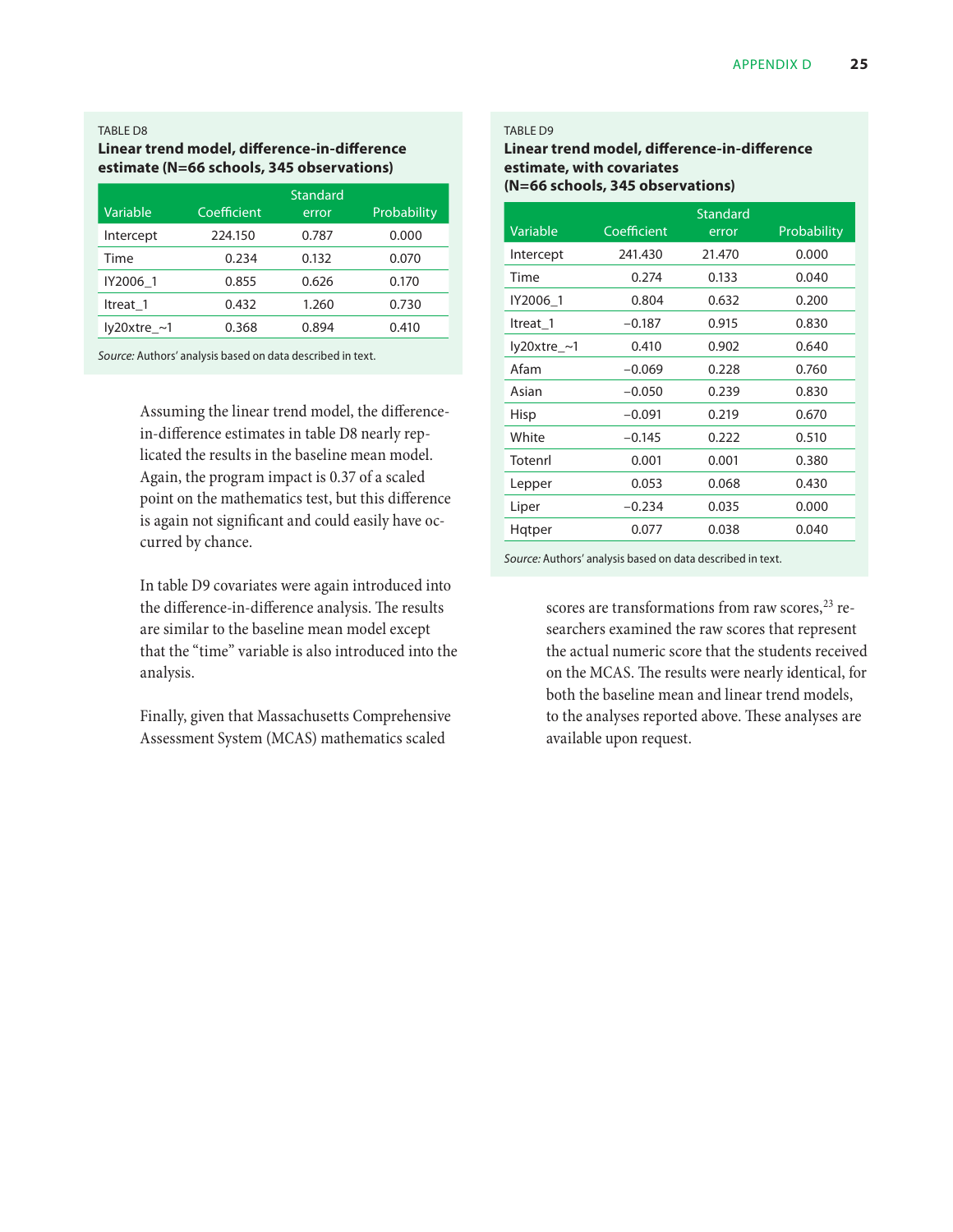## <span id="page-32-0"></span>**Appendix E**

## **Massachusetts Curriculum Frameworks for grade 8 mathematics (May 2004)**

Number sense and operations strand

#### *Topic 1: Numbers*

*Grades 7–8:*

8.N.1. Compare, order, estimate, and translate among integers, fractions and mixed numbers (rational numbers), decimals, and percents.

8.N.2. Define, compare, order, and apply frequently used irrational numbers, such as  $\sqrt{2}$  and  $\pi$ .

8.N.3. Use ratios and proportions in the solution of problems, in particular, problems involving unit rates, scale factors, and rate of change.

8.N.4. Represent numbers in scientific notation, and use them in calculations and problem situations.

8.N.5. Apply number theory concepts, including prime factorization and relatively prime numbers, to the solution of problems.

## *Grade (All):*

3.N.6. Select, use, and explain various meanings and models of multiplication (through  $10 \times 10$ ). Relate multiplication problems to corresponding division problems, for example, draw a model to represent  $5 \times 6$  and  $30 \div 6$ .

## *Topic 2: Operations*

*Grades 7–8:*

8.N.6. Demonstrate an understanding of absolute value, for example,  $|-3| = |3| = 3$ .

8.N.7. Apply the rules of powers and roots to the solution of problems. Extend the Order of Operations to include positive integer exponents and square roots.

8.N.8. Demonstrate an understanding of the properties of arithmetic operations on rational numbers. Use the associative, commutative, and distributive properties; properties of the identity and inverse elements  $(-7 + 7 = 0; \frac{3}{4} \times \frac{4}{3} = 1)$ ; and the notion of closure of a subset of the rational numbers under an operation (the set of odd integers is closed under multiplication but not under addition).

## *Topic 3: Computation*

#### *Grades 7–8:*

8.N.9. Use the inverse relationships of addition and subtraction, multiplication and division, and squaring and finding square roots to simplify computations and solve problems, such as multiplying by  $\frac{1}{2}$  or 0.5 is the same as dividing by 2.

8.N.10. Estimate and compute with fractions (including simplification of fractions), integers, decimals, and percents (including those greater than 100 and less than 1).

8.N.11. Determine when an estimate rather than an exact answer is appropriate and apply in problem situations.

8.N.12. Select and use appropriate operations (addition, subtraction, multiplication, division, and positive integer exponents) to solve problems with rational numbers (including negatives).

## Patterns, relations, and algebra strand

*Topic 4: Patterns, relations, and functions*

#### *Grades 7–8:*

8.P.1. Extend, represent, analyze, and generalize a variety of patterns with tables, graphs, words, and, when possible, symbolic expressions. Include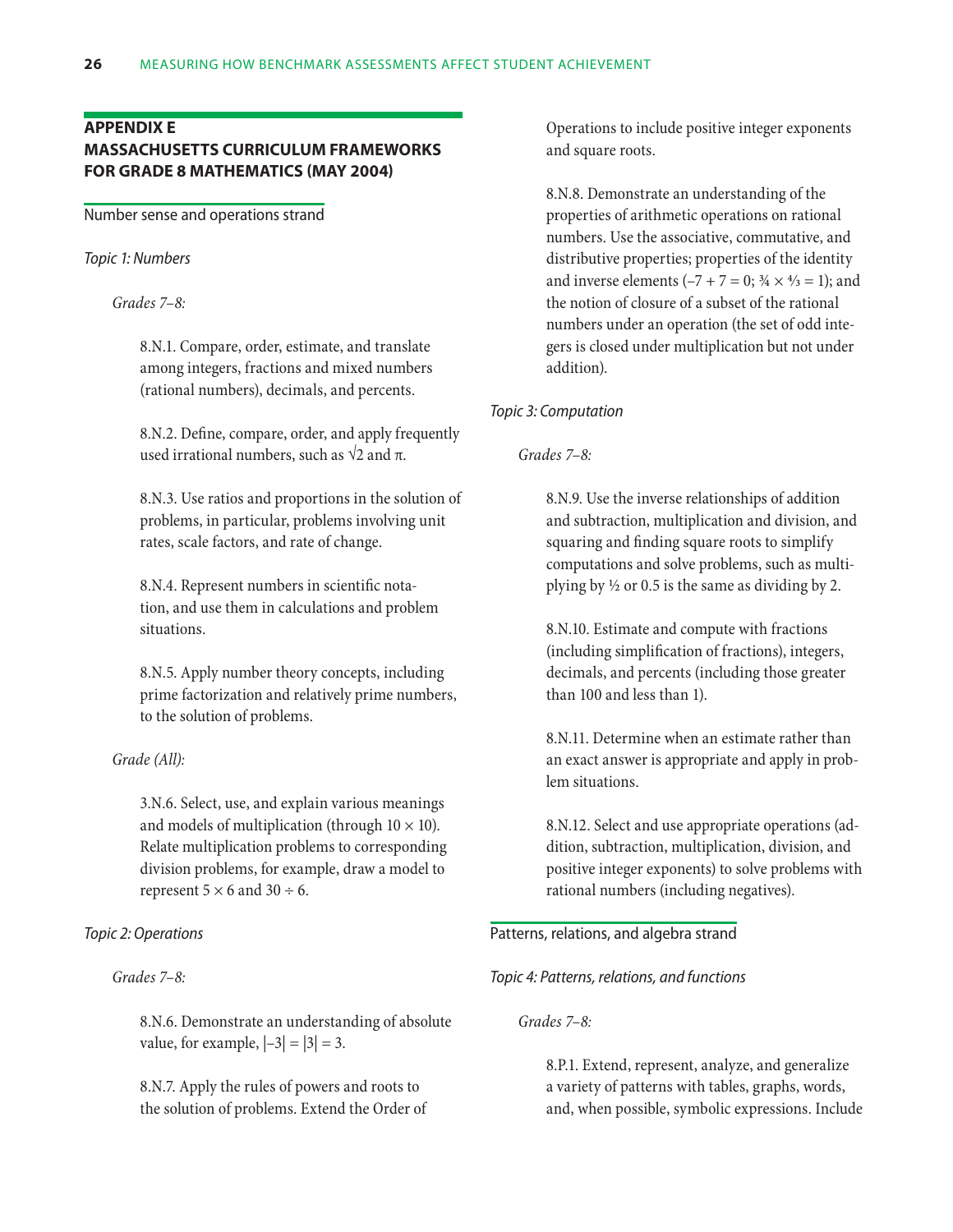arithmetic and geometric progressions, such as compounding.

## *Topic 5: Symbols*

*Grades 7–8:*

8.P.2. Evaluate simple algebraic expressions for given variable values, such as  $3a^2 - b$  for a = 3 and  $b = 7$ .

8.P.3. Demonstrate an understanding of the identity  $(-x)(-y) = xy$ . Use this identity to simplify algebraic expressions, such as  $(-2)(-x+2) = 2x - 4$ .

## *Topic 6: Models*

## *Grades 7–8:*

8.P.4. Create and use symbolic expressions and relate them to verbal, tabular, and graphical representations.

8.P.5. Identify the slope of a line as a measure of its steepness and as a constant rate of change from its table of values, equation, or graph. Apply the concept of slope to the solution of problems.

## *Topic 7: Change*

*Grades 7–8:*

8.P.6. Identify the roles of variables within an equation, for example,  $y = mx + b$ , expressing y as a function of x with parameters m and b.

8.P.7. Set up and solve linear equations and inequalities with one or two variables, using algebraic methods, models, and graphs.

8.P.8. Explain and analyze—both quantitatively and qualitatively, using pictures, graphs, charts, or equations—how a change in one variable results in a change in another variable in functional relationships, for example,  $C = \pi d$ ,  $A = \pi r^2$ (A as a function of r),  $A_{\text{rectangle}} = \text{lw} (A_{\text{rectangle}}$  as a function of l and w).

8.P.9. Use linear equations to model and analyze problems involving proportional relationships. Use technology as appropriate.

8.P.10. Use tables and graphs to represent and compare linear growth patterns. In particular, compare rates of change and x- and y-intercepts of different linear patterns.

## Geometry strand

## *Topic 8: Properties of shapes*

Analyze characteristics and properties of twoand three-dimensional geometric shapes and develop mathematical arguments about geometric relationships.

## *Grades 7–8:*

8.G.1. Analyze, apply, and explain the relationship between the number of sides and the sums of the interior and exterior angle measures of polygons.

8.G.2. Classify figures in terms of congruence and similarity, and apply these relationships to the solution of problems.

## *Topic 9: Locations and spatial relationships*

Specify locations and describe spatial relationships using coordinate geometry and other representational systems.

## *Grades 7–8:*

8.G.3. Demonstrate an understanding of the relationships of angles formed by intersecting lines, including parallel lines cut by a transversal.

8.G.4. Demonstrate an understanding of the Pythagorean theorem. Apply the theorem to the solution of problems.

## *Topic 10: Transformations and symmetry*

Apply transformations and use symmetry to analyze mathematical situations.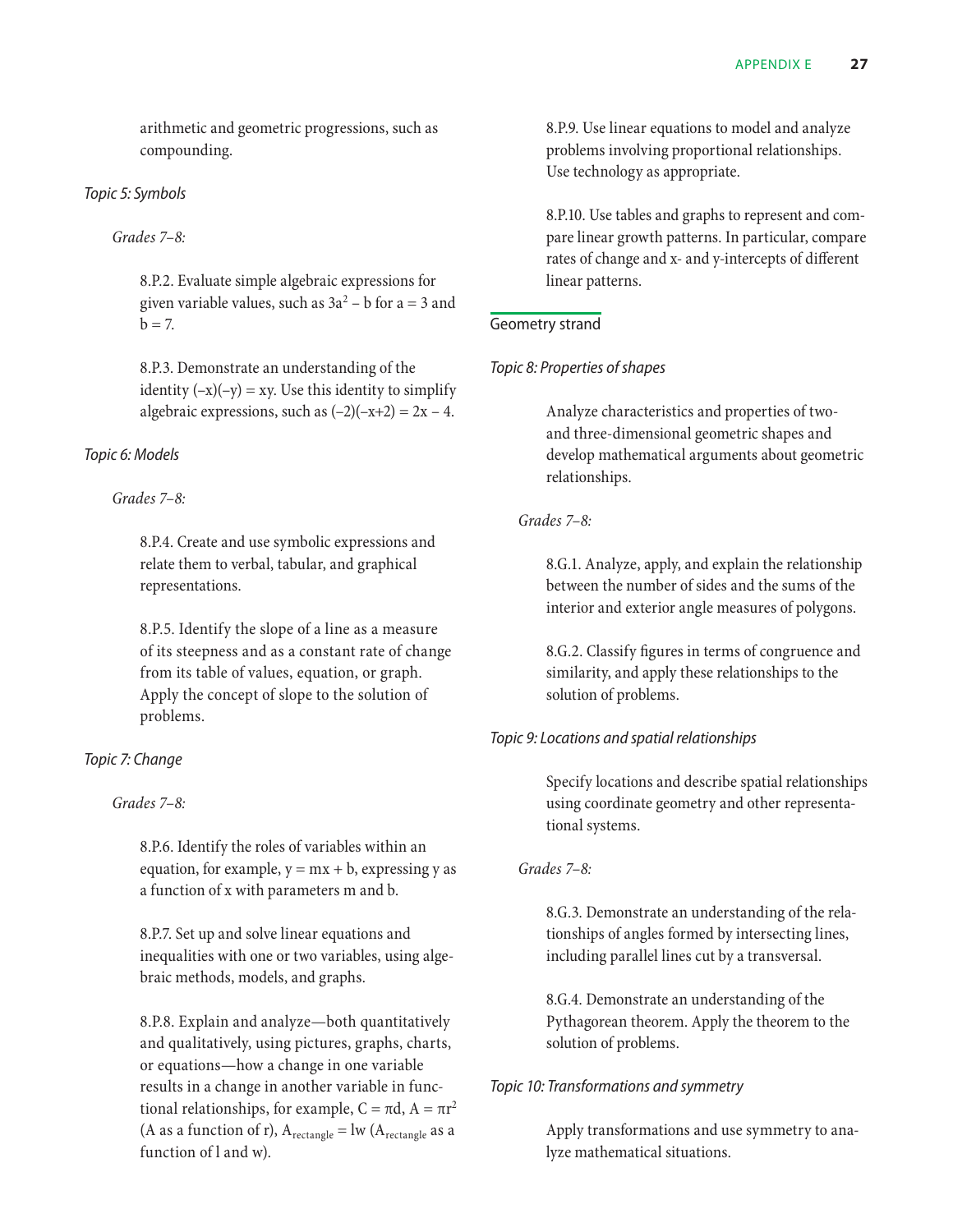## *Grades 7–8:*

8.G.5. Use a straight-edge, compass, or other tools to formulate and test conjectures, and to draw geometric figures.

8.G.6. Predict the results of transformations on unmarked or coordinate planes and draw the transformed figure, for example, predict how tessellations transform under translations, reflections, and rotations.

## *Topic 11: Visualization and models*

Use visualization, spatial reasoning, and geometric modeling to solve problems.

## *Grades 7–8:*

8.G.7. Identify three-dimensional figures (prisms, pyramids) by their physical appearance, distinguishing attributes, and spatial relationships such as parallel faces.

8.G.8. Recognize and draw two-dimensional representations of three-dimensional objects (nets, projections, and perspective drawings).

## Measurement strand

*Topic 12: Measurable attributes and measurement systems*

#### *Grades 7–8:*

8.M.2. Given the formulas, convert from one system of measurement to another. Use technology as appropriate.

## *Topic 13: Techniques and tools*

Apply appropriate techniques, tools, and formulas to determine measurements.

#### *Grades 7–8:*

8.M.3. Demonstrate an understanding of the concepts and apply formulas and procedures for determining measures, including those of area

and perimeter/circumference of parallelograms, trapezoids, and circles. Given the formulas, determine the surface area and volume of rectangular prisms, cylinders, and spheres. Use technology as appropriate.

8.M.4. Use ratio and proportion (including scale factors) in the solution of problems, including problems involving similar plane figures and indirect measurement.

8.M.5. Use models, graphs, and formulas to solve simple problems involving rates (velocity and density).

## Data analysis, statistics, and probability strand

## *Topic 14: Data collection*

Formulate questions that can be addressed with data and collect, organize, and display relevant data to answer them.

## *Grades 7–8:*

8.D.1. Describe the characteristics and limitations of a data sample. Identify different ways of selecting a sample, for example, convenience sampling, responses to a survey, random sampling.

## *Topic 15: Statistical methods*

Select and use appropriate statistical methods to analyze data.

## *Grades 7–8:*

8.D.2. Select, create, interpret, and utilize various tabular and graphical representations of data, such as circle graphs, Venn diagrams, scatterplots, stemand-leaf plots, box-and-whisker plots, histograms, tables, and charts. Differentiate between continuous and discrete data and ways to represent them.

## *Topic 16: Inferences and predictions*

Develop and evaluate inferences and predictions that are based on data.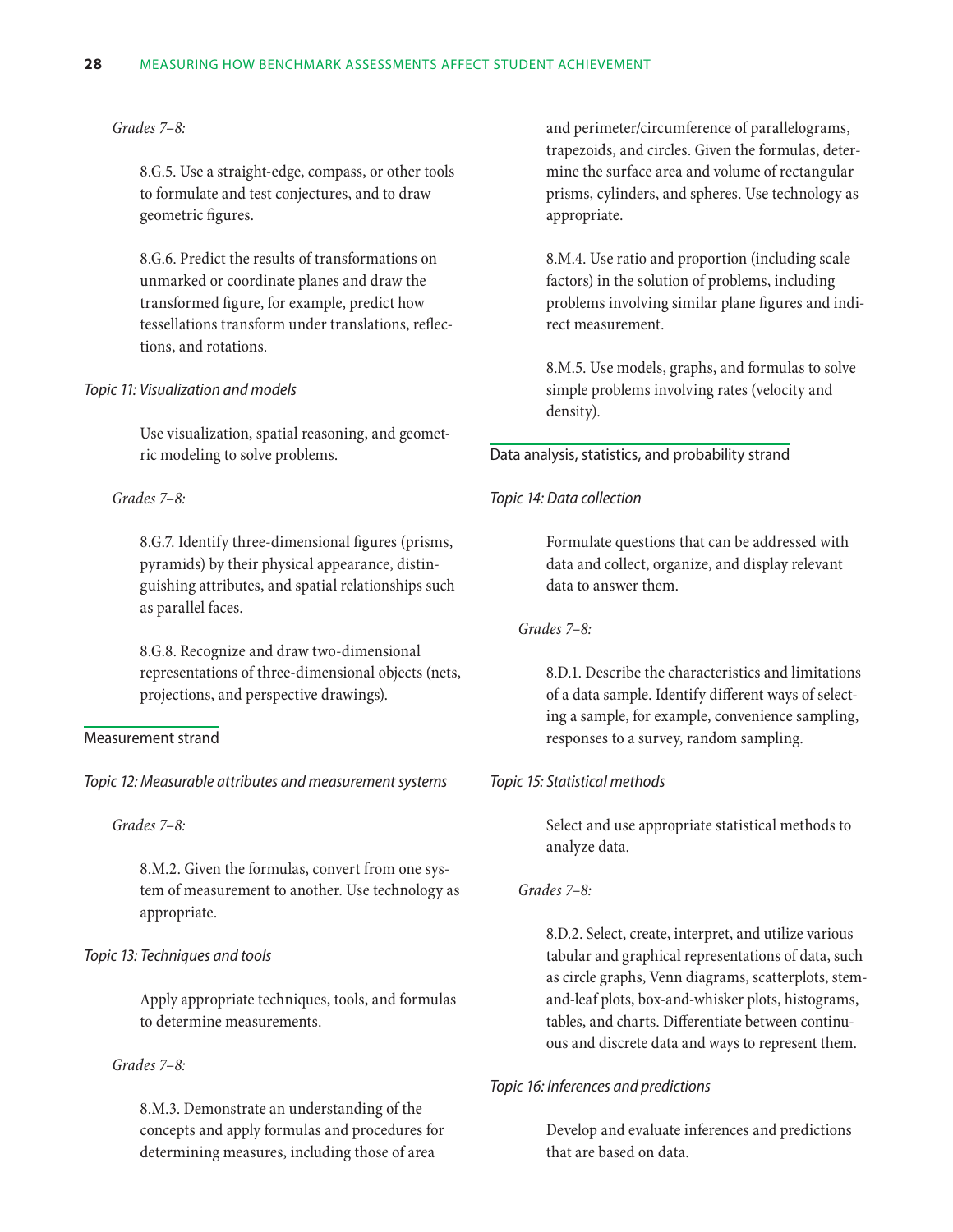*Grades 7–8:*

8.D.3. Find, describe, and interpret appropriate measures of central tendency (mean, median, and mode) and spread (range) that represent a set of data. Use these notions to compare different sets of data.

## *Topic 17: Probability*

Understand and apply basic concepts of probability.

## *Grades 7–8:*

8.D.4. Use tree diagrams, tables, organized lists, basic combinatorics ("fundamental counting principle"), and area models to compute probabilities for simple compound events, for example, multiple coin tosses or rolls of dice.

## Algebra I course

## *Topic AI.N: Number sense and operations*

Understand numbers, ways of representing numbers, relationships among numbers, and number systems.

Understand meanings of operations and how they relate to one another.

Compute fluently and make reasonable estimates.

## *Grades 9–12:*

AI.N.1. Identify and use the properties of operations on real numbers, including the associative, commutative, and distributive properties; the existence of the identity and inverse elements for addition and multiplication; the existence of nth roots of positive real numbers for any positive integer n; the inverse relationship between taking the nth root of and the nth power of a positive real number; and the density of the set of rational numbers in the set of real numbers. (10.N.1)

AI.N.2. Simplify numerical expressions, including those involving positive integer exponents or the absolute value, for example,  $3(2^4 – 1) = 45$ ,  $4|3 - 5| + 6 = 14$ ; apply such simplifications in the solution of problems. (10.N.2)

AI.N.3. Find the approximate value for solutions to problems involving square roots and cube roots without the use of a calculator, for example,  $\sqrt{(3^2 - 1)} \approx 2.8$  (10.N.3)

AI.N.4. Use estimation to judge the reasonableness of results of computations and of solutions to problems involving real numbers. (10.N.4)

*Topic AI.P: Patterns, relations, and algebra*

Understand patterns, relations, and functions.

Represent and analyze mathematical situations and structures using algebraic symbols.

Use mathematics models to represent and understand quantitative relationships.

*Grades 9–12:*

AI.P.3. Demonstrate an understanding of relations and functions. Identify the domain, range, dependent, and independent variables of functions.

AI.P.4. Translate between different representations of functions and relations: graphs, equations, point sets, and tabular.

AI.P.5. Demonstrate an understanding of the relationship between various representations of a line. Determine a line's slope and x- and y-intercepts from its graph or from a linear equation that represents the line. Find a linear equation describing a line from a graph or a geometric description of the line, for example, by using the "point-slope" or "slope y-intercept" formulas. Explain the significance of a positive, negative, zero, or undefined slope. (10.P.2)

AI.P.6. Find linear equations that represent lines either perpendicular or parallel to a given line and through a point, for example, by using the "pointslope" form of the equation. (10.G.8)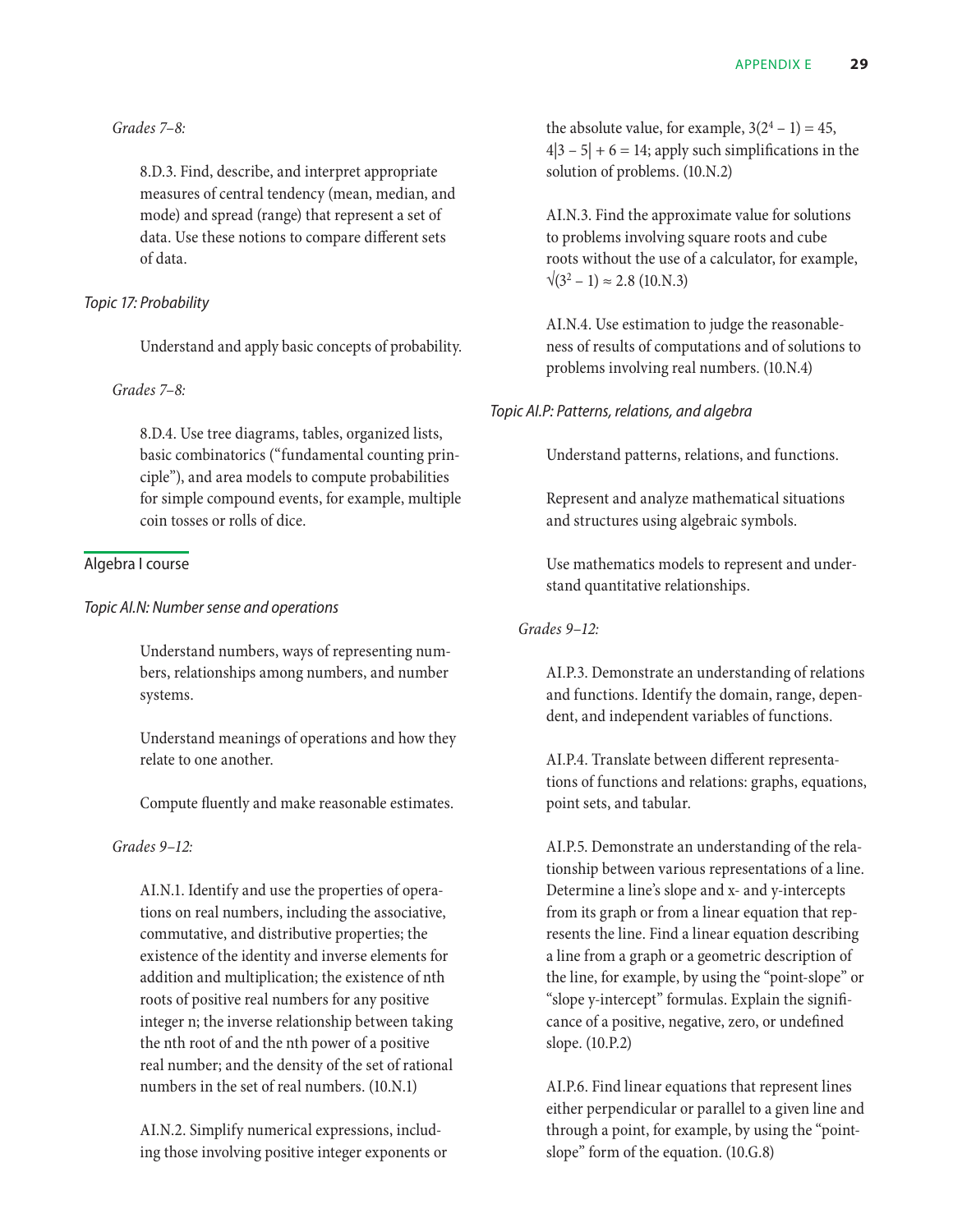AI.P.7. Add, subtract, and multiply polynomials. Divide polynomials by monomials. (10.P.3)

AI.P.8. Demonstrate facility in symbolic manipulation of polynomial and rational expressions by rearranging and collecting terms, factoring  $(a<sup>2</sup> - b<sup>2</sup> = (a + b)(a – b), x<sup>2</sup> + 10x + 21 = (x + 3)(x + 7),$  $5x^4 + 10x^3 - 5x^2 = 5x^2 (x^2 + 2x - 1)$ , identifying and canceling common factors in rational expressions, and applying the properties of positive integer exponents. (10.P.4)

AI.P.9. Find solutions to quadratic equations (with real roots) by factoring, completing the square, or using the quadratic formula. Demonstrate an understanding of the equivalence of the methods. (10.P.5)

AI.P.10. Solve equations and inequalities including those involving absolute value of linear expressions ( $|x - 2| > 5$ ) and apply to the solution of problems. (10.P.6)

AI.P.11. Solve everyday problems that can be modeled using linear, reciprocal, quadratic, or exponential functions. Apply appropriate tabular, graphical, or symbolic methods to the solution. Include compound interest, and direct and inverse variation problems. Use technology when appropriate. (10.P.7)

AI.P.12. Solve everyday problems that can be modeled using systems of linear equations or inequalities. Apply algebraic and graphical methods to the solution. Use technology when appropriate. Include mixture, rate, and work problems. (10.P.8)

## *Topic AI.D: Data analysis, statistics, and probability*

Formulate questions that can be addressed with data and collect, organize, and display relevant data to answer them.

Select and use appropriate statistical methods to analyze data.

Develop and evaluate inferences and predictions that are based on data.

Understand and apply basic concepts of probability.

#### *Grades 9–12:*

AI.D.1. Select, create, and interpret an appropriate graphical representation (scatterplot, table, stemand-leaf plots, circle graph, line graph, and line plot) for a set of data and use appropriate statistics (mean, median, range, and mode) to communicate information about the data. Use these notions to compare different sets of data. (10.D.1)

AI.D.2. Approximate a line of best fit (trend line) given a set of data (scatterplot). Use technology when appropriate. (10.D.2)

AI.D.3. Describe and explain how the relative sizes of a sample and the population affect the validity of predictions from a set of data. (10.D.3)

## Algebra II course

*Topic AII.N: Number sense and operations*

Understand numbers, ways of representing numbers, relationships among numbers, and number systems.

Understand meanings of operations and how they relate to one another.

Compute fluently and make reasonable estimates.

## *Grades 9–12:*

AII.N.1. Define complex numbers (such as a + b*i*) and operations on them, in particular, addition, subtraction, multiplication, and division.

Relate the system of complex numbers to the systems of real and rational numbers. (12.N.1)

AII.N.2. Simplify numerical expressions with powers and roots, including fractional and negative exponents.

## *Topic AII.P: Patterns, relations, and algebra*

Understand patterns, relations, and functions.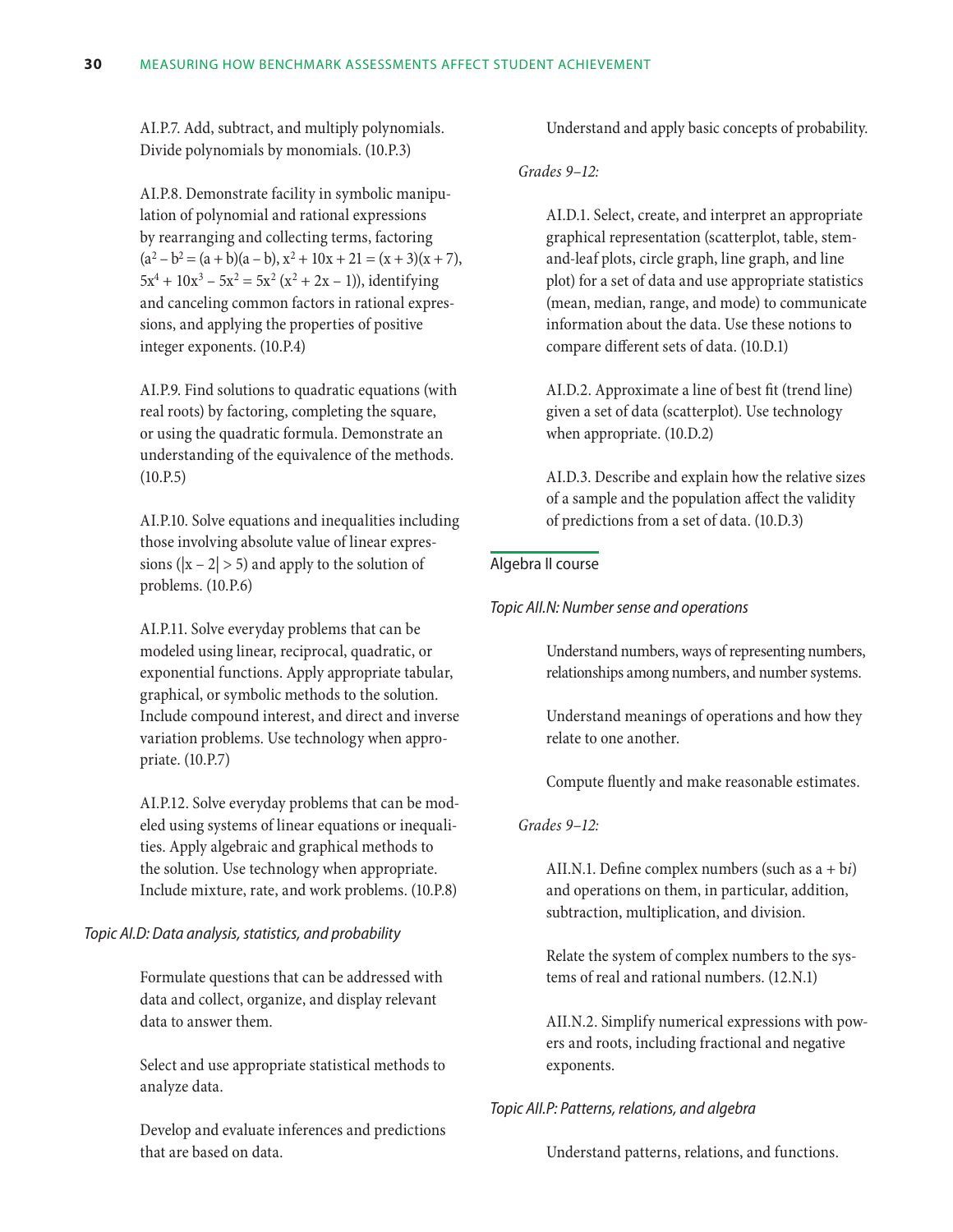Represent and analyze mathematical situations and structures using algebraic symbols.

Use mathematical models to represent and understand quantitative relationships.

Analyze change in various contexts.

## *Grades 9–12:*

AII.P.1. Describe, complete, extend, analyze, generalize, and create a wide variety of patterns, including iterative and recursive patterns such as Pascal's Triangle. (12.P.1)

AII.P.2. Identify arithmetic and geometric sequences and finite arithmetic and geometric series. Use the properties of such sequences and series to solve problems, including finding the formula for the general term and the sum, recursively and explicitly. (12.P.2)

AII.P.3. Demonstrate an understanding of the binomial theorem and use it in the solution of problems. (12.P.3)

AII.P.4. Demonstrate an understanding of the exponential and logarithmic functions.

AII.P.5. Perform operations on functions, including composition. Find inverses of functions. (12.P.5)

AII.P.6. Given algebraic, numeric and/or graphical representations, recognize functions as polynomial, rational, logarithmic, or exponential. (12.P.6)

AII.P.7. Find solutions to quadratic equations (with real coefficients and real or complex roots) and apply to the solutions of problems. (12.P.7)

AII.P.8. Solve a variety of equations and inequalities using algebraic, graphical, and numerical methods, including the quadratic formula; use technology where appropriate. Include polynomial, exponential, and logarithmic functions; expressions involving the absolute values; and simple rational expressions. (12.P.8)

AII.P.9. Use matrices to solve systems of linear equations. Apply to the solution of everyday problems. (12.P.9)

AII.P.10. Use symbolic, numeric, and graphical methods to solve systems of equations and/ or inequalities involving algebraic, exponential, and logarithmic expressions. Also use technology where appropriate. Describe the relationships among the methods. (12.P.10)

AII.P.11. Solve everyday problems that can be modeled using polynomial, rational, exponential, logarithmic, and step functions, absolute values and square roots. Apply appropriate graphical, tabular, or symbolic methods to the solution. Include growth and decay; logistic growth; joint (I = Prt,  $y = k(w_1 + w_2)$ ), and combined  $(F = G(m_1m_2)/d^2)$  variation. (12.P.11)

AII.P.12. Identify maximum and minimum values of functions in simple situations. Apply to the solution of problems. (12.P.12)

AII.P.13. Describe the translations and scale changes of a given function *f*(x) resulting from substitutions for the various parameters a, b, c, and d in  $y = af(b(x + c/b)) + d$ . In particular, describe the effect of such changes on polynomial, rational, exponential, and logarithmic functions. (12.P.13)

## *Topic AII.G: Geometry*

Analyze characteristics and properties of twoand three-dimensional geometric shapes and develop mathematical arguments about geometric relationships.

Specify locations and describe spatial relationships using coordinate geometry and other representational systems.

Apply transformations and use symmetry to analyze mathematical situations.

Use visualization, spatial reasoning, and geometric modeling to solve problems.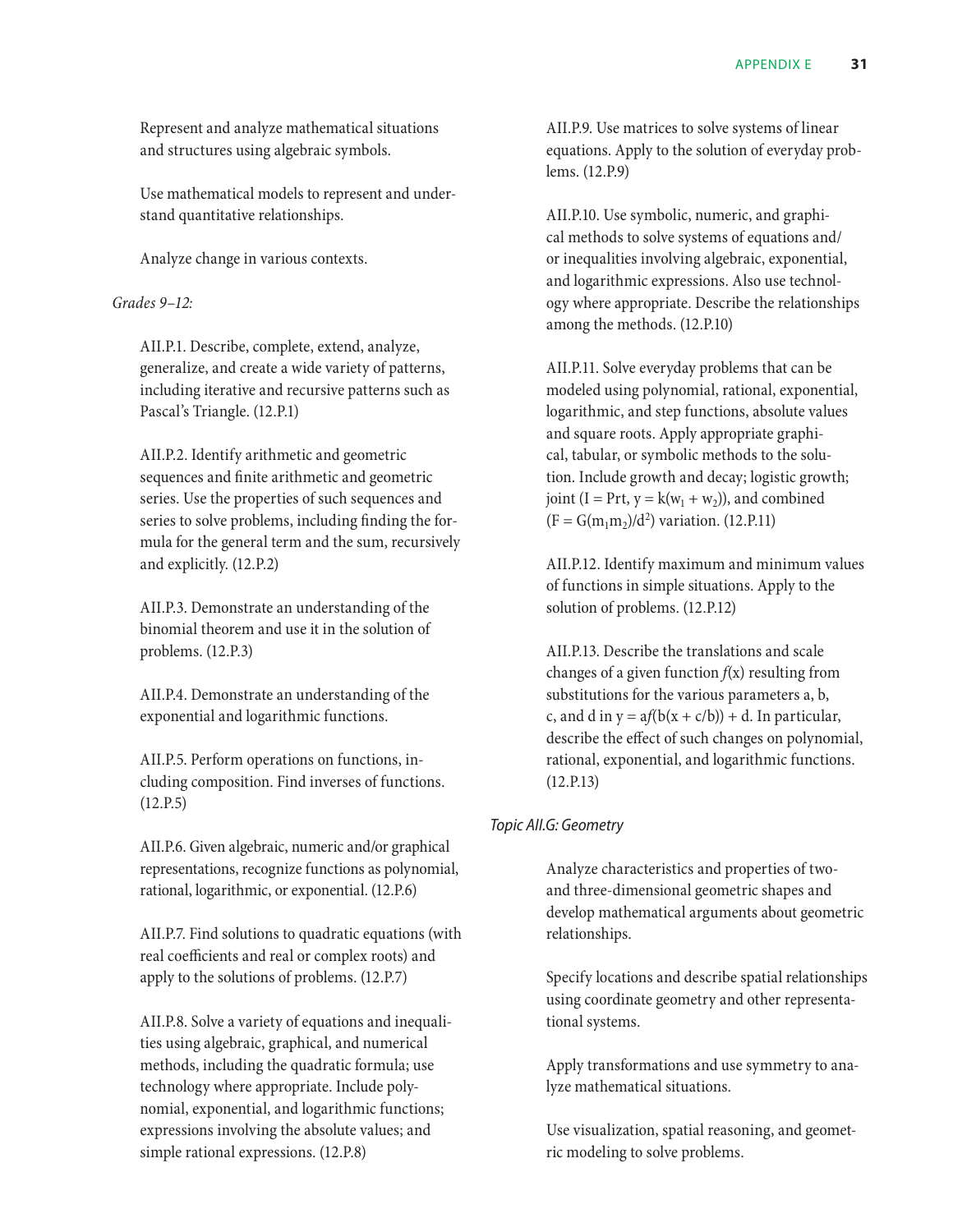#### **32** Measuring how benchmark assessments affect student achievement

#### *Grades 9–12:*

AII.G.1. Define the sine, cosine, and tangent of an acute angle. Apply to the solution of problems. (12.G.1)

AII.G.2. Derive and apply basic trigonometric identities  $\left(\sin^2\theta + \cos^2\theta = 1, \tan^2\theta + 1 = \sec^2\theta\right)$  and the laws of sines and cosines. (12.G.2)

AII.G.3. Relate geometric and algebraic representations of lines, simple curves, and conic sections. (12.G.4)

#### *Topic AII.D: Data analysis, statistics, and probability*

Formulate questions that can be addressed with data and collect, organize, and display relevant data to answer them.

Select and use appropriate statistical methods to analyze data.

Develop and evaluate inferences and predictions that are based on data.

Understand and apply basic concepts of probability.

#### *Grades 9–12:*

AII.D.1. Select an appropriate graphical representation for a set of data and use appropriate statistics (quartile or percentile distribution) to communicate information about the data. (12.D.2)

AII.D.2. Use combinatorics (such as "fundamental counting principle," permutations, and combinations) to solve problems, in particular, to compute probabilities of compound events. Use technology as appropriate. (12.D.6)

#### Geometry course

#### *Topic G.G: Geometry*

Analyze characteristics and properties of twoand three-dimensional geometric shapes and

develop mathematical arguments about geometric relationships.

Specify locations and describe spatial relationships using coordinate geometry and other representational systems.

Apply transformations and use symmetry to analyze mathematical situations.

Use visualization, spatial reasoning, and geometric modeling to solve problems.

#### *Grades 9–12:*

G.G.1. Recognize special types of polygons (such as isosceles triangles, parallelograms, and rhombuses). Apply properties of sides, diagonals, and angles in special polygons; identify their parts and special segments (such as altitudes, midsegments); determine interior angles for regular polygons. Draw and label sets of points such as line segments, rays, and circles. Detect symmetries of geometric figures.

G.G.2. Write simple proofs of theorems in geometric situations, such as theorems about congruent and similar figures, parallel or perpendicular lines. Distinguish between postulates and theorems. Use inductive and deductive reasoning, as well as proof by contradiction. Given a conditional statement, write its inverse, converse, and contrapositive.

G.G.3. Apply formulas for a rectangular coordinate system to prove theorems.

G.G.4. Draw congruent and similar figures using a compass, straightedge, protractor, or computer software. Make conjectures about methods of construction. Justify the conjectures by logical arguments. (10.G.2)

G.G.10. Apply the triangle inequality and other inequalities associated with triangles (such as the longest side is opposite the greatest angle) to prove theorems and solve problems.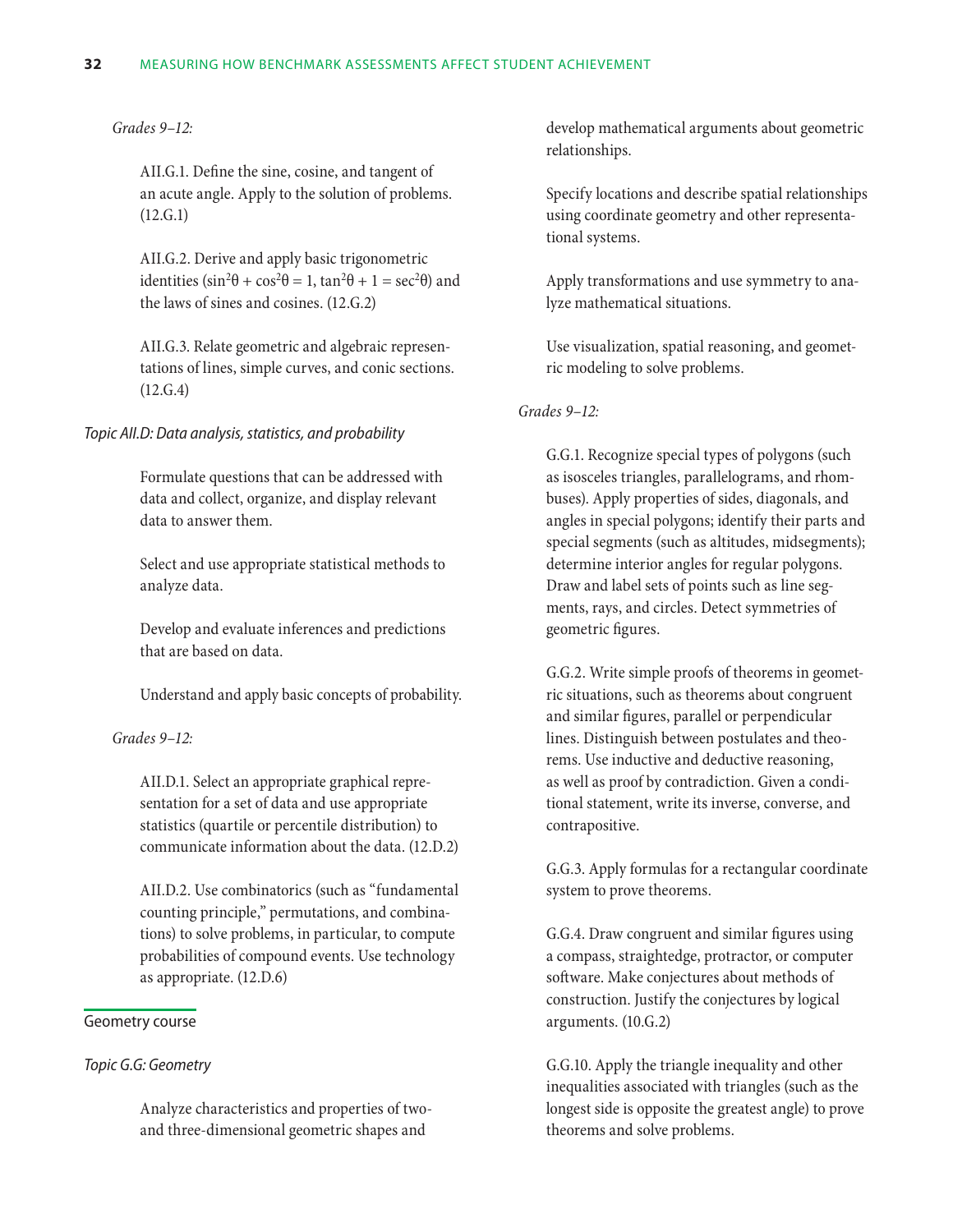G.G.11. Demonstrate an understanding of the relationship between various representations of a line. Determine a line's slope and x- and y-intercepts from its graph or from a linear equation that represents the line. Find a linear equation describing a line from a graph or a geometric description of the line, for example, by using the "point-slope" or "slope y-intercept" formulas. Explain the significance of a positive, negative, zero, or undefined slope. (10.P.2)

G.G.12. Using rectangular coordinates, calculate midpoints of segments, slopes of lines and segments, and distances between two points, and apply the results to the solutions of problems. (10.G.7)

G.G.13. Find linear equations that represent lines either perpendicular or parallel to a given line and through a point, for example, by using the "pointslope" form of the equation. (10.G.8)

G.G.14. Demonstrate an understanding of the relationship between geometric and algebraic representations of circles.

G.G.15. Draw the results, and interpret transformations on figures in the coordinate plane, for example, translations, reflections, rotations, scale factors, and the results of successive transformations. Apply transformations to the solution of problems. (10.G.9)

G.G.16. Demonstrate the ability to visualize solid objects and recognize their projections and cross sections. (10.G.10)

G.G.17. Use vertex-edge graphs to model and solve problems. (10.G.11)

G.G.18. Use the notion of vectors to solve problems. Describe addition of vectors and multiplication of a vector by a scalar, both symbolically and pictorially. Use vector methods to obtain geometric results. (12.G.3)

## *Topic G.M: Measurement*

Understand measurable attributes of objects and the units, systems, and processes of measurement. Apply appropriate techniques, tools, and formulas to determine measurements.

*Grades 9–12:*

G.M.1. Calculate perimeter, circumference, and area of common geometric figures such as parallelograms, trapezoids, circles, and triangles. (10.M.1)

G.M.2. Given the formula, find the lateral area, surface area, and volume of prisms, pyramids, spheres, cylinders, and cones, (find the volume of a sphere with a specified surface area). (10.M.2)

G.M.3. Relate changes in the measurement of one attribute of an object to changes in other attributes, for example, how changing the radius or height of a cylinder affects its surface area or volume. (10.M.3)

G.M.4. Describe the effects of approximate error in measurement and rounding on measurements and on computed values from measurements. (10.M.4)

G.M.5. Use dimensional analysis for unit conversion and to confirm that expressions and equations make sense. (12.M.2)

## Precalculus course

## *Topic PC.N: Number sense and operations*

Understand numbers, ways of representing numbers, relationships among numbers, and number systems.

Understand meanings of operations and how they relate to each other.

Compute fluently and make reasonable estimates.

*Grades 9–12:*

PC.N.1. Plot complex numbers using both rectangular and polar coordinates systems. Represent complex numbers using polar coordinates, that is,  $a + bi = r(cos\theta + i sin\theta)$ . Apply DeMoivre's theorem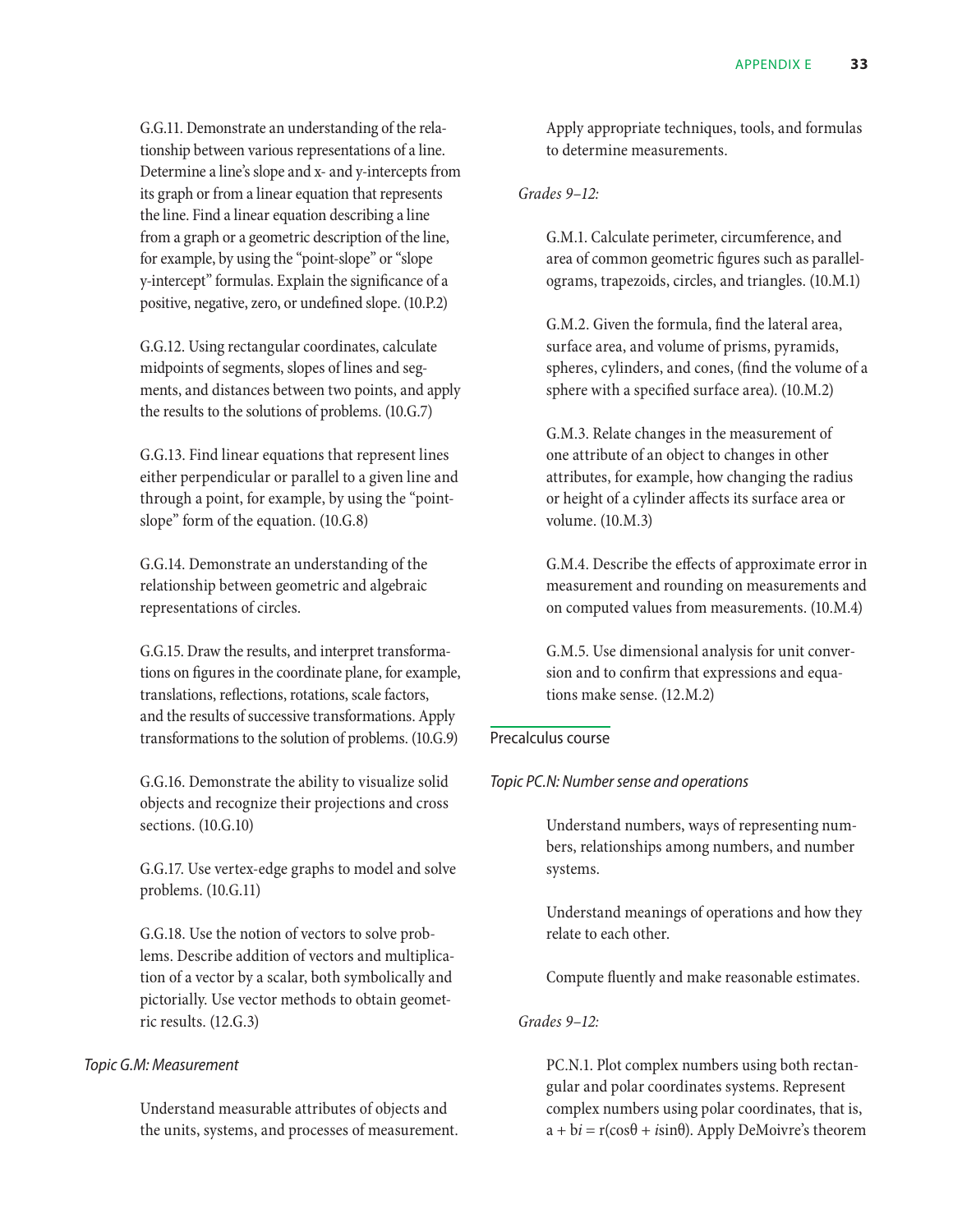to multiply, take roots, and raise complex numbers to a power.

*Topic PC.P: Patterns, relations, and algebra*

Understand patterns, relations, and functions.

Represent and analyze mathematical situations and structures using algebraic symbols.

Use mathematical models to represent and understand quantitative relationships.

Analyze change in various contexts.

#### *Grades 9–12:*

PC.P.1. Use mathematical induction to prove theorems and verify summation formulas, for example, verify

$$
\sum_{k=1}^n k^2 = \frac{n(n+1)(2n+1)}{6}.
$$

PC.P.2. Relate the number of roots of a polynomial to its degree. Solve quadratic equations with complex coefficients.

PC.P.3. Demonstrate an understanding of the trigonometric functions (sine, cosine, tangent, cosecant, secant, and cotangent). Relate the functions to their geometric definitions.

PC.P.4. Explain the identity  $\sin^2\theta + \cos^2\theta = 1$ . Relate the identity to the Pythagorean theorem.

PC.P.5. Demonstrate an understanding of the formulas for the sine and cosine of the sum or the difference of two angles. Relate the formulas to DeMoivre's theorem and use them to prove other trigonometric identities. Apply to the solution of problems.

PC.P.6. Understand, predict, and interpret the effects of the parameters  $a, \omega, b$ , and c on the graph of y = as in  $(\omega(x - b)) + c$ ; similarly for the cosine and tangent. Use to model periodic processes. (12.P.13)

PC.P.7. Translate between geometric, algebraic, and parametric representations of curves. Apply to the solution of problems.

PC.P.8. Identify and discuss features of conic sections: axes, foci, asymptotes, and tangents. Convert between different algebraic representations of conic sections.

PC.P.9. Relate the slope of a tangent line at a specific point on a curve to the instantaneous rate of change. Explain the significance of a horizontal tangent line. Apply these concepts to the solution of problems.

## *Topic PC.G: Geometry*

Analyze characteristics and properties of twoand three-dimensional geometric shapes and develop mathematical arguments about geometric relationships.

Specify locations and describe spatial relationships using coordinate geometry and other representational systems.

Apply transformations and use symmetry to analyze mathematical situations.

Use visualization, spatial reasoning, and geometric modeling to solve problems.

## *Grades 9–12:*

PC.G.1. Demonstrate an understanding of the laws of sines and cosines. Use the laws to solve for the unknown sides or angles in triangles. Determine the area of a triangle given the length of two adjacent sides and the measure of the included angle. (12.G.2)

PC.G.2. Use the notion of vectors to solve problems. Describe addition of vectors, multiplication of a vector by a scalar, and the dot product of two vectors, both symbolically and geometrically. Use vector methods to obtain geometric results. (12.G.3)

PC.G.3. Apply properties of angles, parallel lines, arcs, radii, chords, tangents, and secants to solve problems. (12.G.5)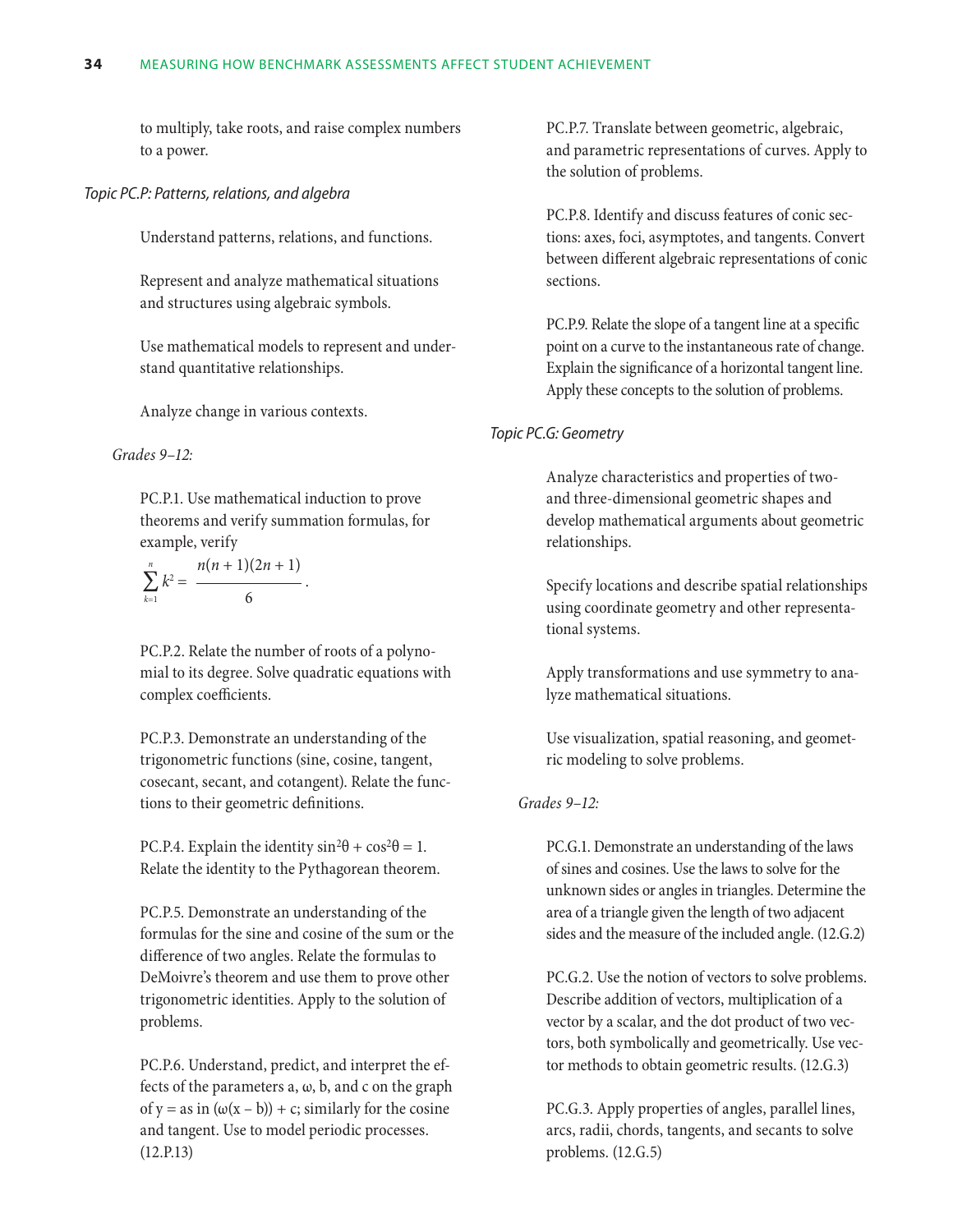## <span id="page-41-0"></span>*Topic PC.M: Measurement*

Understand measurable attributes of objects and the units, systems, and processes of measurement.

Apply appropriate techniques, tools, and formulas to determine measurements.

#### *Grades 9–12:*

PC.M.1. Describe the relationship between degree and radian measures, and use radian measure in the solution of problems, in particular problems involving angular velocity and acceleration. (12.M.1)

PC.M.2. Use dimensional analysis for unit conversion and to confirm that expressions and equations make sense. (12.M.2)

## *Topic PC.D: Data analysis, statistics, and probability*

Formulate questions that can be addressed with data collect, organize, and display relevant data to answer them.

Select and use appropriate statistical methods to analyze data.

Develop and evaluate inferences and predictions that are based on data.

Understand and apply basic concepts of probability.

#### *Grades 9–12:*

PC.D.1. Design surveys and apply random sampling techniques to avoid bias in the data collection. (12.D.1)

PC.D.2. Apply regression results and curve fitting to make predictions from data. (12.D.3)

PC.D.3. Apply uniform, normal, and binomial distributions to the solutions of problems. (12.D.4)

PC.D.4. Describe a set of frequency distribution data by spread (variance and standard deviation), skewness, symmetry, number of modes, or other characteristics. Use these concepts in everyday applications. (12.D.5)

PC.D.5. Compare the results of simulations (e.g. random number tables, random functions, and area models) with predicted probabilities. (12.D.7)

Scaled score ranges of the Massachusetts Comprehensive Assessment System by performance level and year

TABLE E1

#### **Scaled score ranges of the Massachusetts Comprehensive Assessment System by performance level and year**

|                              | $2001 - 02$ |                              | $2003 - 05$ |
|------------------------------|-------------|------------------------------|-------------|
|                              | $200 - 203$ |                              | $200 - 202$ |
|                              | 204-207     |                              | $204 - 206$ |
| Warning                      | 208-211     | Warning                      | 208-210     |
|                              | $212 - 215$ |                              | $212 - 214$ |
|                              | $216 - 219$ |                              | $216 - 218$ |
|                              | $220 - 223$ |                              | 220-222     |
|                              | 224-227     |                              | $224 - 226$ |
| <b>Needs</b><br>improvement. | 228-231     | <b>Needs</b><br>improvement. | 228-230     |
|                              | 232-235     |                              | 232-234     |
|                              | 236-239     |                              | 236-238     |
|                              | 240-243     | Proficient                   | $240 - 242$ |
|                              | 244-247     |                              | $244 - 246$ |
| Proficient                   | 248-251     |                              | 248-250     |
|                              | $252 - 255$ |                              | 252-254     |
|                              | 256-259     |                              | 256-258     |
|                              | $260 - 263$ | Advanced                     | $260 - 262$ |
|                              | $264 - 267$ |                              | $264 - 266$ |
| Advanced                     | 268-271     |                              | 268-270     |
|                              | $272 - 275$ |                              | $272 - 274$ |
|                              | 276-280     |                              | $276 - 280$ |

*Source:* 2001 data are from http://www.doe.mass.edu/mcas/2001/ interpretive\_guides/fullguide.pdf; 2002 data are from http://www.doe. mass.edu/mcas/2002/interpretive\_guides/fullguide.pdf; 2003 data are from http://www.doe.mass.edu/mcas/2003/interpretive\_guides/ full.pdf; 2004 data are from http://www.doe.mass.edu/mcas/2004/ interpretive\_guides/full.pdf; 2005 data are from http://www.doe.mass. edu/mcas/2005/interpretive\_guides/full.pdf.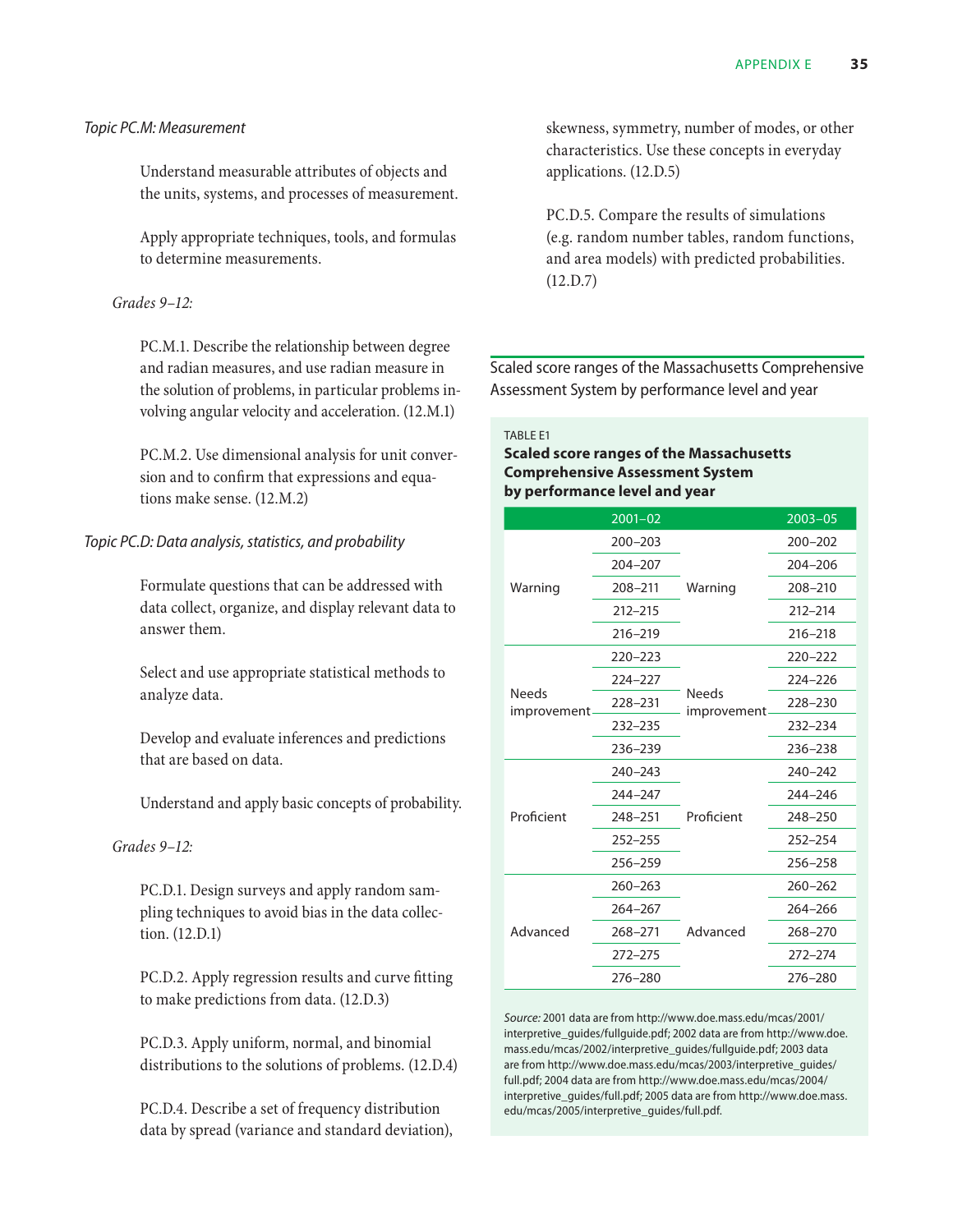#### <span id="page-42-0"></span>**Notes**

Many thanks to Thomas Hanson (WestEd), for his methodological expertise, patience, and Stata syntax writing ability, and to Laura O'Dwyer (Boston College), Craig Hoyle (EDC), Thomas Cook (Northwestern University), William Shadish (UC Merced), Howard Bloom (MDRC), David Wilson (George Mason University), and Natalie Lacireno-Paquet (Learning Innovations) for their assistance.

- 1. An effect size of 0.40 means that the experimental group is performing, on average, about 0.40 of a standard deviation better than the control group (Valentine and Cooper, 2003). An effect size of 0.40 represents a roughly 20 percent improvement over the control group.
- 2. Bloom (2003) might argue that 2006 should be interpreted as an "implementation" year rather than a post-test year.
- 3. Scaled scores are constructed by converting students' raw scores (say, the number of questions correct) on a test to yield comparable results across students, test versions, or time. Raw scores were also examined and produced similar results to the scaled scores (see appendix C).
- 4. To report adequate yearly progress determinations the MCAS has four performance levels: warning (scoring 200–19), needs improvement (220–39), proficient (240–59), and advanced (260–80).
- 5. Statistical power refers to the ability of the statistical test to detect a true treatment effect, if one exists. Although there are other design features that can influence the statistical power of a test, researchers are generally most concerned with sample size, because it is the component they have the most control over and can normally plan for.
- 6. Using Stata's program for computing statistical power in repeated measures designs (such as

time series)—and assuming a type I error rate (α) of 0.05 (two-sided), correlations between the annual test score measures of 0.70, and statistical power of 0.80—there was sufficient statistical power for the originally designed study (with 25 program schools and 50 comparison schools) to detect a post-intervention difference between program and comparison schools of 0.41 standard deviations. The loss of three program schools and six comparison schools (with power at 0.80) increased the minimum detectible effect size to 0.44 (the actual pretest–post-test correlation was 0.74). An effect of such magnitude would be generally considered moderate (Cohen, 1988; Lipsey & Wilson, 1993), although it is relatively large by education intervention standards (Bloom, Richburg-Hayes, & Black, 2005).

- 7. The 2001–03 achievement data were not publicly available and had to be requested from the Massachusetts Department of Education.
- 8. The initial study plan called for including both sixth grade and eighth grade. But that set would have excluded too many of the program schools and a large pool of comparison schools.
- 9. Student level data for 2001–03 had to be aggregated at the school level. The 2001–03 achievement data were provided by the Massachusetts Department of Education at the student level but were not linked to the student level demographic data for the same years.
- 10. Twenty-five schools were originally identified as treatment schools, but three were found to be newly configured or established schools, meaning they had no data on student achievement for previous years and could not be included in the time series analysis. They were therefore excluded from the study.
- 11. The authors are very grateful to Thomas Hanson, WestEd, for his assistance throughout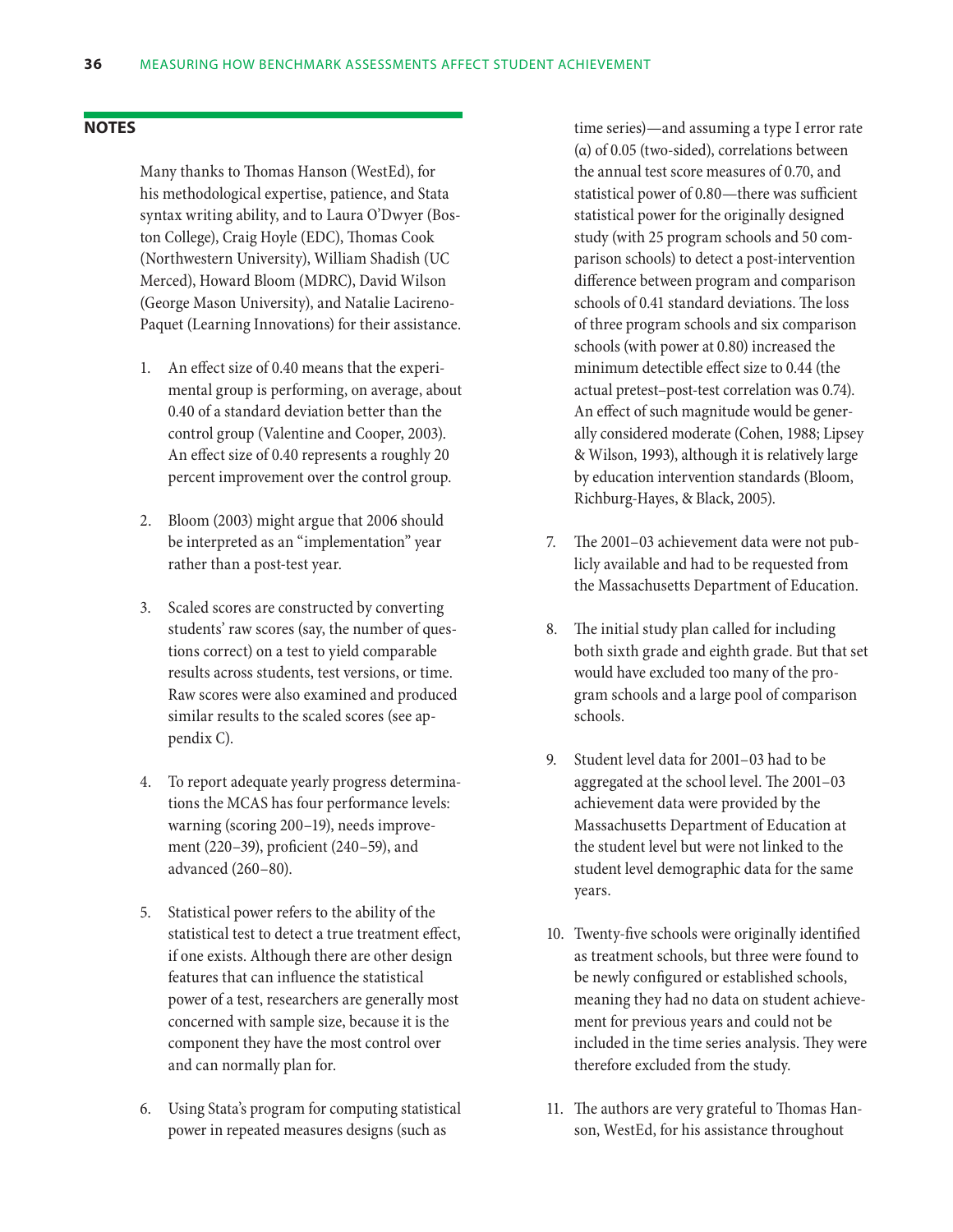on the covariate matching procedure, and to Craig Hoyle (EDC) and William Shadish (University of California, Merced) for advice.

- 12. Percentages are preferred over total numbers. For example, 100 Asian students in a Boston school might be 10 percent of the school's total population; in a different school, it could represent 50 percent or more of the total enrolled students.
- 13. To create SCI, the following formula was used:

Academic Performance =  $\alpha + \beta$ 1\*Enrollment + β2\*Income+ β3\*English Language Learners + βk\*Race/Ethnic + ε

α represents the intercept, or the value of Y if X is 0. In this instance, it would be the predicted score on the 2005 Mathematics CPI if enrollment, income, English language learners and race/ethnicity were all zero.

*Academic Performance* represented the average school performance on the 2005 Composite Performance Index for eighth-grade mathematics. The 2005 CPI is actually an average of two years of the school's eighth-grade mathematics scores on the Massachusetts Comprehensive Assessment System (MCAS) test.

*Enrollment* is the school's total enrollment.

*Income* is the percentage of students classified as low income.

*Race/Ethnic* is the percentage of students of different racial or ethnic groups (with percentage of White students the omitted reference group).

*β1, β2, β3,* and *βk* represent the relationships of school enrollment, percentage of low-income students, percentage of English language learners, and percentage of different race/ethnicity groups to the 2005 Mathematics CPI scores, respectively.

ε represents the error term. Error in this instance refers to the difference between the predicted and actual Mathematics CPI 2005 scores. In this study, it represents the adjusted mathematics score (2005 CPI Mathematics Score minus the SCI or predicted score).

- 14. This section on Mahalanobis Distance was informed by the relevant section in StatSoft, Inc. (2001).
- 15. The measure was created by the noted statistician, Prasanta Chandra Mahalanobis, in 1930. See http://en.wikipedia.org/wiki/ Prasanta\_Chandra\_Mahalanobis.
- 16. Many thanks to Thomas Hanson of WestEd, who drafted the Stata syntax for creating the Mahalanobis Distance measures. The syntax was:

\*Compute Mahalanobis Distance matrix drop \_all mkmat scix true, matrix(xvar) matrix accum cov = scix true, noc dev matrix  $cov = cov/(r(N)-1)$ matrix factorx=  $(xvar) * (inv(cov)) * (xvar)$ matrix factor= (vecdiag(factorx))' svmat factor, names(factor)

sort dstlcl factor

- 17. It was too difficult to replicate in SPSS the Mahalanobis Distance method used in Stata. Unfortunately, the original Stata syntax is very idiosyncratic and would require extensive programming time to convert it into similar syntax in SPSS.
- 18. David Kantor provided excellent guidance to the team in the use of the Mahapick program.
- 19. To prevent individual schools from being identified, tables detailing the samples of schools that each iteration produced have been omitted.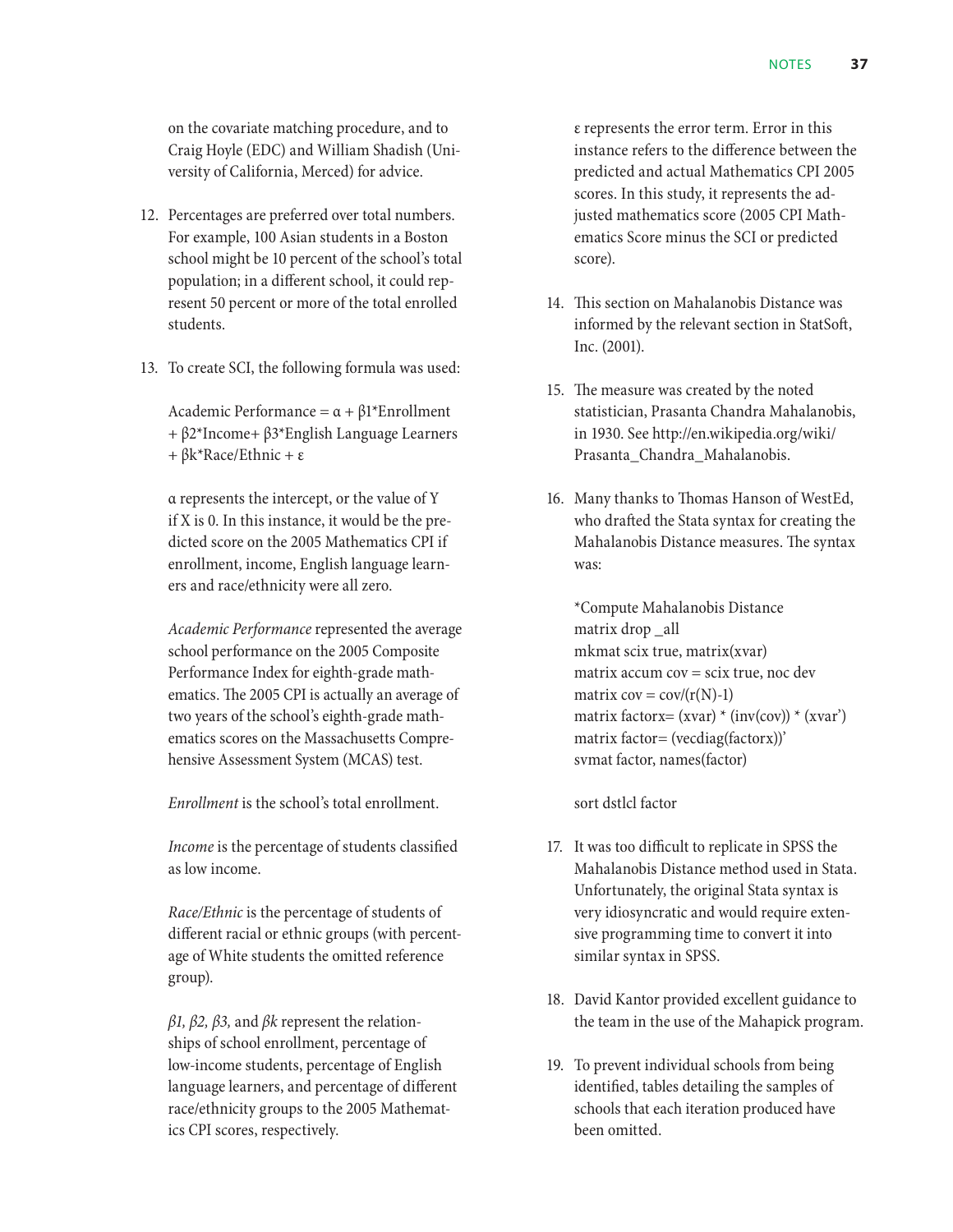- 20. There is also a statistically significant difference between the program and comparison schools on the percentage of students enrolled at the school classified as "Hawaiian/Pacific Islander." This is not troubling because it represents an extremely small share of the student population.
- 21. The Stata syntax used was:

renames mthscaledgrd62001 mthscaledgrd62002 mthscaledgrd62003 mthscaledgrd62004 mthscaledgrd62005 mthscaledgrd62006 mt82001 mt82002sc mt82003sc mt82004sc mt82005sc mt82006sc \ math6s2001 math6s2002 math6s2003 math6s2004 math6s2005 math6s2006 math8s2001 math8s2002 math8s2003 math8s2004 math8s2005 math8s2006

gen byte treat=1 if stygrouppetrosino == 2 replace treat=0 if stygrouppetrosino == 3

keep school treat grsix greight totenrl-mrnh lepper liper hqtper math6s2001 math6s2002 math6s2003 math6s2004 math6s2005 math6s2006 math8s2001 math8s2002 math8s2003 math8s2004 math8s2005 math8s2006

order school treat grsix greight totenrl-mrnh lepper liper hqtper math6s2001 math6s2002 math6s2003 math6s2004 math6s2005 math6s2006 math8s2001 math8s2002 math8s2003 math8s2004 math8s2005 math8s2006

reshape long math6s math8s, i(school) j(year)

gen byte y2006=0 replace  $y2006=1$  if year == 2006 gen time=year-2001

egen schlid=group(school)

order schlid school year time y2006 compress

save benchmark1, replace

log using benchmark1, text replace

22. The following is the Stata syntax for the analyses. The relevant analyses are the "difference-in-difference" estimates (bold), as they represent the pretest–post-test estimate for the program group schools compared with the comparison schools.

\* Baseline Mean Model - no covariates. xtreg math8s y2006 if treat  $== 0$ , i(schlid) xtreg math8s y2006 if treat  $== 1$ , i(schlid)

\* Difference-in-Difference Baseline Mean Model - no covariates xi: xtreg math8s i.y2006\*i.treat, i(schlid)

\* Linear Baseline Trend Model - no covariates. xtreg math8s time  $y2006$  if treat == 0, i(schlid) xtreg math8s time  $y2006$  if treat  $== 1$ , i(schlid)

\* Difference-in-Difference Linear Baseline Trend Model - no covariates xi: xtreg math8s time i.y2006\*i.treat, i(schlid)

\* Baseline Mean Model - covariates. xtreg math8s y2006 afam asian hisp white totenrl lepper liper hqtper if treat == 0, i(schlid) xtreg math8s y2006 afam asian hisp white totenrl lepper liper hqtper if treat == 1, i(schlid)

\* Difference-in-Difference Baseline Mean Model - covariates xi: xtreg math8s i.y2006\*i.treat afam asian hisp white totenrl lepper liper hqtper, i(schlid)

\* Linear Baseline Trend Model - covariates. xtreg math8s time y2006 afam asian hisp white totenrl lepper liper hqtper if treat  $== 0$ , i(schlid)

xtreg math8s time y2006 afam asian hisp white totenrl lepper liper hqtper if treat  $== 1$ , i(schlid)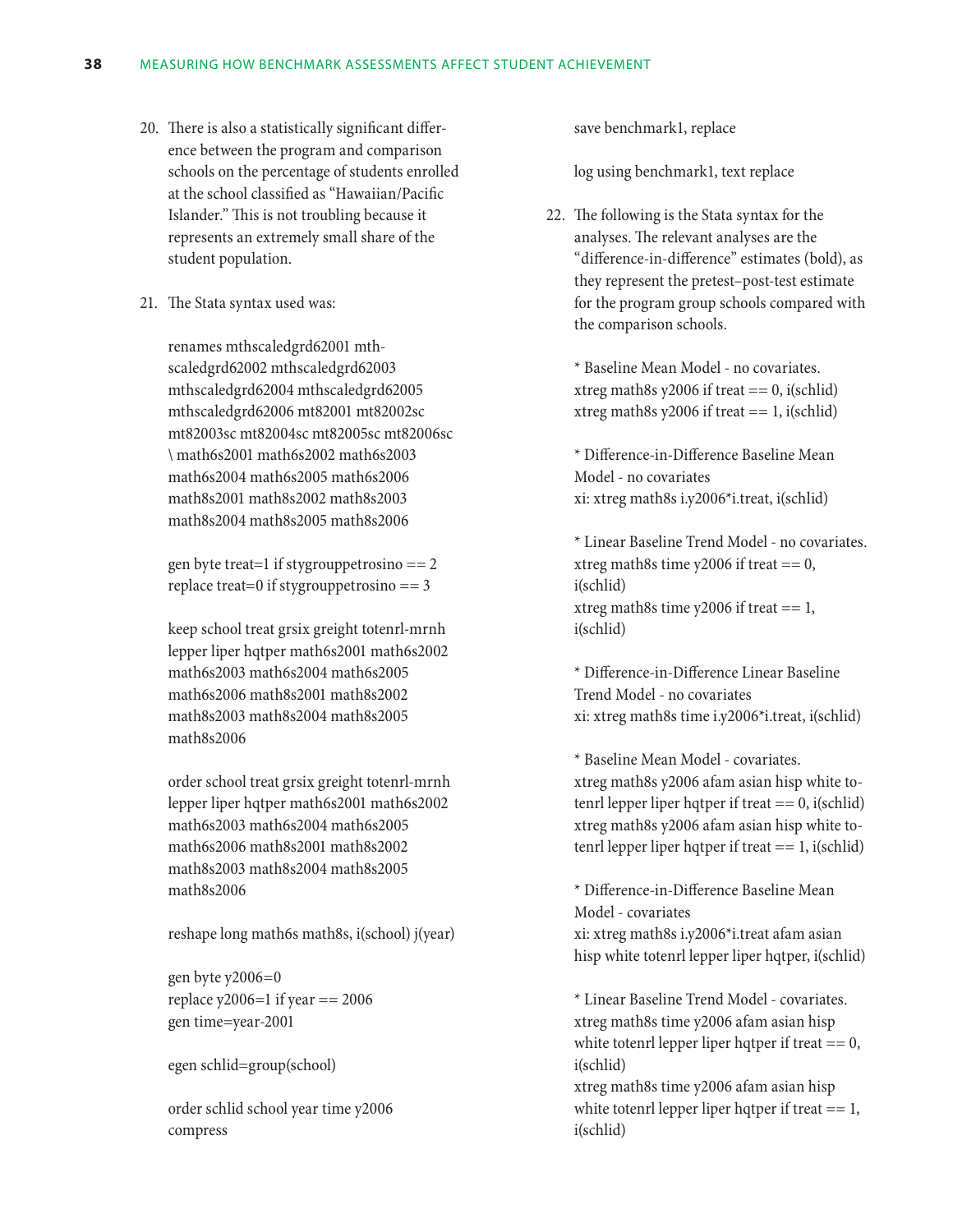\* Difference-in-Difference Linear Baseline Trend Model - no covariates xi: xtreg math8s time i.y2006\*i.treat afam asian hisp white totenrl lepper liper hqtper, i(schlid)

23. MCAS scaled scores are transformations from raw scores to criterion-referenced cut-points

established during standard setting exercises that took place in 1998 for grade 8 mathematics. Each year the MADOE finds the raw score that is most equal to the difficulty level set to 220, 240, and 260 and then builds linear equations to determine two different point intervals between 200 and 220, 220 and 240, 240 and 260, and 260 and 280.